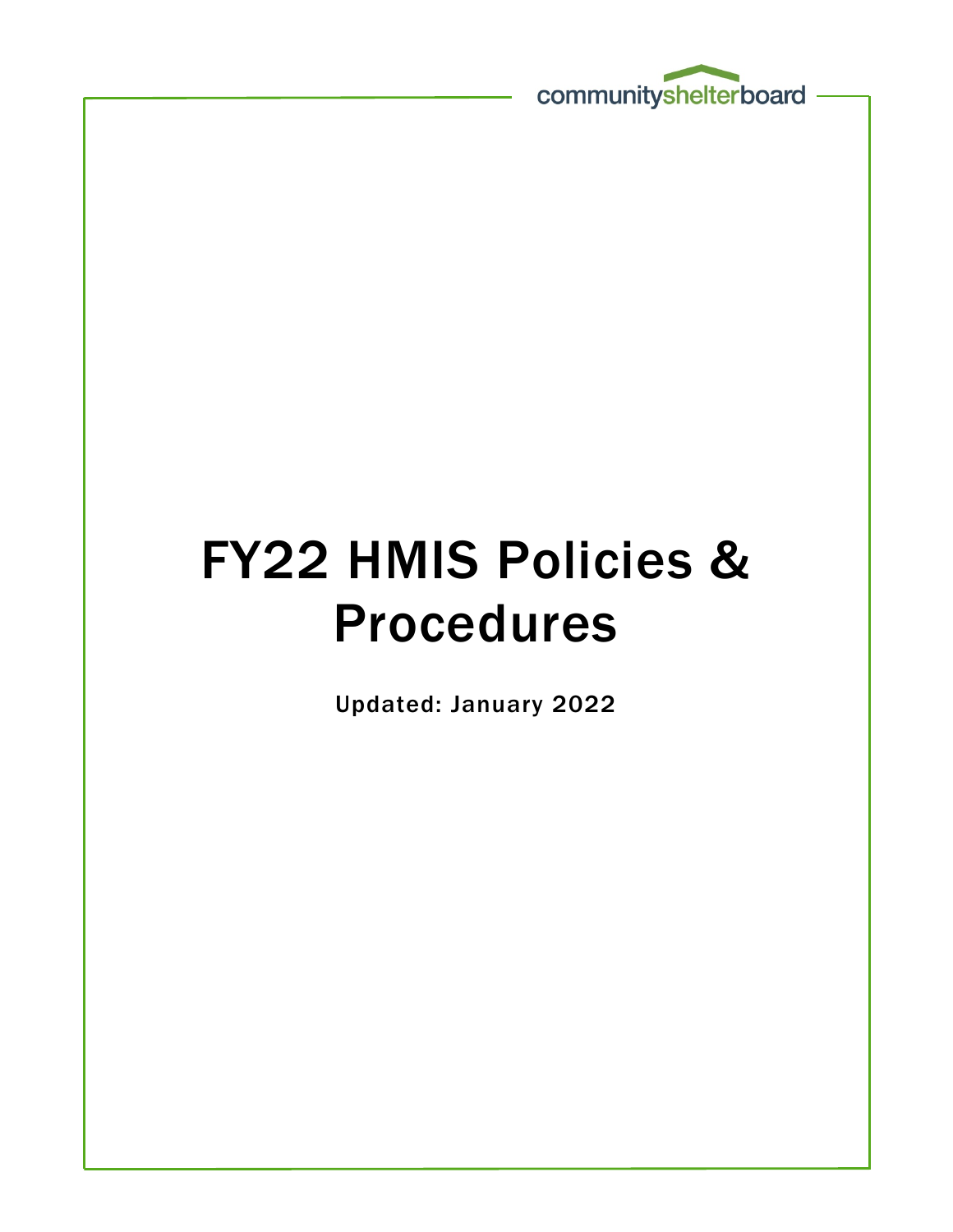| 3.1.12 HMIS Documentation Updates (Policies & Procedures, QA Standards & Data Dictionary, and HMIS          |  |
|-------------------------------------------------------------------------------------------------------------|--|
|                                                                                                             |  |
|                                                                                                             |  |
|                                                                                                             |  |
|                                                                                                             |  |
| POLICY: USERS HAVE ACCESS TO THE HMIS VIA A USERNAME AND PASSWORD. PASSWORDS RESET EVERY 90 DAYS. PASSWORDS |  |
| MUST CONSIST OF AT LEAST 8 CHARACTERS AND INCLUDE AT LEAST ONE DIGIT. USERS KEEP PASSWORDS CONFIDENTIAL, 20 |  |
|                                                                                                             |  |
|                                                                                                             |  |
|                                                                                                             |  |
|                                                                                                             |  |
|                                                                                                             |  |
|                                                                                                             |  |
|                                                                                                             |  |
|                                                                                                             |  |
|                                                                                                             |  |
|                                                                                                             |  |
|                                                                                                             |  |
|                                                                                                             |  |
|                                                                                                             |  |
|                                                                                                             |  |
|                                                                                                             |  |
|                                                                                                             |  |
|                                                                                                             |  |
|                                                                                                             |  |
|                                                                                                             |  |
|                                                                                                             |  |

# **TABLE OF CONTENTS**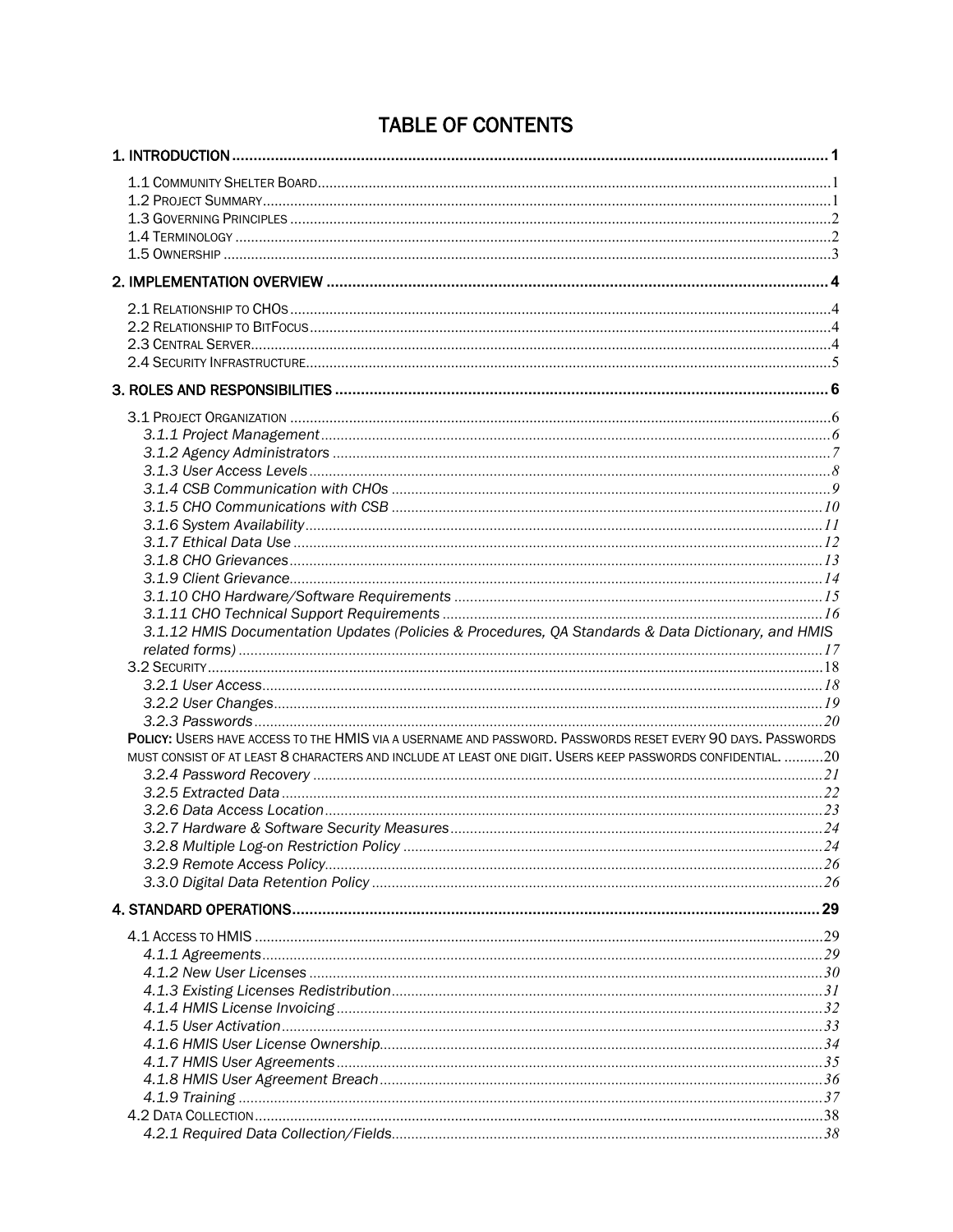| Explanation: Couples present a challenge in data entry and reporting. The Columbus community  |  |
|-----------------------------------------------------------------------------------------------|--|
| encourages programs to serve couples, wherever possible, in the supportive housing programs48 |  |
|                                                                                               |  |
|                                                                                               |  |
|                                                                                               |  |
|                                                                                               |  |
|                                                                                               |  |
|                                                                                               |  |
|                                                                                               |  |
|                                                                                               |  |
|                                                                                               |  |
|                                                                                               |  |
|                                                                                               |  |
|                                                                                               |  |
|                                                                                               |  |
|                                                                                               |  |
|                                                                                               |  |
|                                                                                               |  |
|                                                                                               |  |
|                                                                                               |  |
|                                                                                               |  |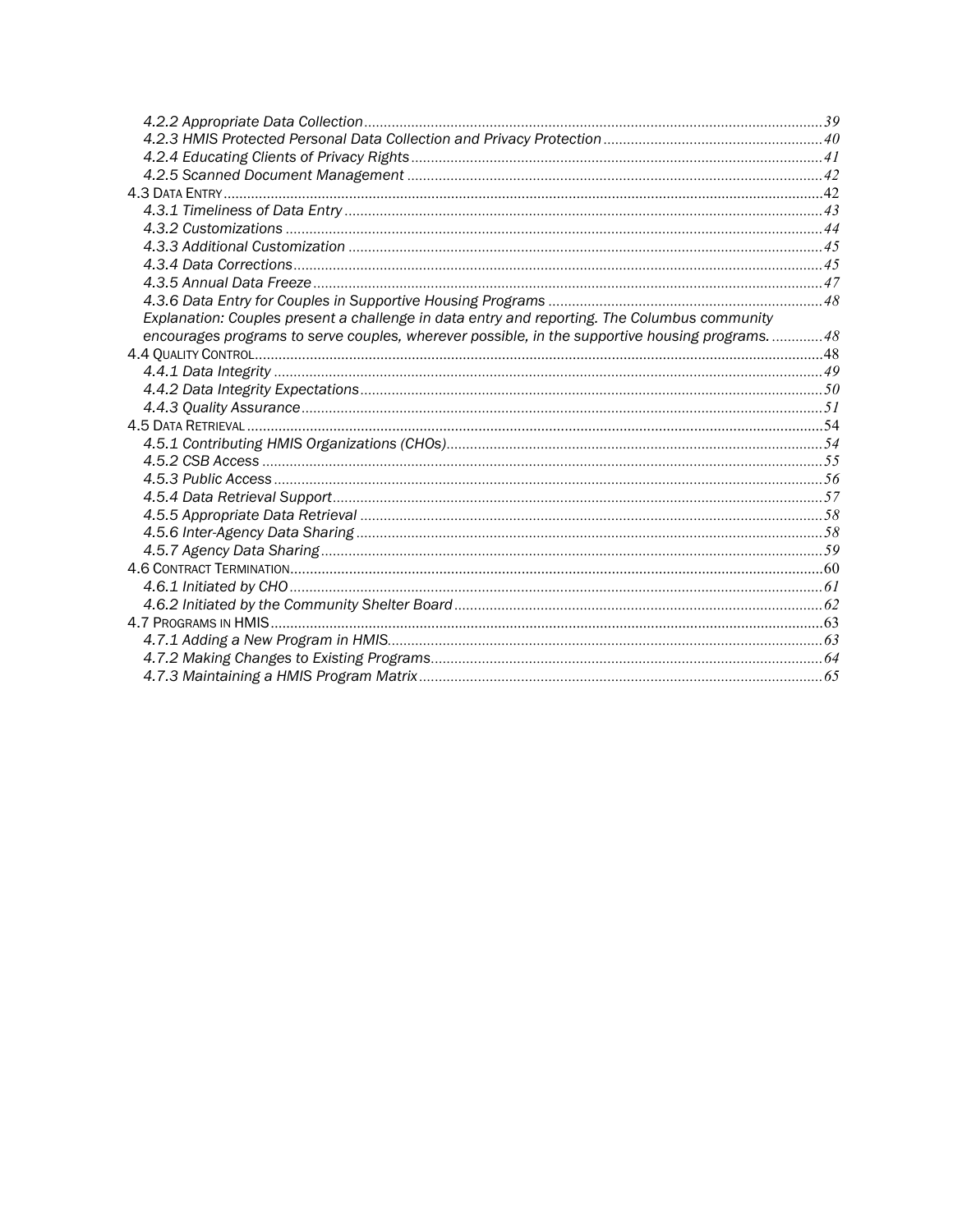# <span id="page-3-0"></span>1. Introduction

#### <span id="page-3-1"></span>1.1 Community Shelter Board

#### VISION

Everyone has a place to call home.

#### **MISSION**

Community Shelter Board leads a coordinated, community effort to make sure everyone has a place to call home. CSB is the collective impact organization driving strategy, accountability, collaboration, and resources to achieve the best outcomes for people facing homelessness in Columbus and Franklin County.

#### <span id="page-3-2"></span>1.2 Project Summary

The Homeless Management Information System (HMIS) is used to collect, monitor, and evaluate homeless and housing services in Columbus and Franklin County. Currently, over 340 users in 16 agencies are using HMIS to collect data for over 90 homeless and housing related programs throughout Franklin County. The HMIS project is supported by CSB through a Data and Evaluation Department staffed by a full time CSB Database Administrator, Senior Data Analyst, Data Analyst and Associate Director.

HUD requires each local CoC to have an HMIS that complies with the HUD standards, is used by all HUD funded entities in the continuum and is able to produce aggregate reporting at system and community level. Prior to 2008, CSB's HMIS did not fully comply with these standards, which led to the need to upgrade the system.

To comply with the above requirements, a community-wide HMIS Selection Committee was convened and supported by CSB to implement a plan to upgrade the existing HMIS.

The HMIS Upgrade RFP was issued in January of 2007. The HMIS Selection Committee deemed that three vendors warranted further consideration. A thorough due diligence process was performed for each of the three vendors to determine the best system. The Committee recommended on September 11, 2007 to start contract negotiations with Bowman Systems (now Wellsky) as the vendor for the upgraded HMIS, ServicePoint. The recommendation was presented and adopted by the CoC Steering Committee on October 9, 2007. Implementation of the new system was started in November 2007. The eight-month implementation process was coordinated through a community-wide implementation planning team with representation from all agencies using HMIS. The implementation due date and "go live" date was July 14, 2008.

Due to an outdated ServicePoint system in an increasingly data-driven environment, CSB decided to seek a new HMIS vendor in through a similar RFP process in January 2021. After narrowing the submission to 3 vendors and gathering feedback from select partner agencies, CSB made the decision to start contract negotiations with BitFocus as the vendor for their new HMIS, Clarity. The system migration process started in early February 2021, with a "go live" date of July 1, 2021.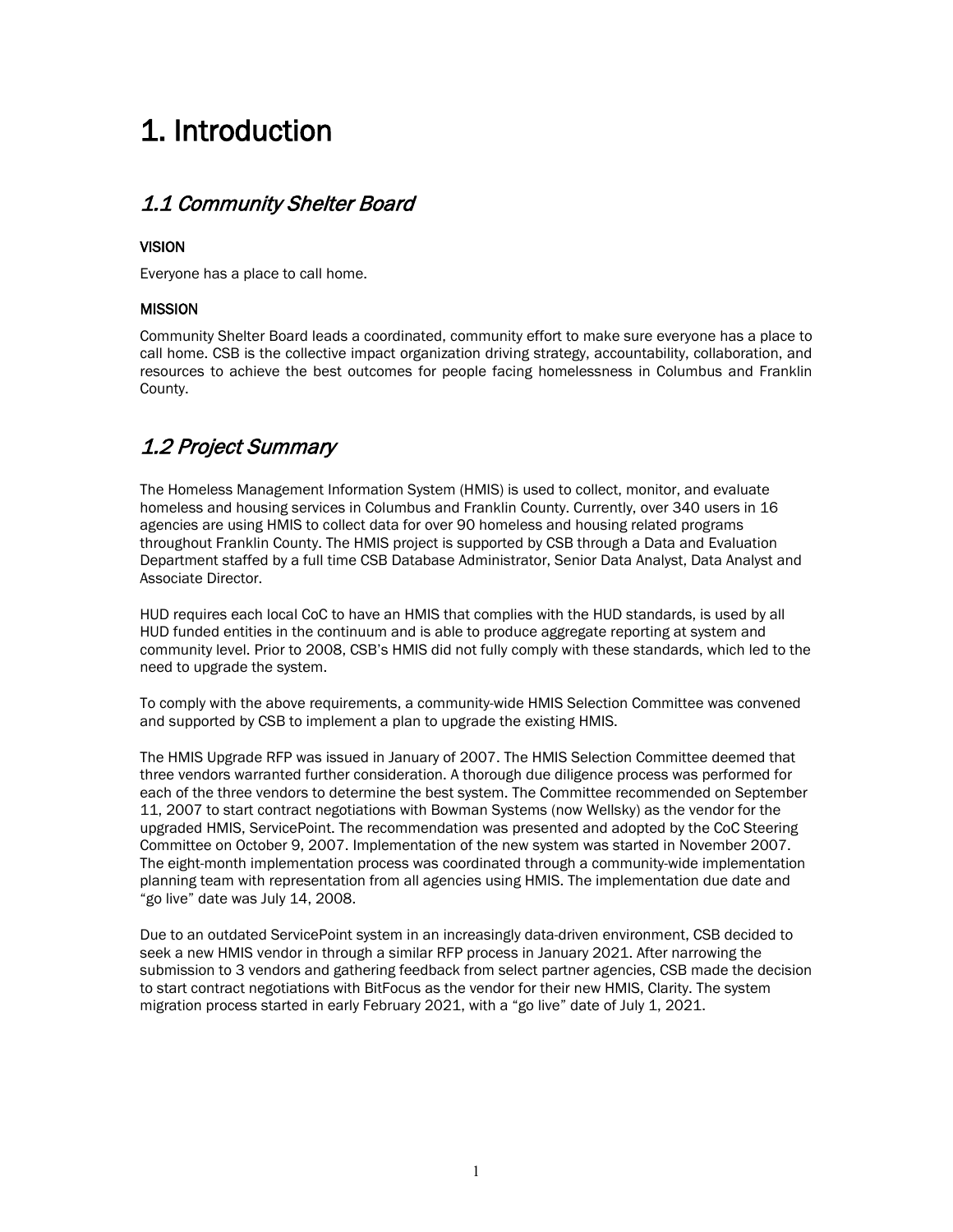#### <span id="page-4-0"></span>1.3 Governing Principles

The goal of HMISis to support the delivery of homeless and housing services in Columbus and Franklin County. HMIS is:

- a benefit to individual clients through enhanced service delivery
- a tool for the provider agencies in managing programs and services
- a guide for CSB and its funders regarding community resource needs and service delivery

While accomplishing these goals, CSB recognizes the primacy of client needs in the design and management of HMIS. These needs include both the need continually to improve the quality of homeless and housing services in Columbus and Franklin County, and the need vigilantly to maintain client confidentiality, treating the personal data of our most vulnerable populations with respect and care. As the guardians entrusted with this personal data, we have both a moral and a legal obligation to ensure that this data is being collected, accessed and used appropriately. The needs of the people we serve are the driving forces behind HMIS.

With this in mind, HMIS will also be:

a confidential and secure environment protecting the collection and use of client data

#### <span id="page-4-1"></span>1.4 Terminology

Definitions of some of the terms used in this manual are as follows:

Authentication: The process of identifying a user in order to grant access to a system or resource. Usually based on a username and password.

BitFocus: The company who developed the software used for Clarity HMIS.

Clarity HMIS : The specific HMIS utilized in Columbus, Ohio.

A software package developed by Wellsky which tracks data about people in housing crisis in order to determine individual needs and provide aggregate data for reporting and planning. This software is web-based and uses a standard web browser to access the database.

Contributing HMIS Organization (CHO): Any agency, organization or group who has signed a HMIS Agency Agreement with CSB and is allowed access and contributes data to the HMIS database. These agencies connect independently to the database via an internet web browser.

Continuum of Care Project: Project receiving funding from the US Department of Housing and Urban Development through the competitive Continuum of Care application process.

CSB: Community Shelter Board. CSB is an intermediary funding and planning organization in Columbus, Ohio, with the goal of eliminating homelessness in Columbus and Franklin County.

CSB Database Administrator: The job title of the person at CSB who is the System Administrator for HMIS.

Database: An electronic system for organizing data so it can easily be searched and retrieved. Usually organized by fields and records.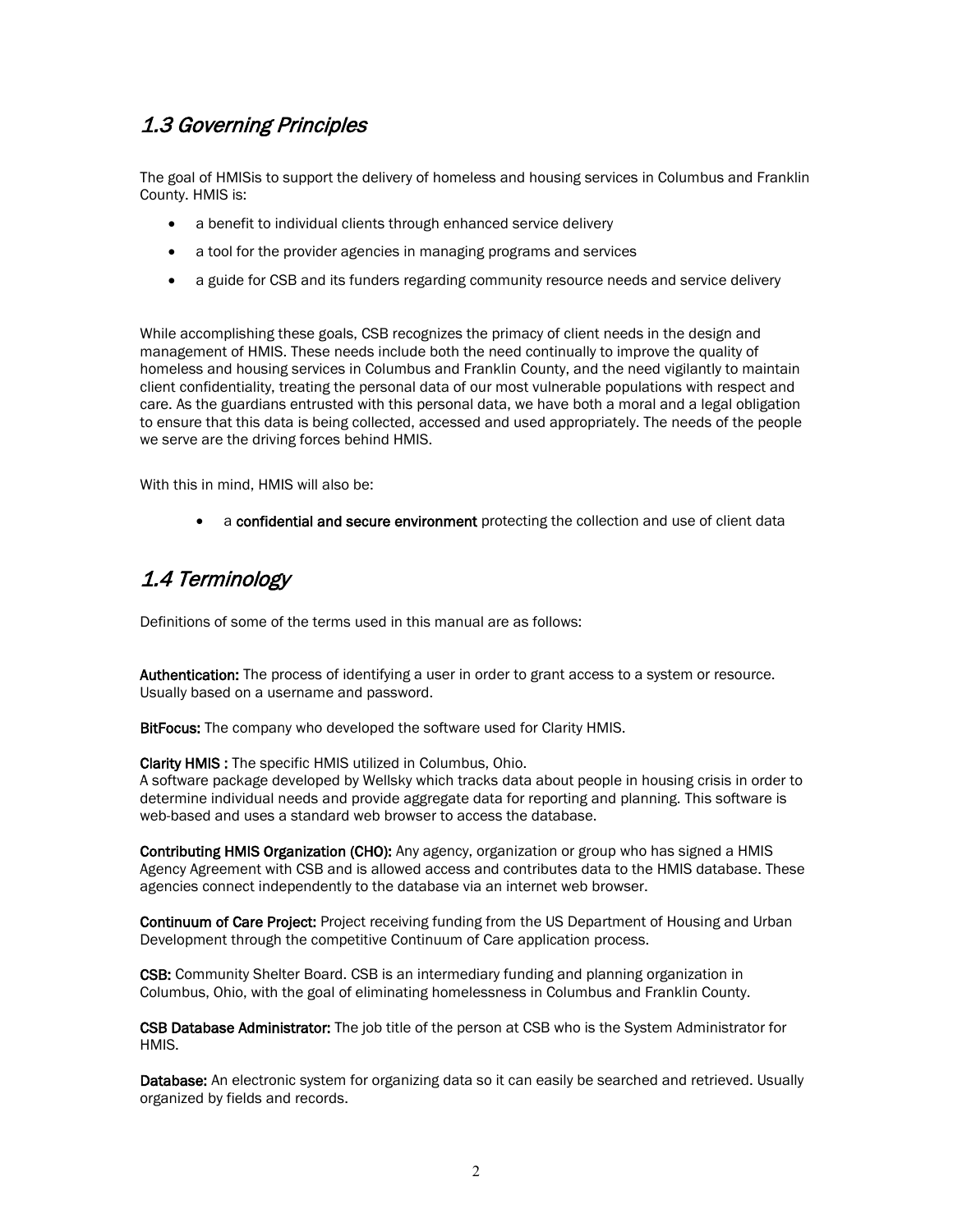Encryption: Translation of data from plain text to a complex code. Only those with the ability to unencrypt the encrypted data can read the data. Provides security.

Firewall: A method of controlling access to a private network, to provide security of data. Firewalls can use software, hardware, or a combination of both to control access.

Partner Agency: Agencies receiving funding from Community Shelter Board.

Server: A computer on a network that manages resources for use by other computers in the network. For example, a file server stores files that other computers (with appropriate permissions) can access. One file server can "serve" many files to many client computers. A database server stores a data file and performs database queries for client computers.

Agency Administrator: The person responsible for system administration at the agency level. Responsible for adding and deleting users, basic trouble-shooting, quality assurance of data and organizational contact with the CSB Database Administrator.

System Administrator: The person with the highest level of user access in HMIS. This user has full access to all user and administrative functions.

User: An individual who uses a particular software package; in this case, the HMIS software.

User License: An agreement with a software company that allows an individual to use the product. In the case of HMIS, user licenses are agreements between CSB and BitFocus that govern individual connections to HMIS.

#### <span id="page-5-0"></span>1.5 Ownership

HMIS, and any and all data stored in HMIS, is the property of the Community Shelter Board. CSB has final control over the creation, maintenance and security of HMIS. In order to ensure the integrity and security of sensitive client confidential information and other data maintained in the database, CSB will require all CHOs to sign an agreement ("Agreement") prior to being given access to HMIS. The Agreement includes terms regarding the confidentiality of client information, duration of access, an acknowledgement of receipt of the Policies and Procedures Manual, and an agreement to abide by policies and procedures related to HMIS, including all security provisions contained therein.

Violations of the Agreement, including without limitation the failure to comply with the policies and procedures related to HMIS, may subject the Contributing HMIS Organization (CHO) to discipline and termination of access to HMIS and/or to termination of other CSB contracts.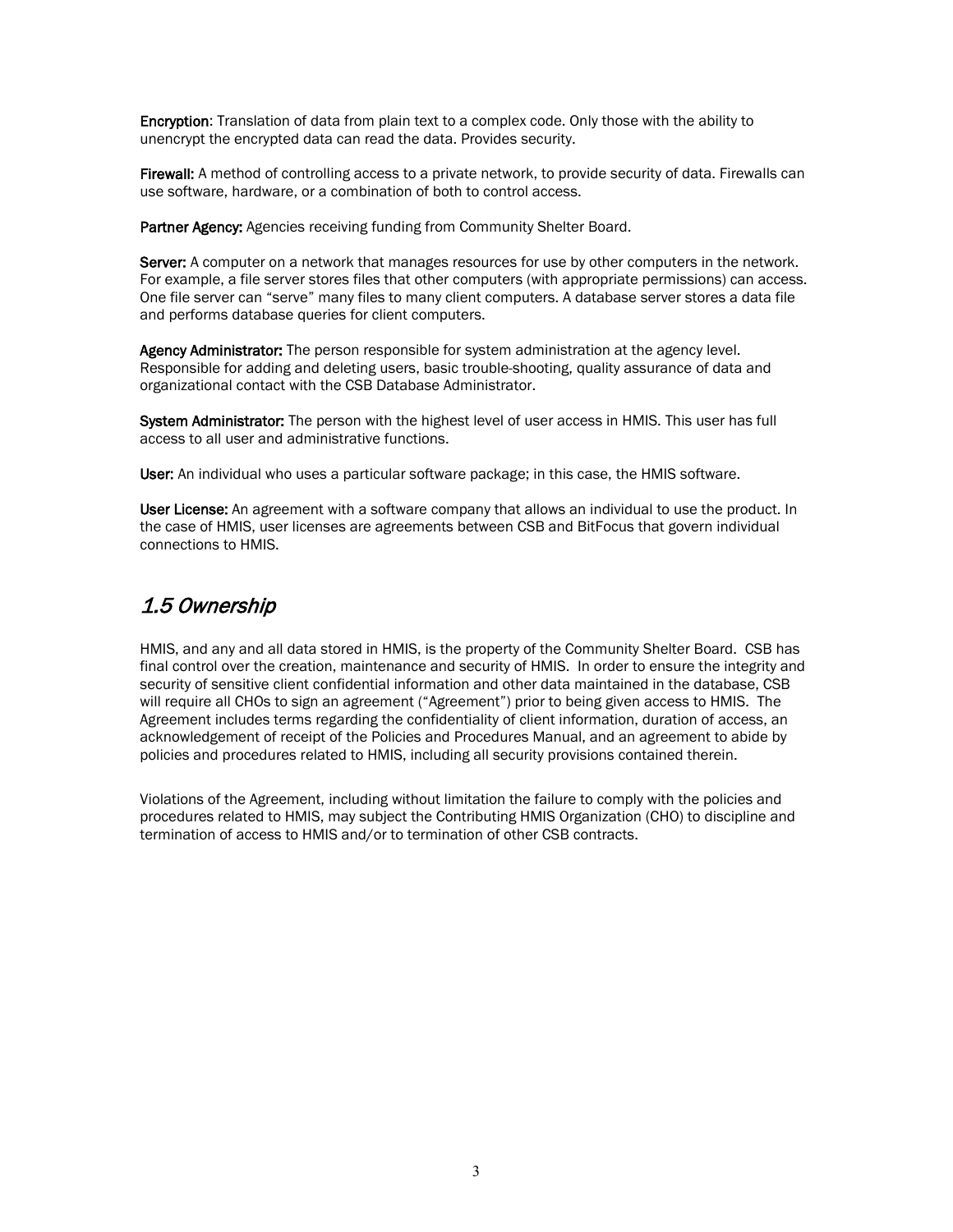# <span id="page-6-0"></span>2. Implementation Overview

# <span id="page-6-1"></span>2.1 Relationship to CHOs

Contributing HMIS Organizations (CHOs) are those agencies allowed by CSB to connect to HMIS for the purposes of data entry, data editing and data reporting. These agencies are CSB Partner Agencies and Other Agencies. Partner Agencies are agencies receiving funding directly and/or pass-through from Community Shelter Board. Other Agencies choose to participate in the HMIS though they do not receive funding from Community Shelter Board.

Relationships between CSB and CHOs are governed by any standing agency-specific agreements already in place (such as the Program and Master Provider Agreements), the HMIS Agency Agreement, and the contents of the Policies and Procedures Manual. All CHOs, regardless of type, are required to abide by the policies and procedures outlined in this manual.

# <span id="page-6-2"></span>2.2 Relationship to BitFocus

CSB contracts with BitFocus on an annual basis. Through this contract, BitFocus provides software maintenance, application support, and database maintenance and hosting. CSB has purchased software and user licenses, for an annual fee, to be used to access HMIS. CSB is responsible for maintaining the HMIS contract with BitFocus, and the CSB Database Administrator is the designated contact to BitFocus. The CSB Database Administrator is responsible for providing the main conduit for communications between CHOs and BitFocus in order to provide coherent and timely information exchange.

While most communications with BitFocus related to HMIS will be channeled through the CSB Database Administrator, CHOs may choose to contract independently with BitFocus to acquire further database customization or other services not related to HMIS. In such cases, the individual agency is solely responsible for negotiation of, and payment for, these services, as well as all communication with BitFocus regarding these matters.

# <span id="page-6-3"></span>2.3 Central Server

Clarity HMIS is hosted on BitFocus servers. The BitFocus network is protected by strong firewalls, and all traffic is logged and monitored by System Administrators. All data is backed up using a combination of overlapping backup strategies.

HMIS grants access only to authorized users by utilizing username and password authentication. HMIS webpages are served over the HTTPS (Secure HTTP) protocol (SSL) and uses 2048-bit encryption or better. HMIS also includes multiple security levels to control the amount of access a valid user can have.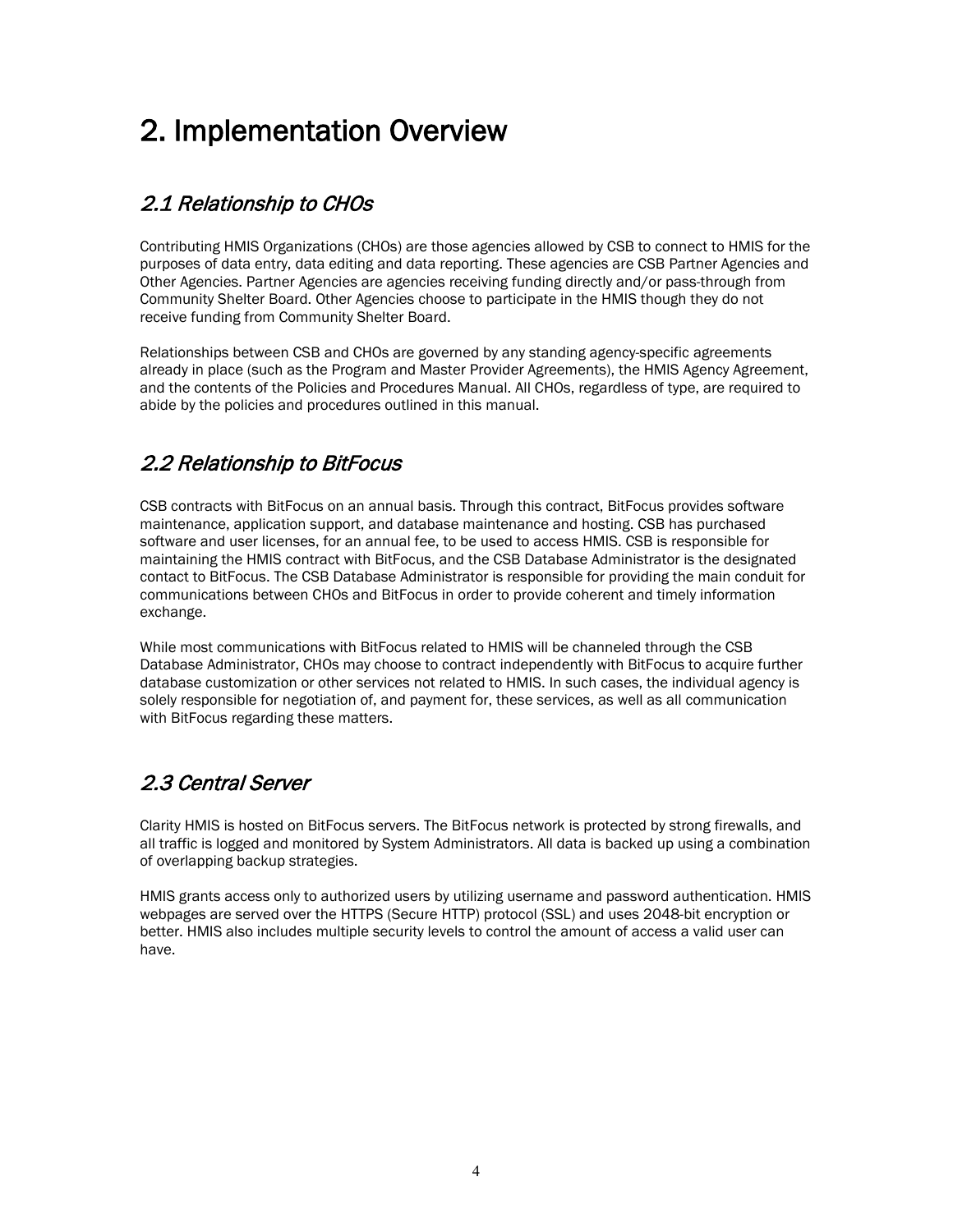#### <span id="page-7-0"></span>2.4 Security Infrastructure

CSB, by paying a monthly fee, is taking advantage of BitFocus's maintenance and hosting services for HMIS. BitFocus employs a full-time staff of experts dedicated to keeping their clients up, running and secure, using the latest technology. This technology includes physical security, firewalls, authentication through browser certificates, Windows secure server technology, and encryption of usernames, passwords, and all data passing to and from the database. It is the job of the CSB Database Administrator to maintain a point of contact between BitFocus and CSB and keep track of security issues at the central database.

#### Safeguards:

- Physically secure building with 24/7/365 staffing
- Biometric scanners
- Dual-factor authentication access
- Monitored security scanners

#### Technical Safeguards:

- Documented nightly backup and emergency recovery procedures
- Secure API capability with AES encrypted traffic
- Unique user authentication
- End-to-end data encryption with 2048 bit SSL encryption at rest and during transfer
- Role-based data access
- Automatic time-out and lockout
- Concurrent login prevention
- Two factor authentication
- IP whitelisting
- Automated audit logs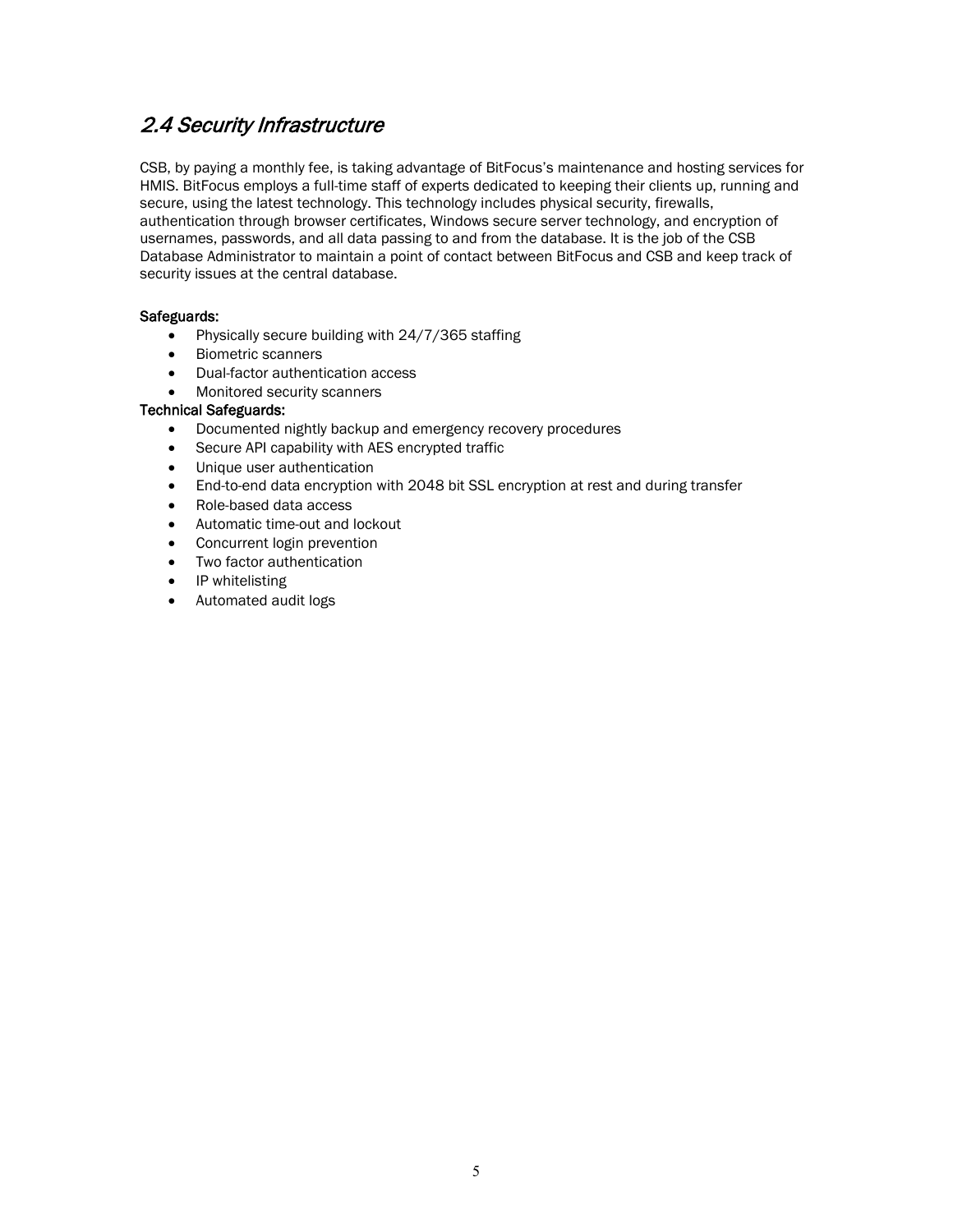# <span id="page-8-0"></span>3. Roles and Responsibilities

# <span id="page-8-1"></span>3.1 Project Organization

#### <span id="page-8-2"></span>3.1.1 Project Management

Policy: CSB is responsible for organization and management of HMIS.

Explanation: As the coordinating body for HMIS, Community Shelter Board is responsible for all system-wide policies, procedures, communication and coordination. CSB is the primary contact with BitFocus, and with its help, implements all necessary system-wide changes and updates.

**Procedure:** CSB seeks to provide a uniform HMIS which yields the most consistent data for client management, agency reporting, and service planning. The primary position at CSB for HMIS management is the CSB Database Administrator. All system-wide questions and issues should be directed to the CSB Database Administrator. The Database Administrator reports to the CSB Associate Director. The Associate Director designates a Back-up Database Administrator. CSB's Executive Director, as head of the Community Shelter Board, is ultimately responsible for all final decisions regarding planning and implementation of HMIS.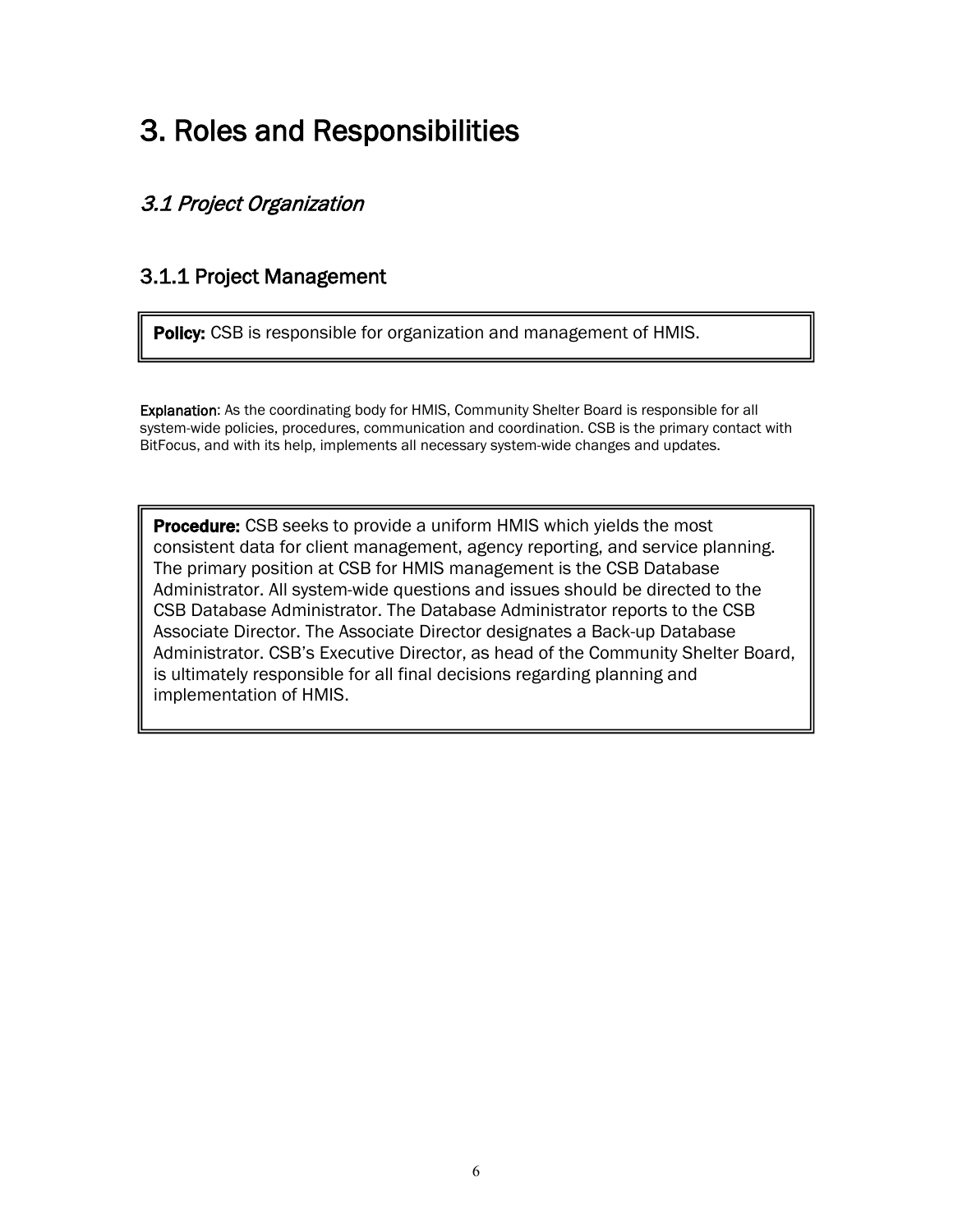#### <span id="page-9-0"></span>3.1.2 Agency Administrators

**Policy:** Each CHO designates two Agency Administrators.

Explanation: The Agency Administrator is the primary HMIS contact at the agency. This person is responsible for:

- Providing a single point of communication between the CHO's end users and the CSB Database Administrator around HMIS issues
- Ensuring the stability of the agency connection to the Internet and HMIS, either directly or in communication with other technical professionals
- Training agency end-users
- Providing support for the generation of agency reports
- Managing agency user licenses
- Monitoring compliance with standards of client confidentiality and data collection, entry, and retrieval
- Participating in Agency Administrators training and regular meetings
- Participating as the advisors and consultants to the CSB Database Administrator

Designating two primary HMIS contacts and power-users at each agency increases the effectiveness of communication both between and within agencies.

**Procedure:** Each CHO designates two Agency Administrators and sends each person's name and contact information to the CSB Database Administrator. Changes to that information should be promptly reported to the CSB Database Administrator.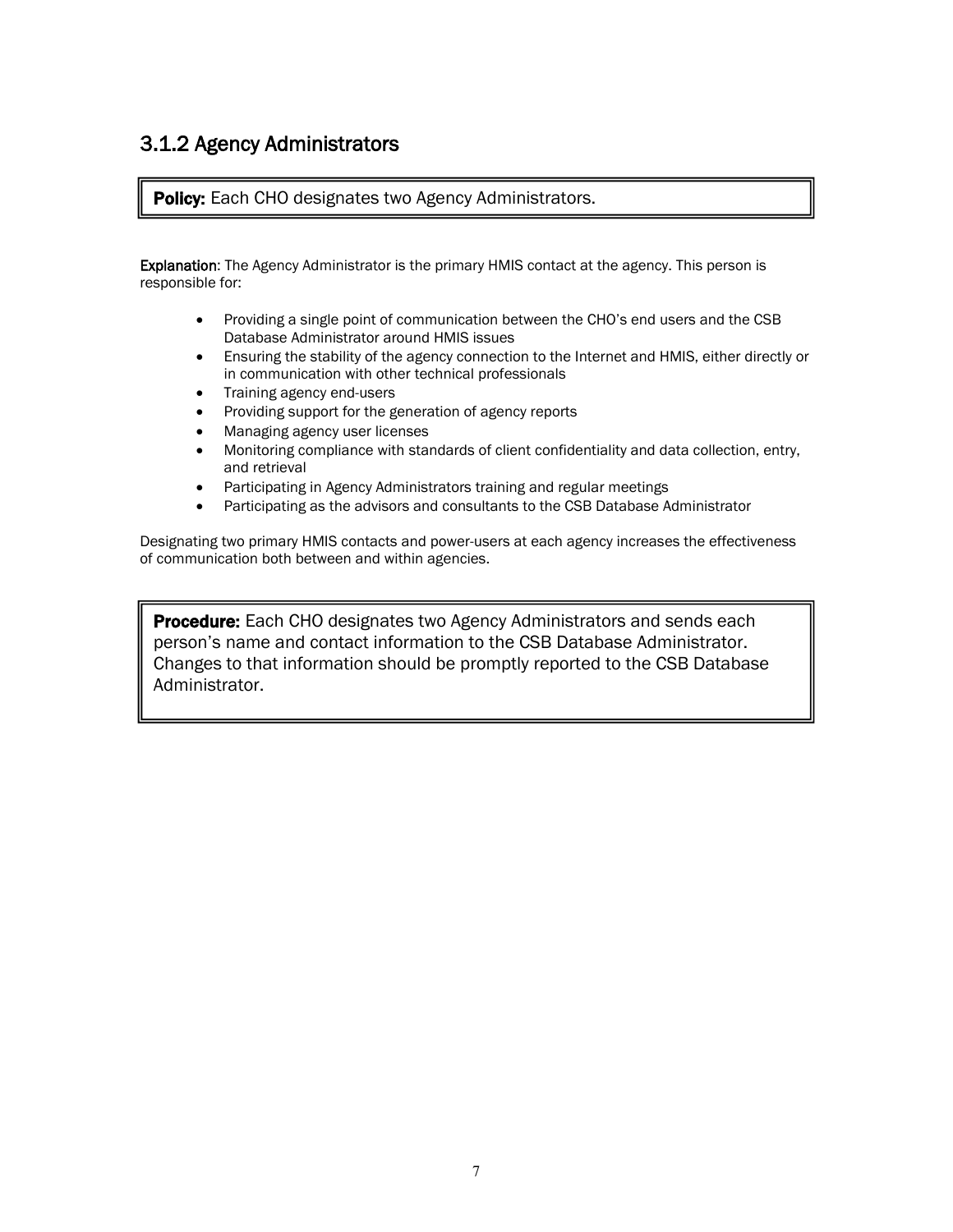#### <span id="page-10-0"></span>3.1.3 User Access Levels

Policy: All HMIS Users have an appropriate level of access to HMIS data.

Explanation: HMIS allows multiple levels of user access to data contained in the database. Access is assigned when new users are added to the system and can be altered as needs change. For security purposes, appropriate access levels should be assigned to all users.

**Procedure:** The CSB Database Administrator assigns appropriate user levels when adding new users. In the interest of client data security, the CSB Database Administrator will always attempt to assign the most restrictive access which allows efficient job performance.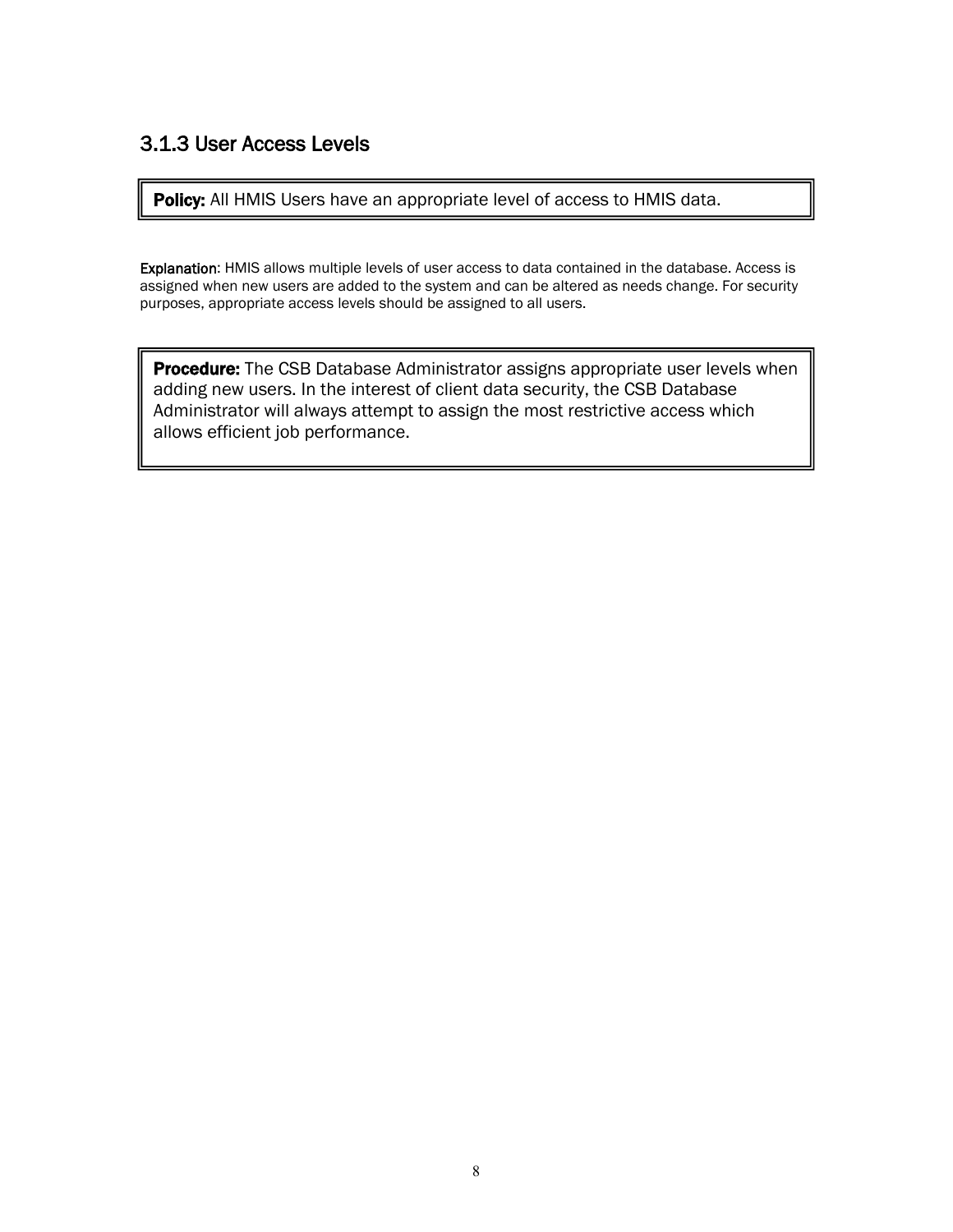#### <span id="page-11-0"></span>3.1.4 CSB Communication with CHOs

**Policy:** The CSB Database Administrator is responsible for relevant and timely communication with each agency regarding HMIS.

Explanation: The CSB Database Administrator communicates system-wide changes and other relevant information to agencies as needed. The CSB Database Administrator also maintains a high level of availability to CHOs. While specific problem resolution may take longer, the CSB Database Administrator strives to respond to CHO questions and issues within one business day of receipt.

**Procedure:** General communications from the CSB Database Administrator are directed towards the Agency Administrator, most of the time through email communication. Specific communications will be addressed to the person or people involved. The CSB Database Administrator is available via email, phone, and mail. The CSB website is used to distribute HMIS information. Agency Administrators are responsible for ensuring all their agency users are informed of appropriate HMIS related communications. Agency Administrators are also responsible for distributing that information to any additional people at their agency who may need to receive it, including, but not limited to, Executive Directors, client intake workers, and data entry specialists.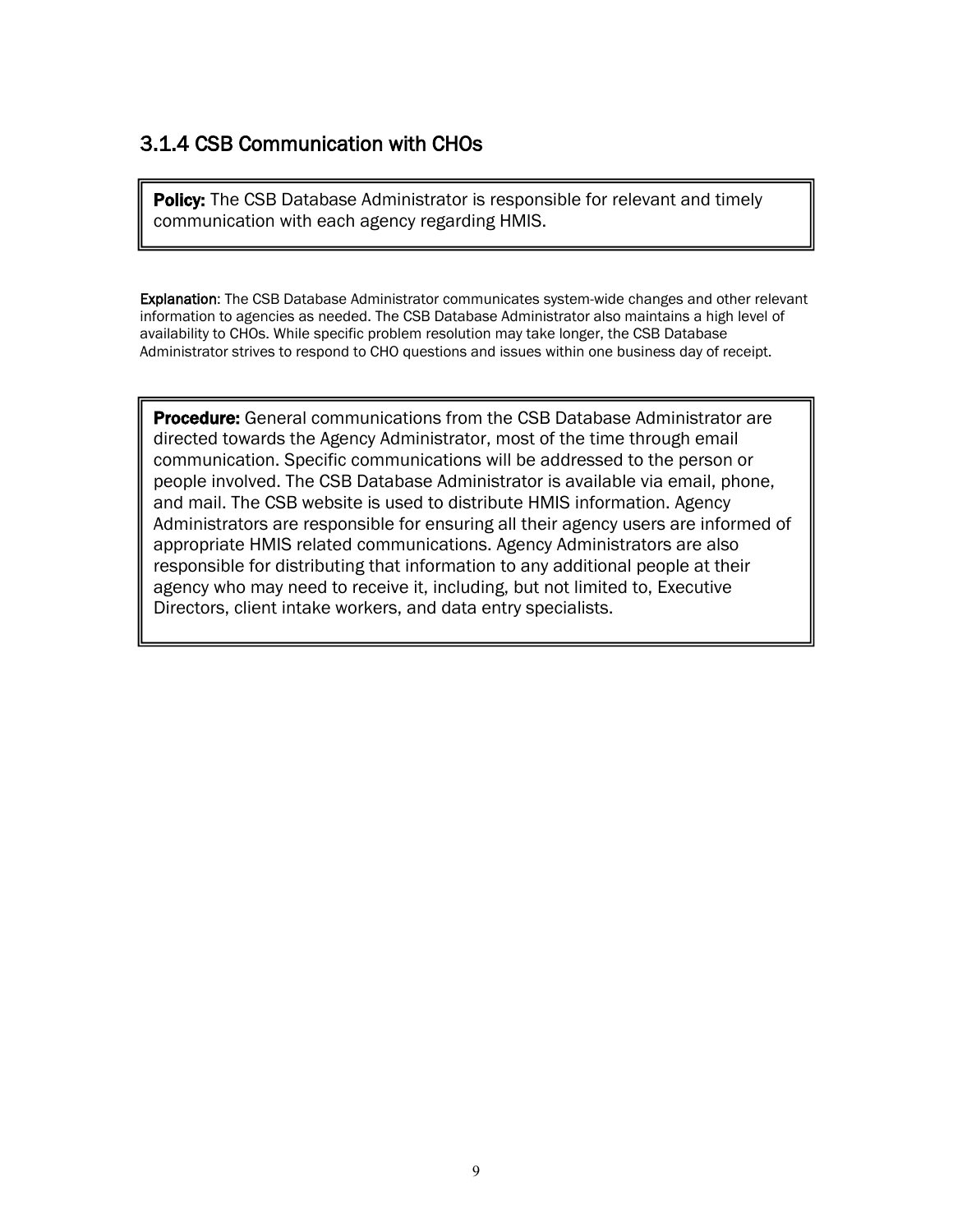### <span id="page-12-0"></span>3.1.5 CHO Communications with CSB

**Policy:** CHOs are responsible for communicating needs and questions regarding HMIS directly to the CSB Database Administrator. For HMIS IT requests, the CHO uses a special email address, HMIS@csb.org, to submit support tickets.

Explanation: CHOs communicate needs and questions directly to the CSB Database Administrator. For HMIS IT support tickets, the CHO uses a special email address, HMIS@csb.org, to communicate issues with CSB. The Data and Evaluation team reviews the HMIS tickets and provides an initial response to the CHO within 24 hours.

**Procedure:** Users at CHOs communicate needs, issues and questions to their Agency Administrator. If the Agency Administrator is unable to resolve the issue, the Agency Administrator contacts the CSB Database Administrator via email, phone, mail, or HMIS support ticket. The goal of the CSB Database Administrator is to respond to CHO needs within one business day of the first contact.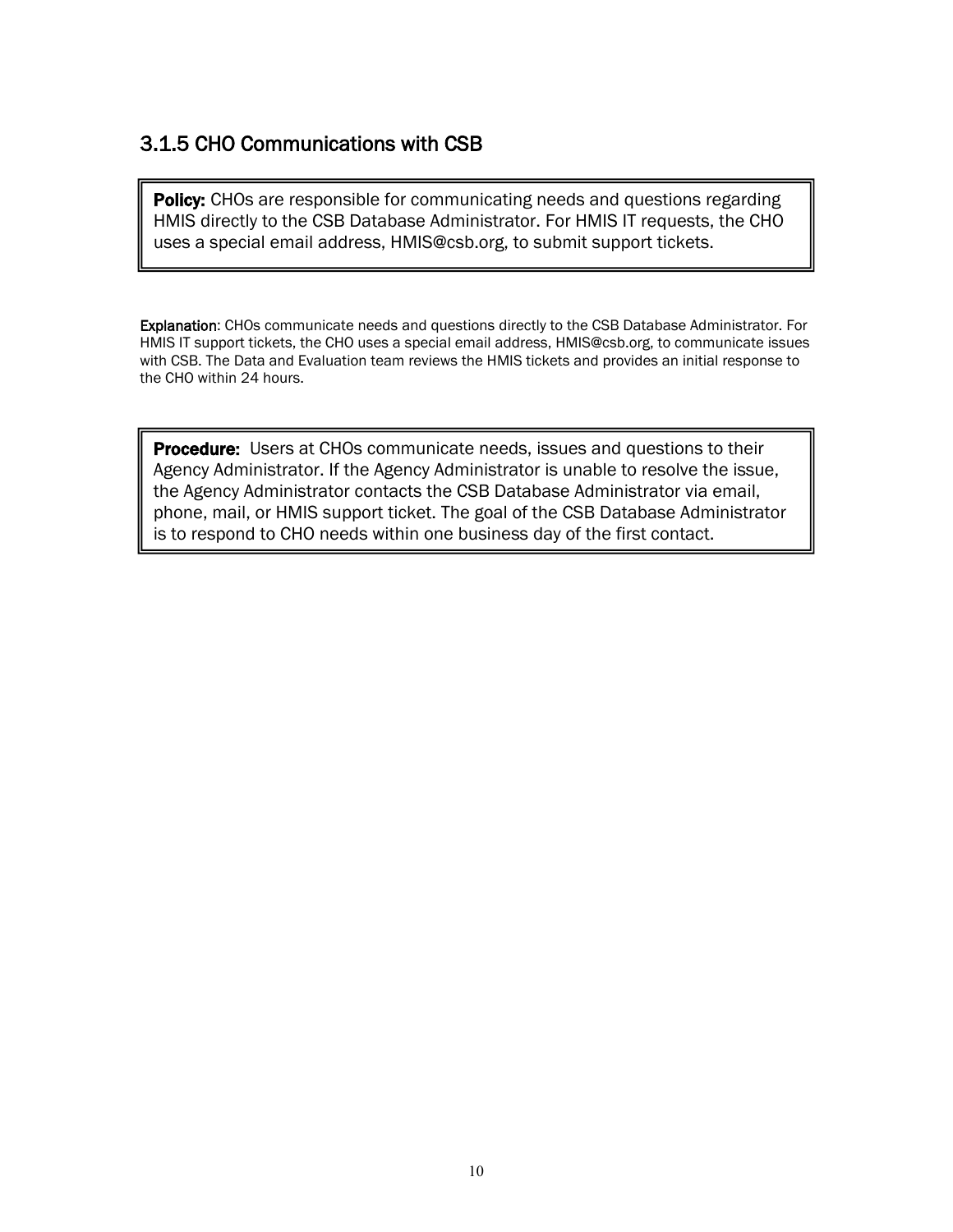#### <span id="page-13-0"></span>3.1.6 System Availability

Policy: CSB and BitFocus provide a highly available database server and inform users in advance of any planned interruption in service.

Explanation: It is the intent of CSB and BitFocus that the HMIS database server will be available 24 hours a day, 7 days a week, 52 weeks a year to incoming connections. However, no computer system achieves 100% uptime. In the event of planned server downtime, the CSB Database Administrator informs agencies as much in advance as possible in order to allow CHOs to plan their access patterns accordingly.

**Procedure:** In the event that the database server is or will be unavailable due to disaster or routine maintenance, BitFocus contacts the CSB Database Administrator. The CSB Database Administrator contacts Agency Administrators and informs them of the cause and duration of the interruption in service. The CSB Database Administrator logs all downtime for purposes of system evaluation.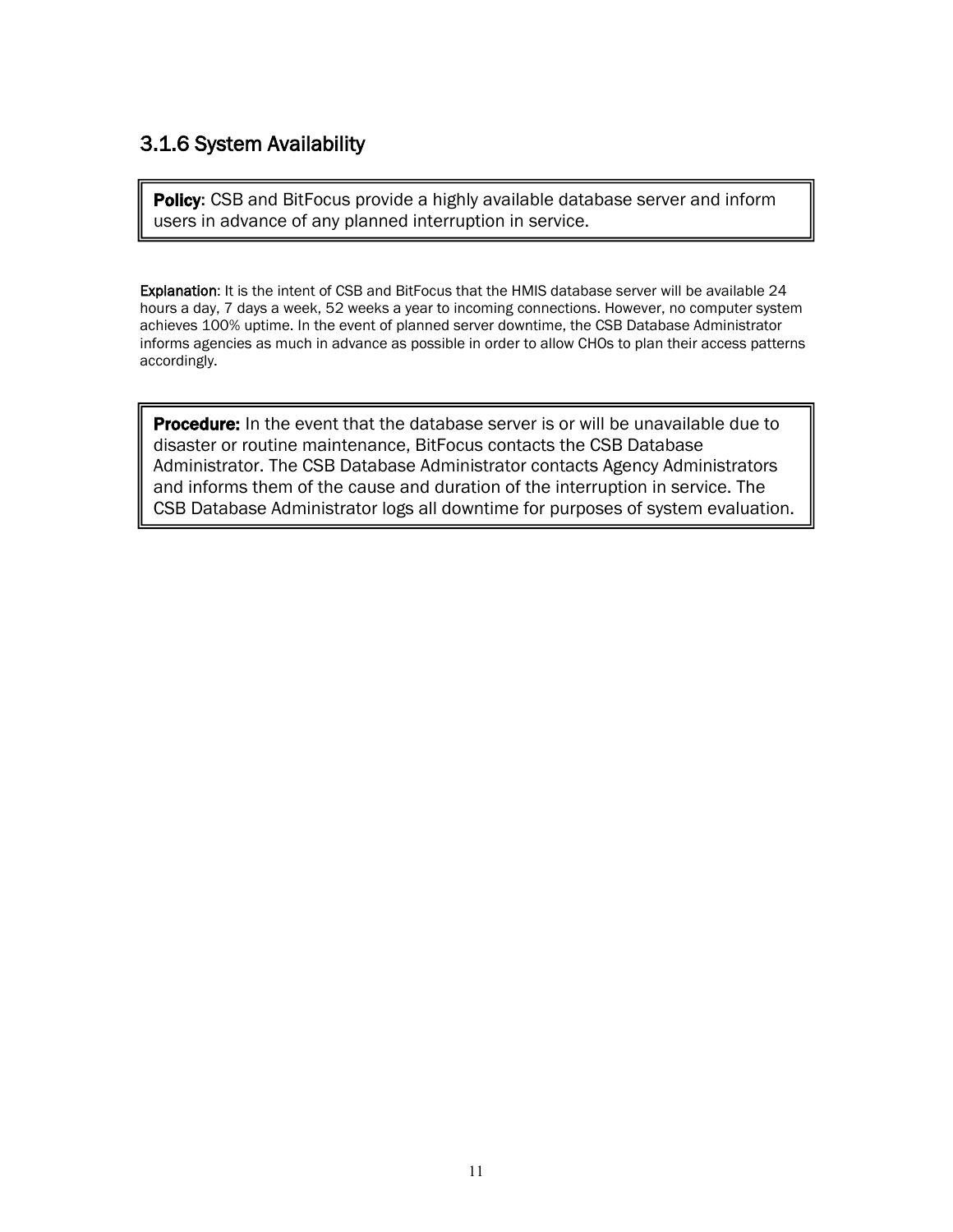#### <span id="page-14-0"></span>3.1.7 Ethical Data Use

**Policy:** Data contained in HMIS is used to support the delivery of homeless and housing services in Columbus and Franklin County. Each HMIS User affirms the principles of ethical data use and client confidentiality contained in the HMIS Policies and Procedures Manual and the HMIS User Agreement.

Explanation: CSB recognizes that the specific purpose for which the HMIS was created limits the uses of the data it contains to those which conform to this initial purpose. The data collected in HMIS is the personal information of people in the Columbus and Franklin County community who are experiencing a housing crisis. It is the responsibility of the guardians of that data to ensure that it is only used to the ends to which it was collected.

**Procedure:** All HMIS users sign a HMIS User Agreement before being given access to HMIS. Any individual or CHO misusing, or attempting to misuse, HMIS data will be denied access to the database, and his/her/its relationship with CSB will be terminated.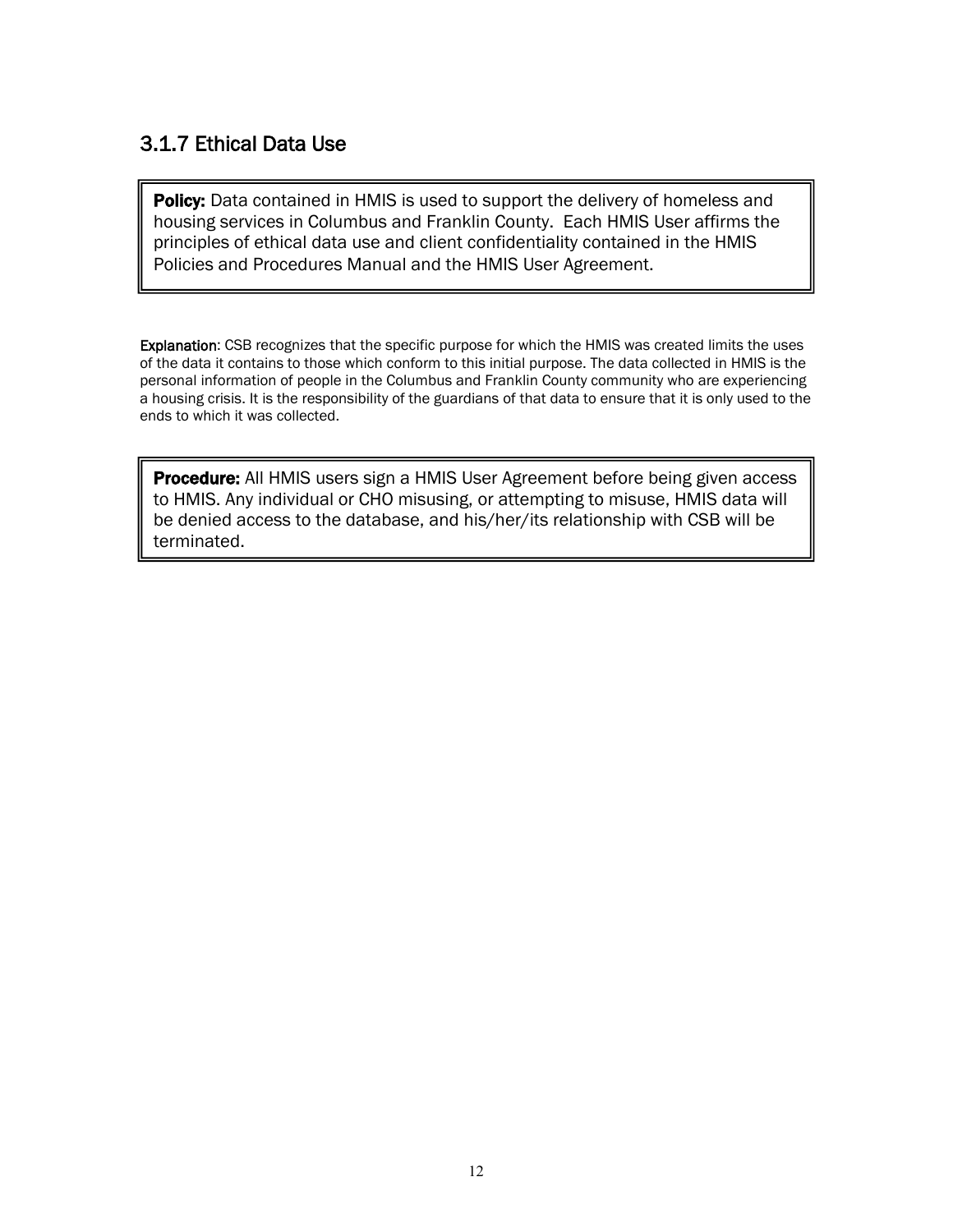## <span id="page-15-0"></span>3.1.8 CHO Grievances

Policy: CHOs contact the CSB Database Administrator to resolve HMIS problems.

Explanation: CSB is responsible for the operation of HMIS. Any problems with the operation or policies of HMIS are to be discussed with the Community Shelter Board. CSB has final decision-making authority over all aspects of HMIS.

**Procedure:** CHOs bring HMIS problems to the attention of the CSB Database Administrator. If these problems cannot be resolved by the CSB Database Administrator, the CSB Database Administrator will take them to the CSB Associate Director, and finally to the CSB Executive Director. CSB's Executive Director shall have the final say in all matters regarding HMIS.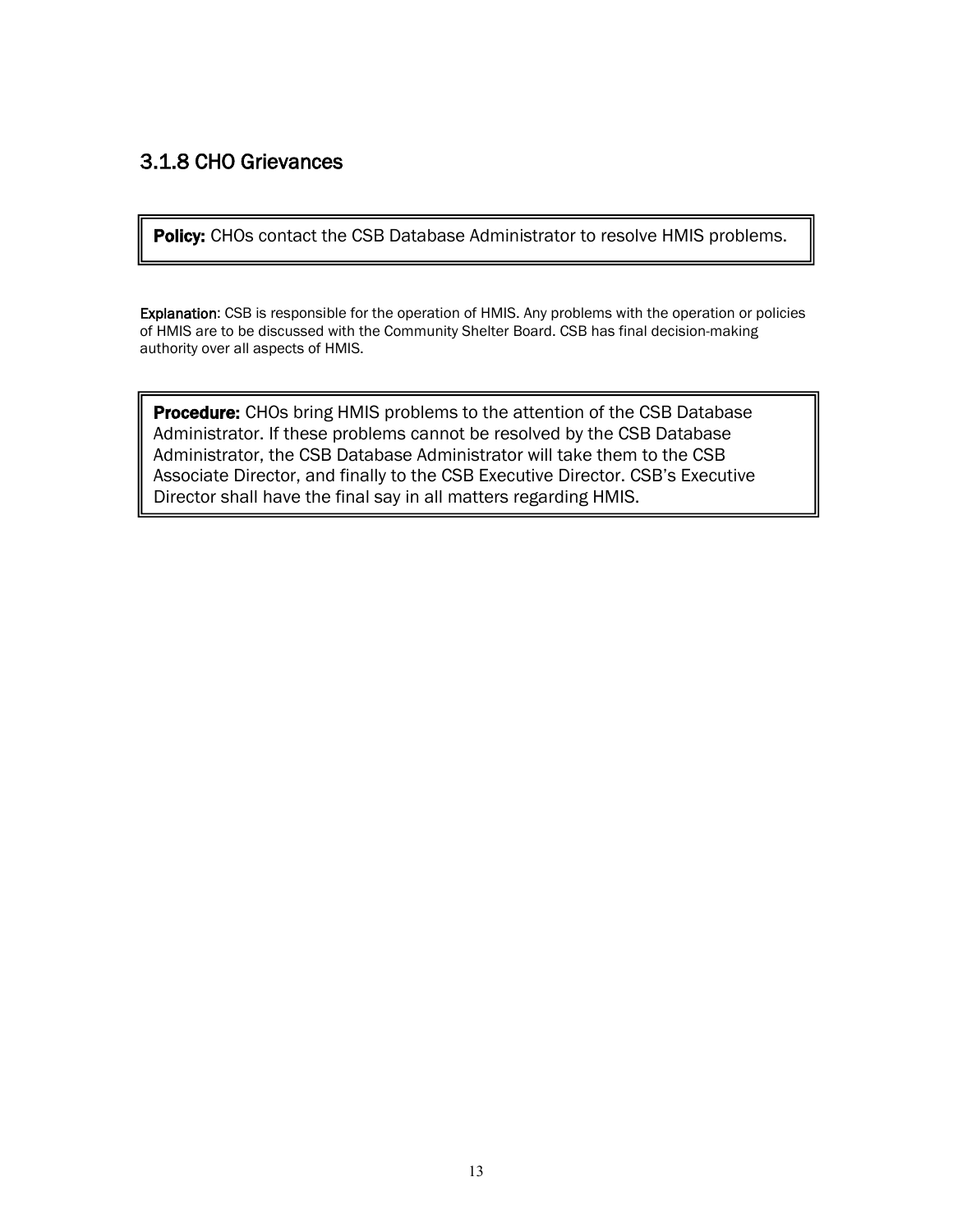#### <span id="page-16-0"></span>3.1.9 Client Grievance

**Policy:** Clients contact the CHO with which they have a grievance for resolution of HMIS problems. CHOs report all HMIS-related client grievances to the Community Shelter Board.

**Explanation:** Each agency is responsible for answering questions and complaints from their own clients regarding HMIS. CSB is responsible for the overall use of HMIS, and will respond if users or agencies fail to follow the terms of the HMIS Agreements, breach client confidentiality, or misuse client data. Agencies are obligated to report all HMIS-related client problems and complaints to the Community Shelter Board, which will determine the need for further action.

Procedure:Clients bring HMIS complaints directly to the agency with which they have a grievance. Agencies provide a copy of the HMIS Policies and Procedures Manual upon request, and respond to client issues. Agencies send copies of all client grievance forms recording HMIS-related client problems and complaints to the CSB Database Administrator. The CSB Database Administrator records all grievances and reports these complaints to the CSB Operations Director, who will take any necessary action. The CSB Database Administrator keeps a log of all complaints and concerns, and responds to individual complaints and patterns of concern with appropriate actions. These actions might include further investigation of incidents, clarification or review of policies, or sanctioning of users and agencies if users or agencies are found to have violated standards set forth in Agreements or the Policies and Procedures Manual.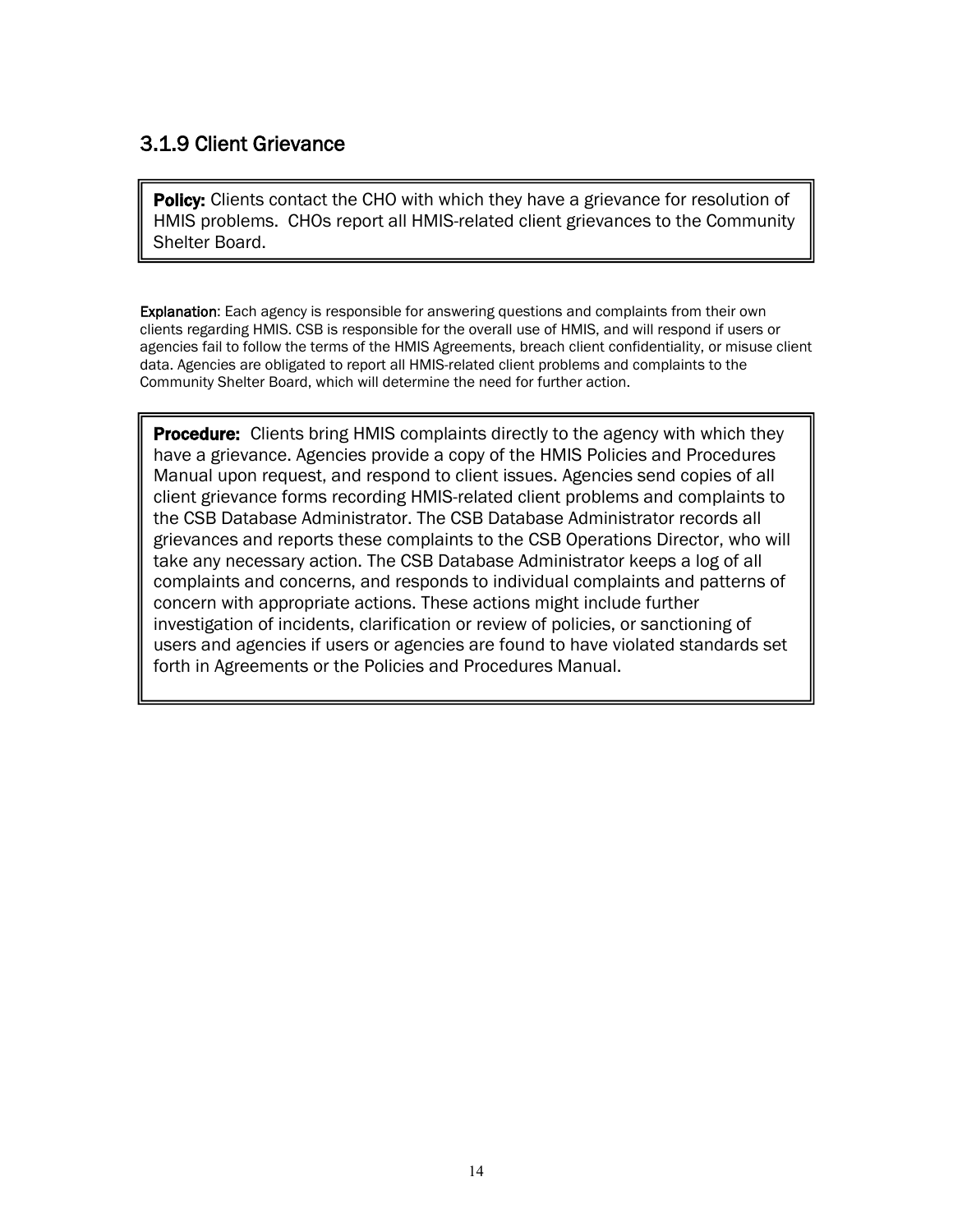#### <span id="page-17-0"></span>3.1.10 CHO Hardware/Software Requirements

**Policy:** CHOs provide their own computer and method of connecting to Internet, and thus to HMIS.

Explanation: Because HMIS is a web-enabled software, all that is required to use the database is a computer, a valid username and password, and the ability to connect to the Internet by broadband or other high-speed connection. There is no unusual hardware or additional HMIS-related software or software installation required. BitFocus guidelines are:

#### WORKSTATIONS

HMIS relies on a decent client machine and fast internet connection and browser speed.

#### **MEMORY**

4 Gig recommended, (2 Gig minimum)

#### **MONITOR**

Screen Display - 1024 by 768 (XGA) or higher (1280x768 strongly advised)

#### PROCESSOR

Avoid using single-core CPUs

#### INTERNET CONNECTION

Broadband or other high-speed option

#### BROWSER

Mozilla Firefox or Google Chrome are recommended; Internet Explorer, Microsoft Edge and most other browsers are acceptable.

**Procedure:** It is the responsibility of the CHO to provide a computer and connection to the Internet. If desired by the CHO, the CSB Database Administrator will provide advice as to the type of computer and connection.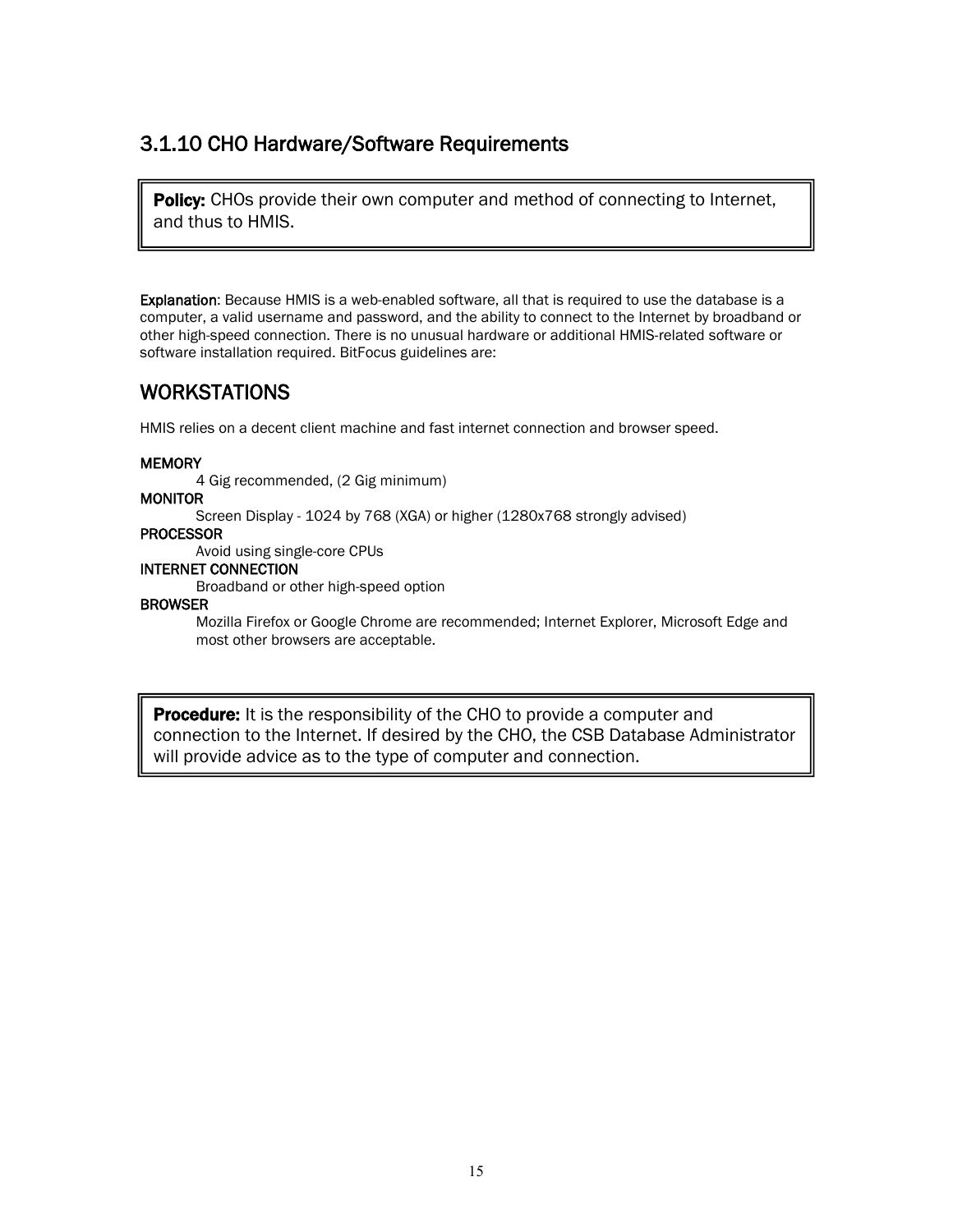#### <span id="page-18-0"></span>3.1.11 CHO Technical Support Requirements

Policy: CHOs provide their own technical support for all hardware and software employed to connect to HMIS.

Explanation: The equipment used to connect to HMIS is the responsibility of the CHO.

Procedure: Agencies provide internal technical support for the hardware, software and Internet connections necessary to connect to HMIS according to their own organizational needs.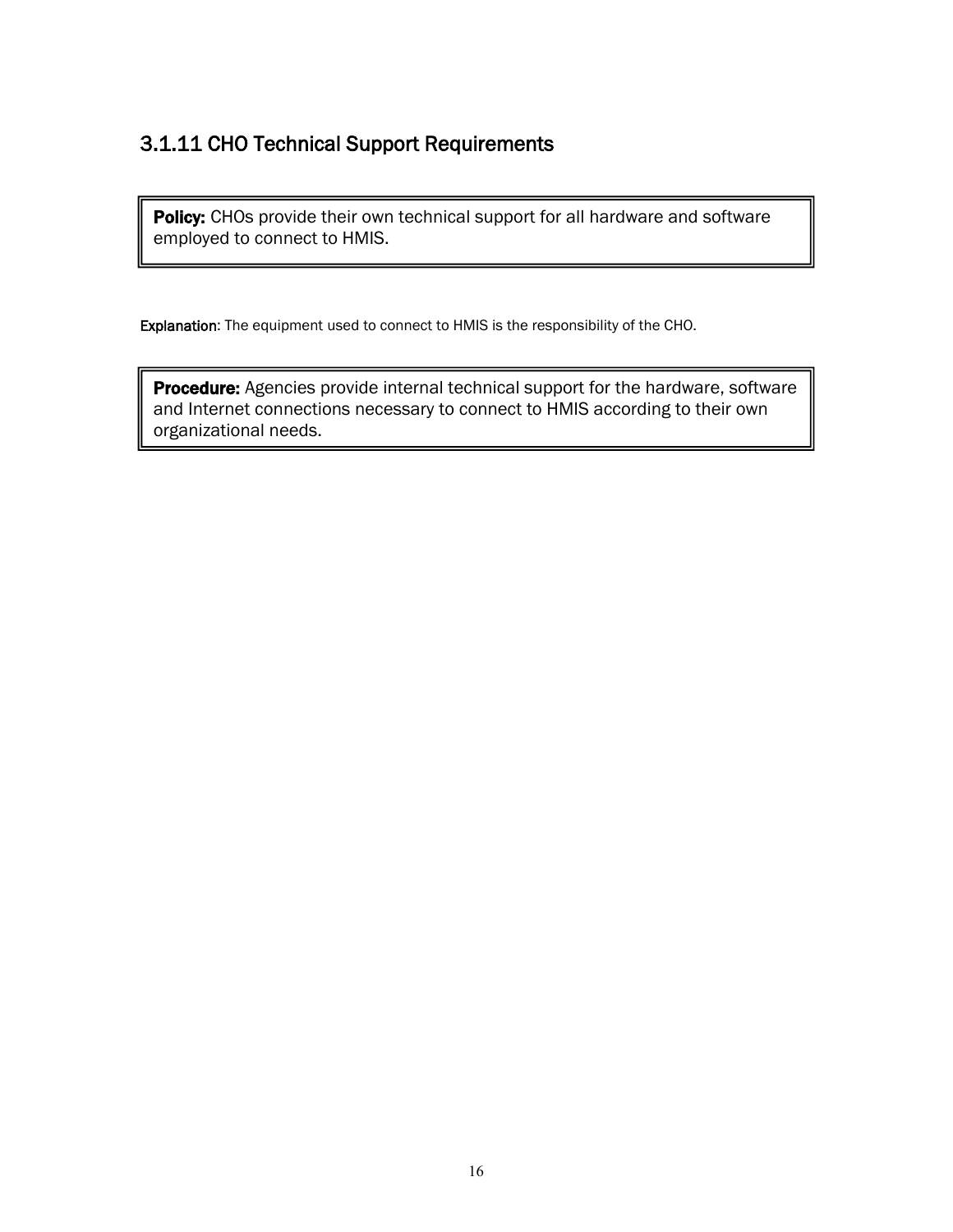#### <span id="page-19-0"></span>3.1.12 HMIS Documentation Updates (Policies & Procedures, QA Standards & Data Dictionary, and HMIS related forms)

**Policy:** CSB provides a HMIS Policies & Procedures Manual, QA Standards & Data Dictionary, and relevant forms and user guides for all HMIS Agency Administrators. These documents are kept up to date and in compliance with all HUD policies and requirements.

# Explanation:

The purpose of the HMIS policies and procedures is to provide Agency Administrators with guidance in maintaining compliance with HUD and Continuum of Care requirements and standards. They include information about how the software product is to be managed from an Agency Administrator perspective and the roles and responsibilities of an Agency Administrator and their CHO. CSB provides an electronic copy of the Policies and Procedures Manual containing procedures that are held in common for all CHOs.

A HMIS Agency Administrator manual provides information about how the software product is used in our community, contains procedures that are held in common for all CHOs, and includes common HMIS related forms. The QA Standards & Data Dictionary provides detailed information on the quality assurance standards and the data requirements for all programs and CHOs. CSB provides an electronic copy of the QA Standards & Data Dictionary for all CHOs. HMIS training videos provide specific technical instruction about how to use HMIS for both Agency Administrators and End Users.

**Procedure:** The CSB Database Administrator updates the Policies & Procedures, QA Standards & Data Dictionary and commons HMIS related forms and user guides annually, by the beginning of each new fiscal year. The HMIS documents are reviewed and kept up to date and in compliance with all HUD policies and requirements. In the event HUD issues interim changes to the requirements, affected policies and procedures and related documentation are reviewed and updated at that time as well. The updates are reviewed and approved by the CSB Associate Director. The updates are communicated and discussed with the HMIS Agency Administrators during the quarterly HMIS Administrator meetings. If HUD requirements necessitate immediate implementation of changes, this will be communicated to all Agency Administrators electronically, as soon as available. HMIS training videos include an overview of the relevant documents and their role. These documents will be available for download at [www.csb.org.](http://www.csb.org/)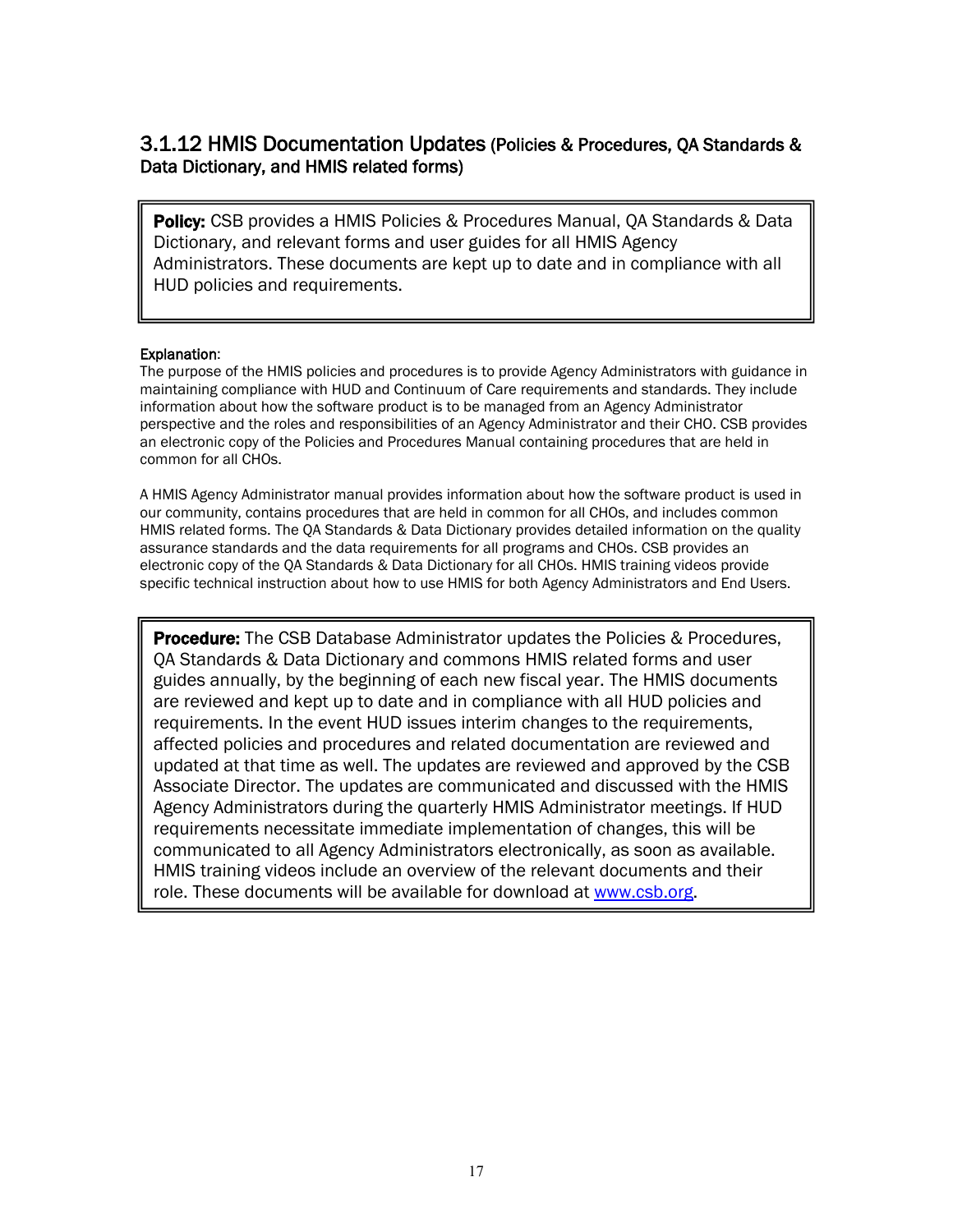#### <span id="page-20-0"></span>3.2 Security

#### <span id="page-20-1"></span>3.2.1 User Access

Policy: The CSB Database Administrator provides unique usernames and initial passwords to each agency user. Usernames are unique for each user and are comprised of the initial of the user's first name and the user's full last name, all lower case. Usernames and passwords may not be exchanged or shared with other users. The CSB Database Administrator has access to the list of usernames.

Explanation: Unique usernames and passwords are the most basic building block of data security. Not only is each username assigned a specific access level, but in order to provide to clients an accurate record of who has altered his or her record, when it was altered, and what the changes were, it is necessary to log a username with every change. Exchanging usernames seriously compromises security and accountability to clients.

**Procedure:** The CSB Database Administrator provides unique usernames comprised of the user's first initial and full last name, all lower case, and initial passwords to each user upon completion of HMIS Certification. The sharing of usernames is considered a breach of the Agreement.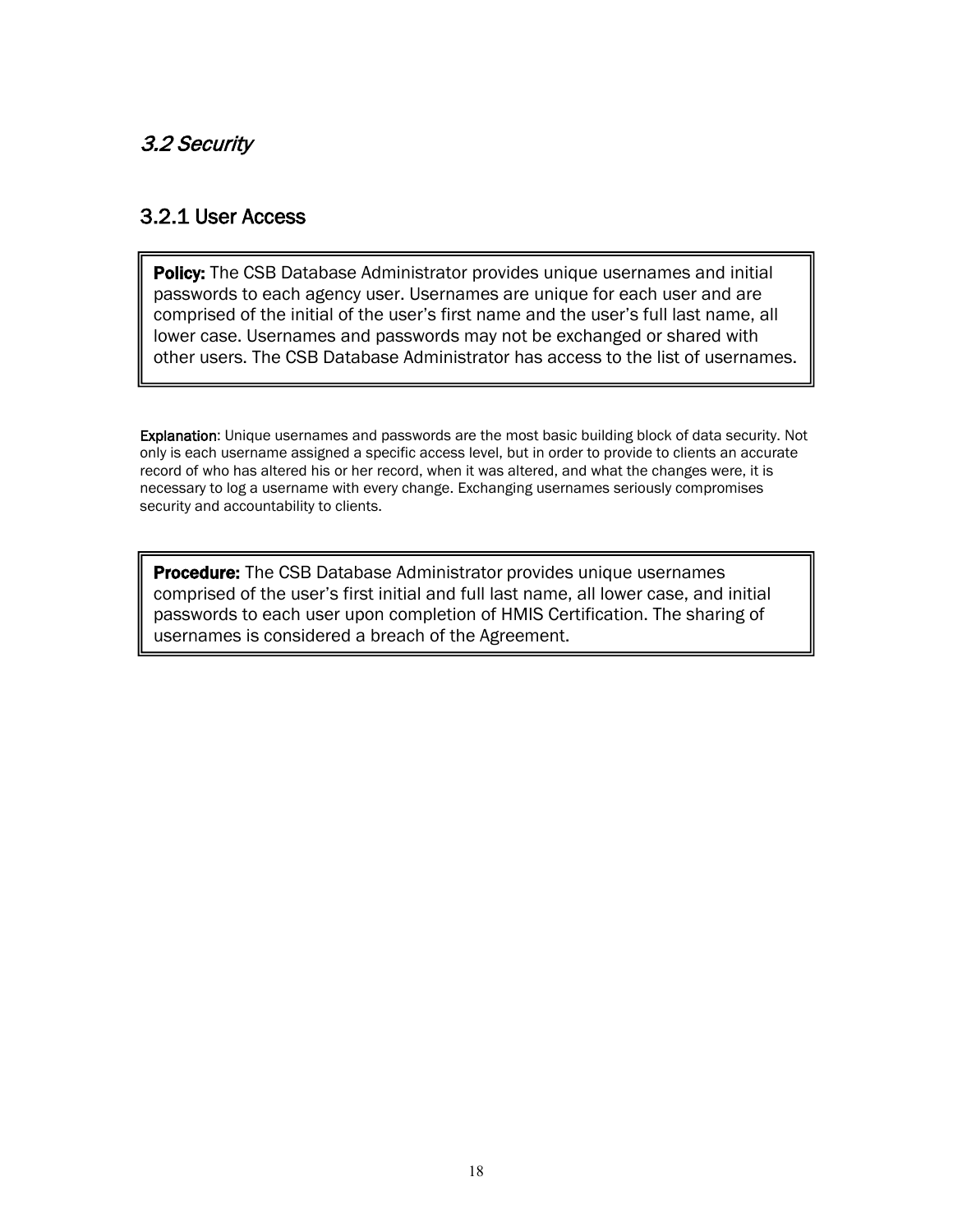#### <span id="page-21-0"></span>3.2.2 User Changes

Policy: The CHO Agency Administrator communicates any necessary changes to the role of CHO users. Only the CSB Database Administrator can change the roles of users within the HMIS.

Explanation: Only the CSB Database Administrator has the ability to add/delete user accounts and redistribute user licenses to accommodate agency needs.

**Procedure:** The Agency Administrator communicates any necessary changes to the list of agency users to the CSB Database Administrator. Changes in Agency Administrators must be reported to the CSB Database Administrator.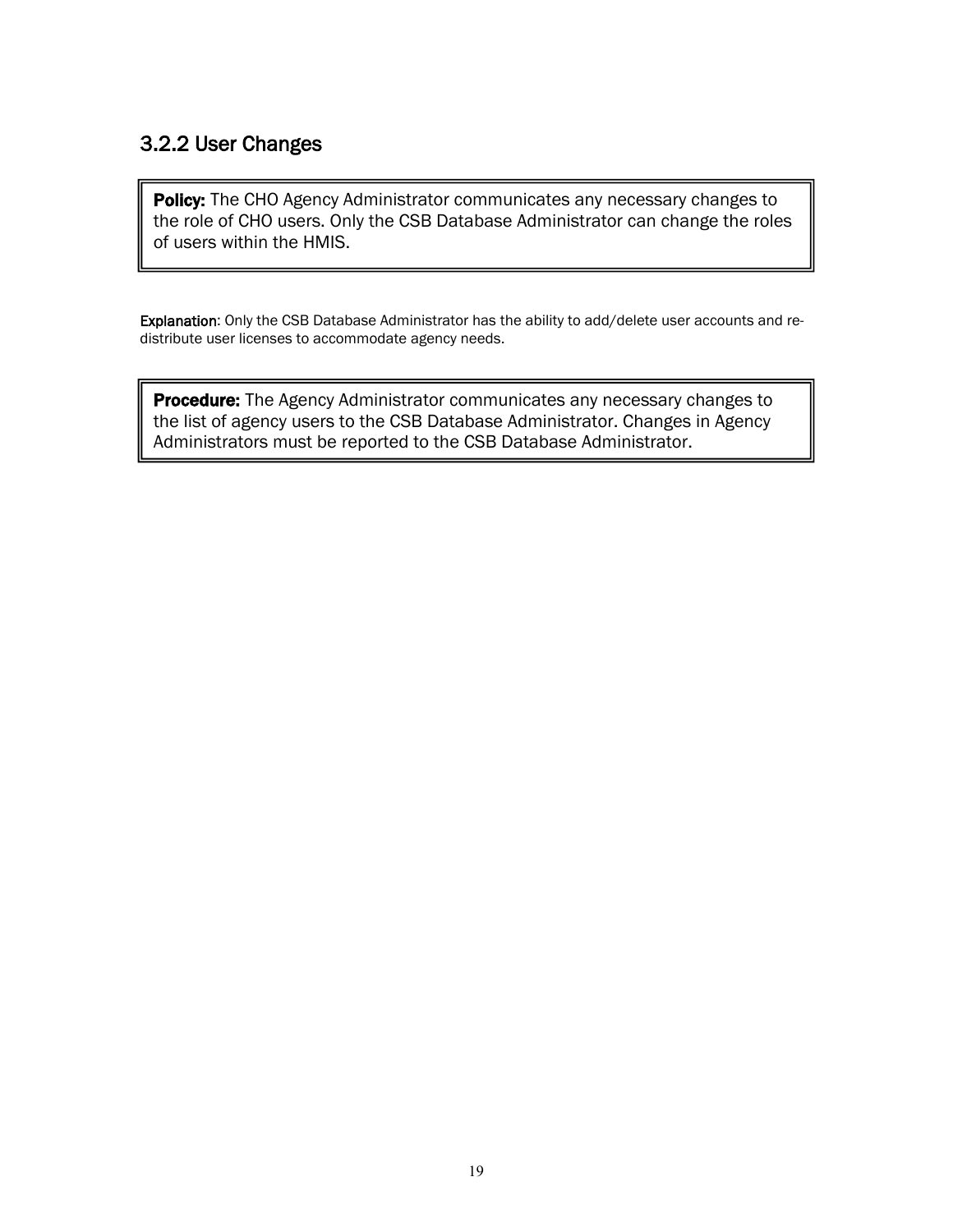#### <span id="page-22-0"></span>3.2.3 Passwords

Policy: Users have access to the HMIS via a username and password. Passwords reset every 90 days. Passwords must consist of at least 8 characters and include at least one digit. Users keep passwords confidential.

Explanation: Users have access to the CSB HMIS via a username and password. This method of access is unique to each user and confidential. Users are responsible for keeping their passwords confidential. For security reasons, passwords are automatically reset every 90 days.

**Procedure:** The CSB Database Administrator issues a username and password to each new user who has completed training directed by the CHO. Every 90 days, passwords are reset automatically. On the 90th day, when the user logs in, the system requires the user to create a new password and enter it twice before accessing the database.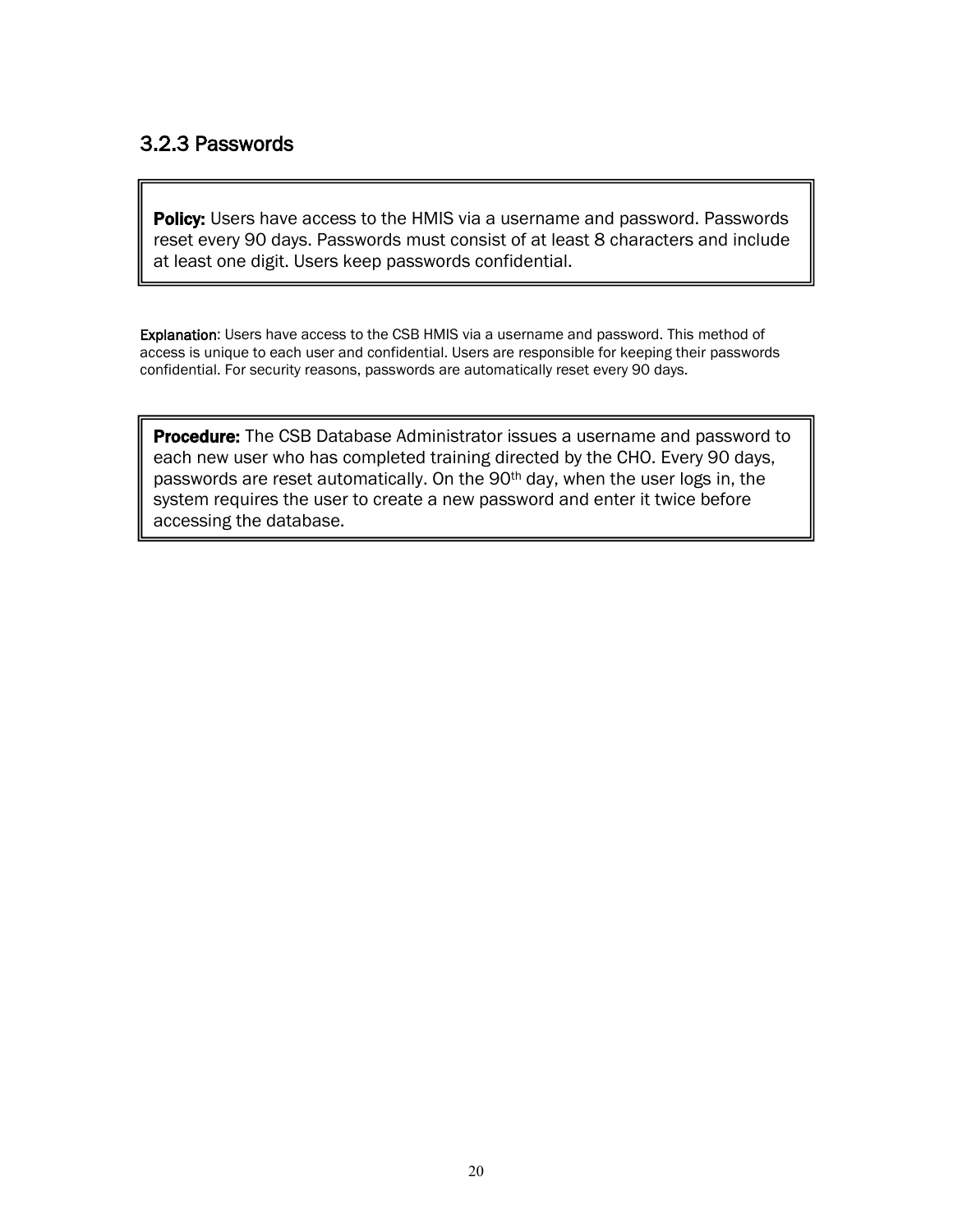#### <span id="page-23-0"></span>3.2.4 Password Recovery

**Policy:** All HMIS users can reset their own password via an automated email process. CSB's Database Administrator resets user passwords in the event there are issues with the automated process.

Explanation: In the event of a forgotten password, the HMIS End User resets that password, via an automated email process.

**Procedure:** In the event of a forgotten password, the user whose password is forgotten resets their password through an automated email process by click on the "Forgot Password" link on the HMIS login page. The new password is valid from that time forward, until the next password expiration. In the event the automated process is not working, the user should reach out to their Agency Administrator, who will contact the CSB Database Administrator if needed.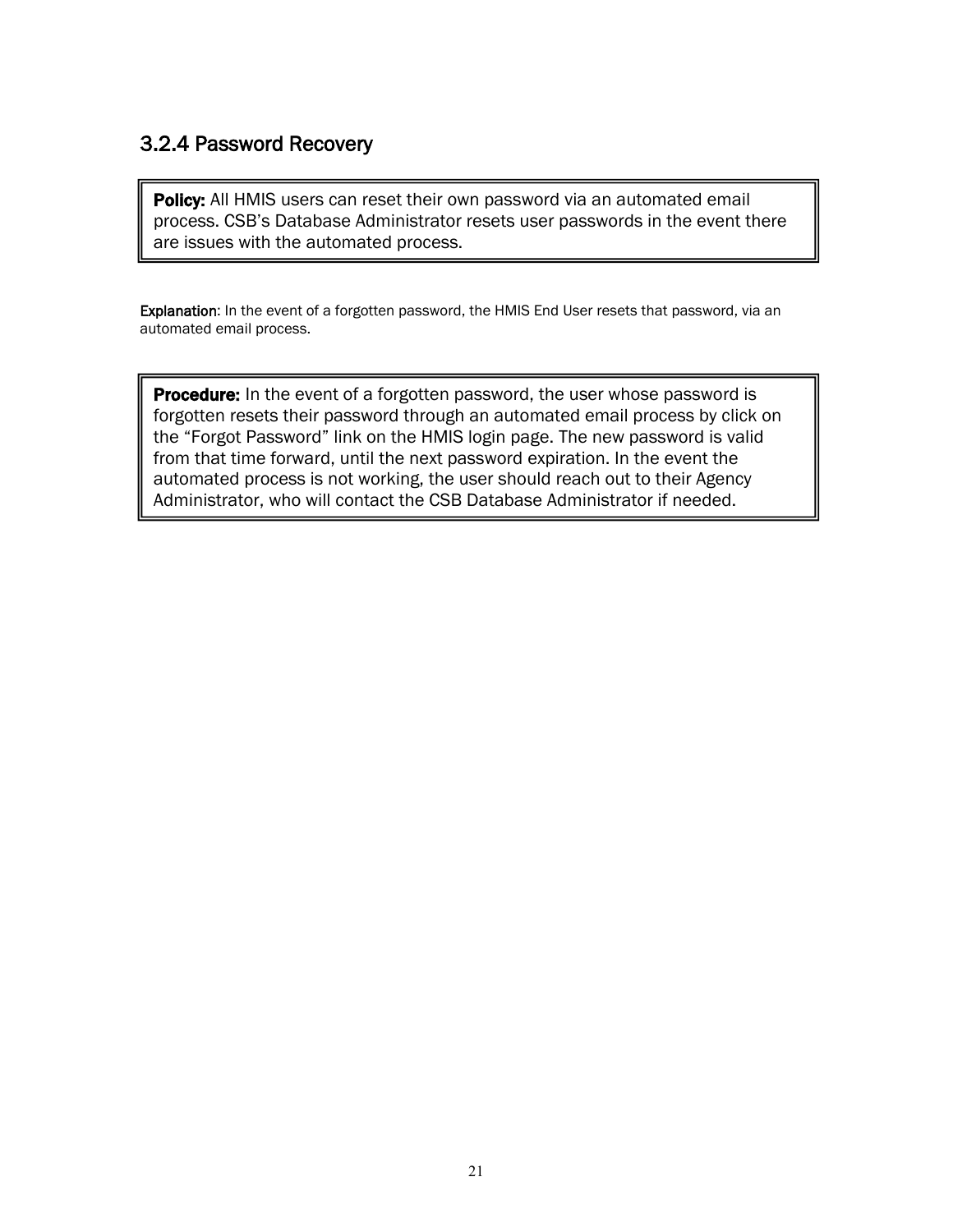#### <span id="page-24-0"></span>3.2.5 Extracted Data

**Policy:** HMIS users maintain the security of any client data extracted from the database and stored locally, including all data used in custom reporting. HMIS users do not electronically transmit any unencrypted client data across a public network. CSB may initiate encrypted electronic communication via secure email.

Explanation: The report-writer function of HMIS allows client data to be downloaded to a file on the local computer, such that client data is left vulnerable, unless additional measures are taken. Such measures might include restricting access to the file by adding a password. For security reasons, unencrypted data may not be sent over a network that is open to the public. For example, while unencrypted data might be stored on a server and accessed by a client computer within the private local area network, the same unencrypted data may not be sent via email to a client computer not within the same local area network. CSB may initiate encrypted electronic communication via NeoCeritified or Microsoft secure email. Replies to these emails must be done through the NeoCertified or Microsoft secure reply interface, by clicking the link within the email, to maintain confidentiality of any sensitive information. HMIS users should apply the same standards of security to local files containing client data as to the HMIS database itself.

**Procedure:** Data extracted from the database and stored locally is stored in a secure location and is not transmitted outside of the private local area network unless it is properly protected. Security questions are addressed with the CSB Database Administrator.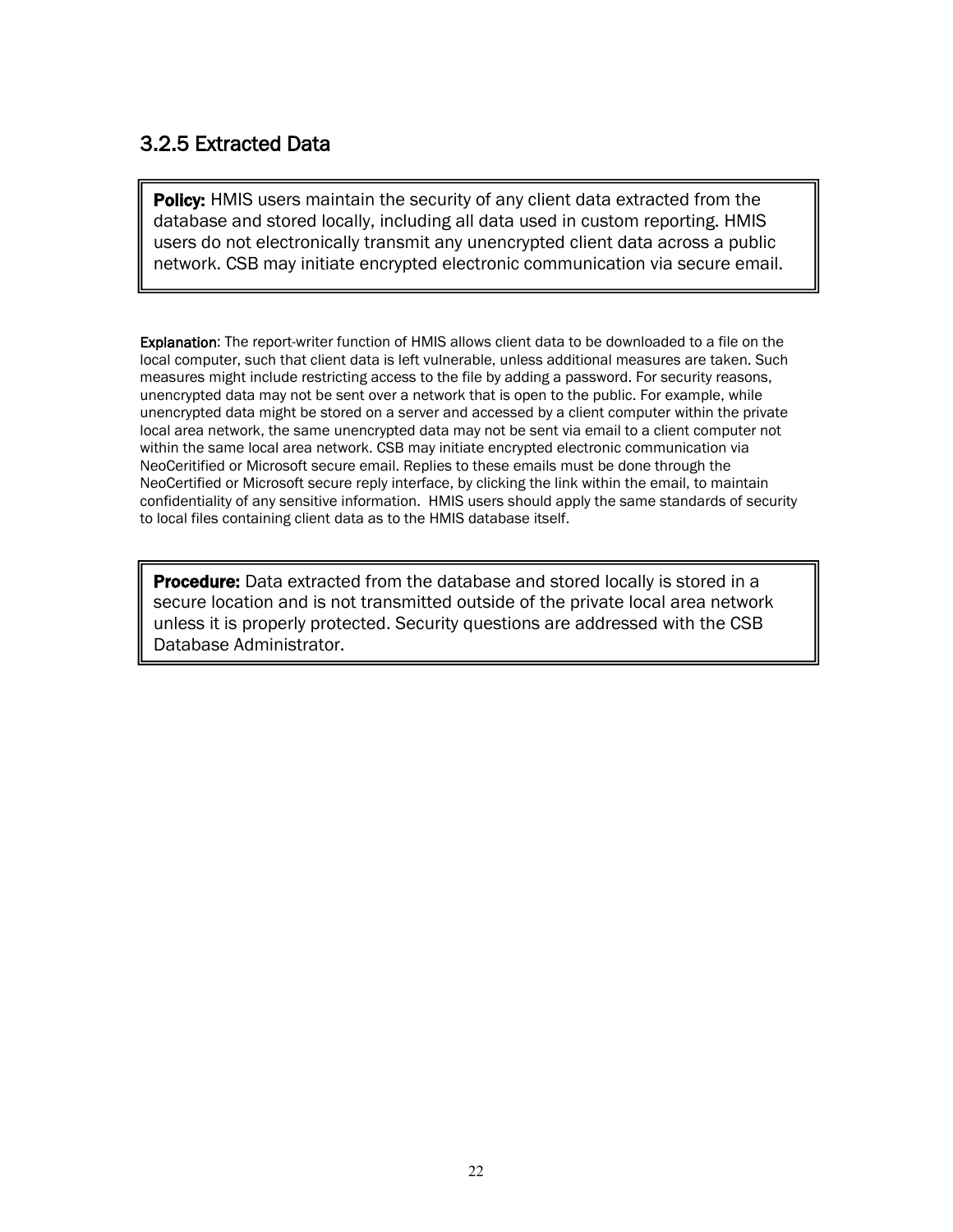#### <span id="page-25-0"></span>3.2.6 Data Access Location

Policy: Users ensure the confidentiality of client data, following all security policies in the HMIS Policies and Procedures Manual and adhering to the standards of ethical data use, regardless of the location of the connecting computer.

Explanation: Because HMIS is web-enabled software, users could conceivably connect to the database from locations other than the agency itself, using computers other than agency-owned computers. If such a connection is made, the highest levels of security must be applied, and client confidentiality must still be maintained.

**Procedure:** All Policies and Procedures and security standards are enforced regardless of the location of the connecting computer.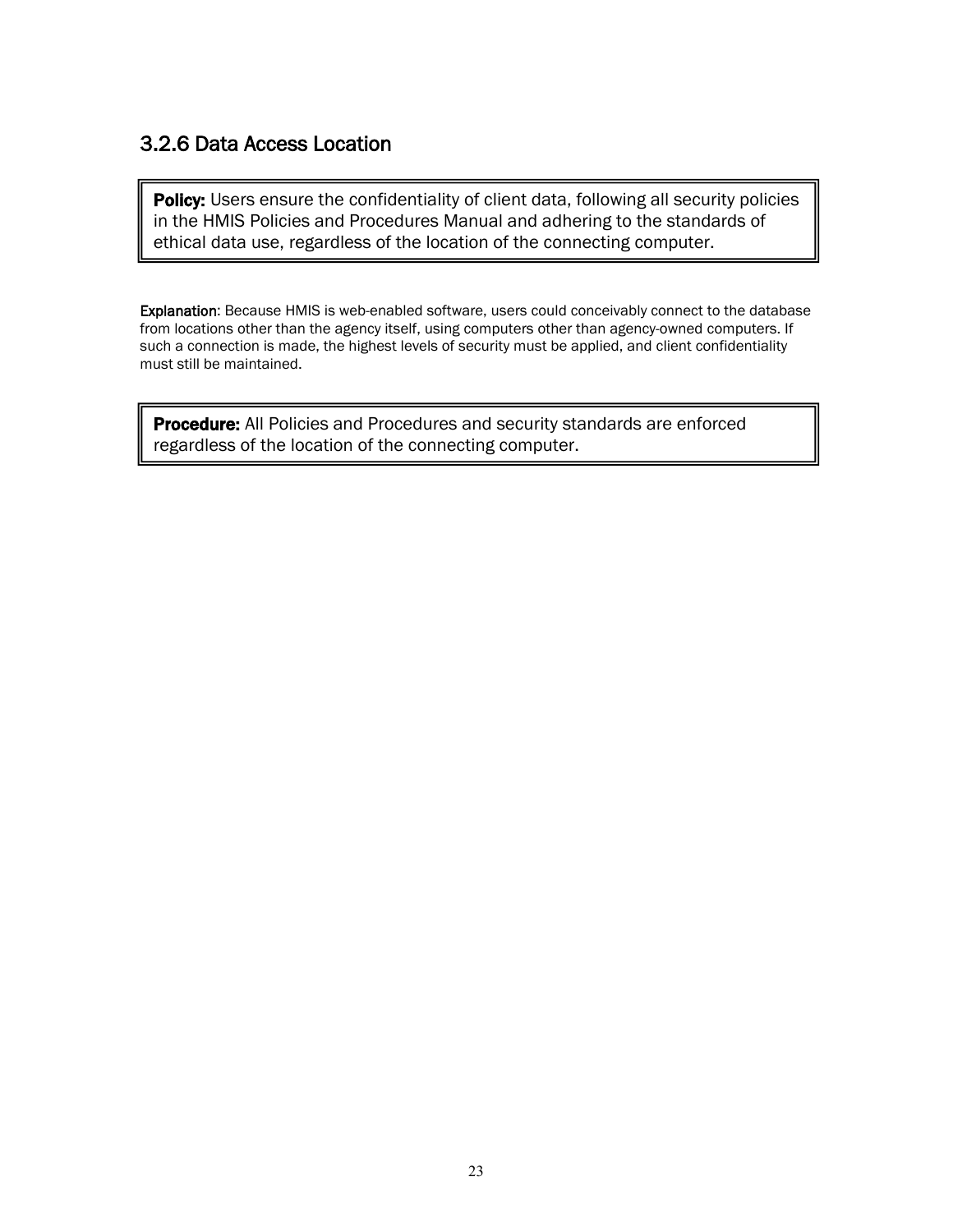#### <span id="page-26-0"></span>3.2.7 Hardware & Software Security Measures

**Policy:** The Agency Administrator ensures all hardware and software used to access and/or store HMIS data is in a secure location where access is restricted to authorized staff. The Agency Administrator ensures all computers used to access and/or store HMIS data employ software security and access restriction measures.

Explanation: Because HMIS enables authorized users to download raw client-level data via the custom report writer to their hard drive or other electronic media, access to such computers and/or disks must be restricted to authorized personnel only.

**Procedure:** The Agency Administrator ensures that any computers used to access HMIS and any disks used to store custom report information are located in a secure area where access is available to authorized personnel only. The Agency Administrator ensures that these same computers and disks utilize the following security measures listed below.

#### Computers:

Locking screen savers Virus protection with auto update Individual network firewalls

#### Storage disks:

<span id="page-26-1"></span>Encryption (Examples of software which can be used for file encryption are special-purpose software (e.g., GNU Privacy Guard and PGP), file archivers, and even some text editors (e.g., emacs or vi) Password protected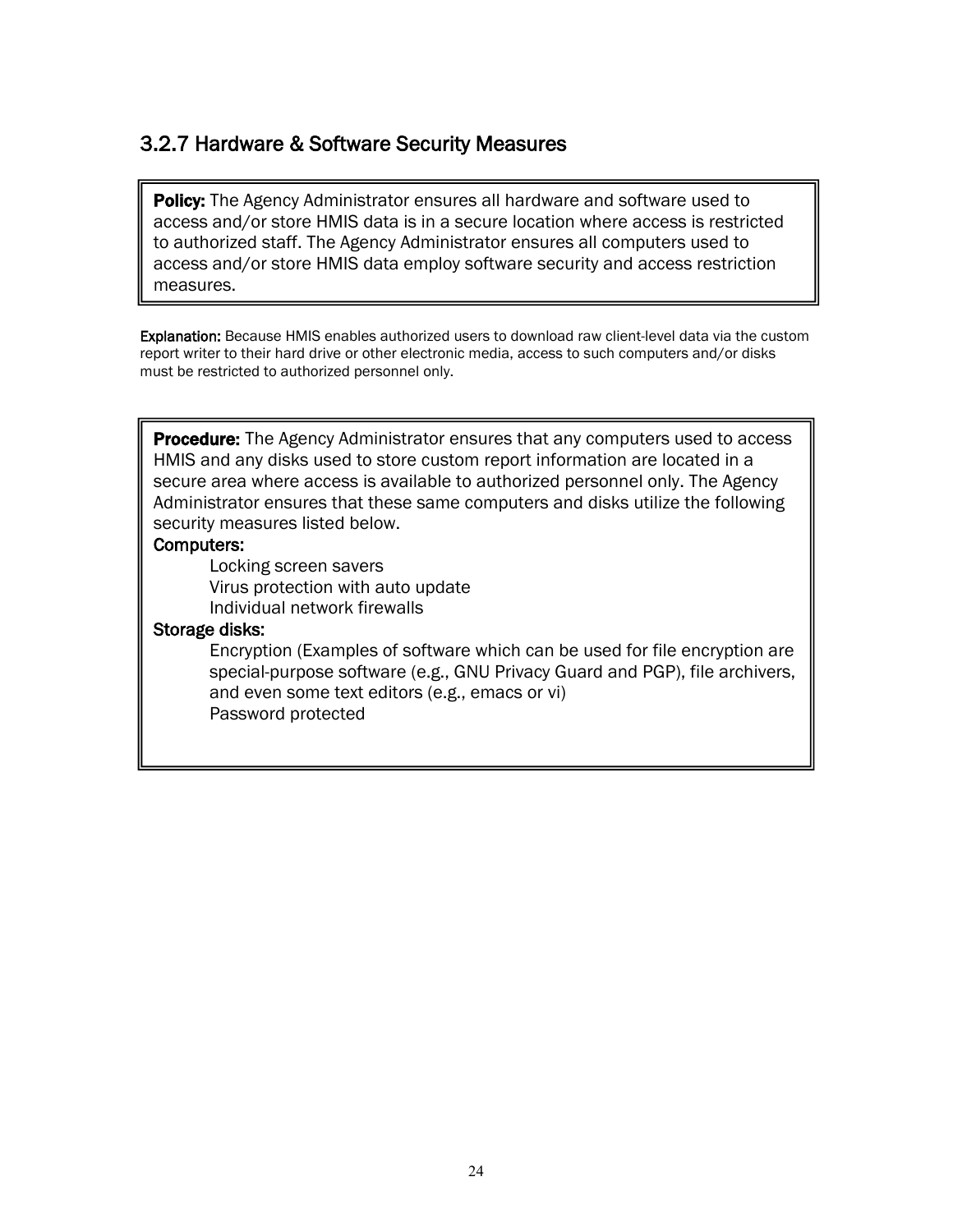#### 3.2.8 Multiple Log-on Restriction Policy

**Policy:** Individual HMIS users are not be able to log on to HMIS from more than one workstation at a time, or be able to access client level data (Protected Personal Information) from more than one location at a time.

Explanation: HMIS provides the ability to run reports *and download client-level data to local computer networks*. To ensure the security and accountability for such data, users must not be able to log on to more than one workstation at a time.

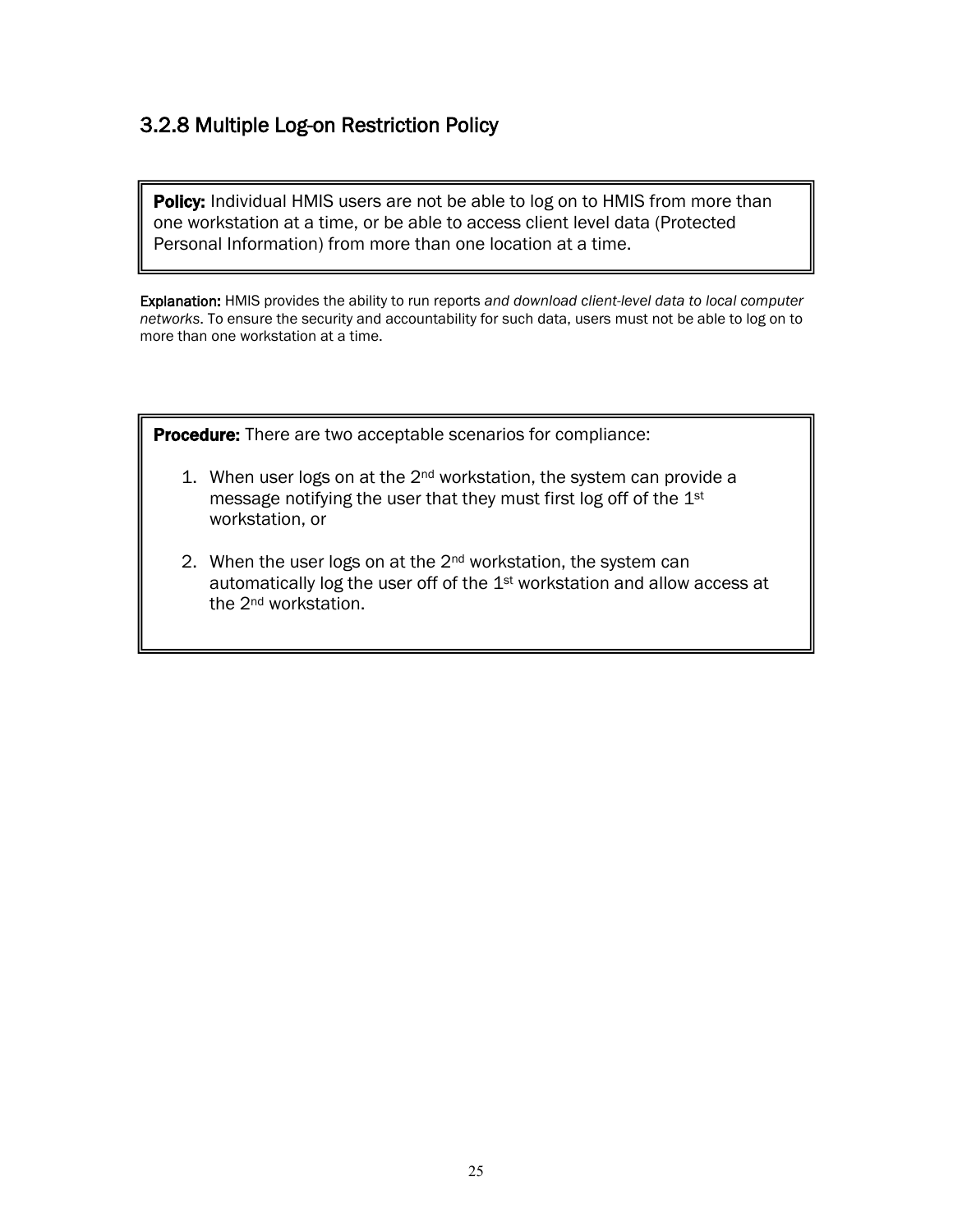#### <span id="page-28-0"></span>3.2.9 Remote Access Policy

**Policy:** HMIS is intended to be accessed on-site from the CHO's network, desktops, laptops and mini-computers that are web capable.

The Remote Access Policy and Agreement is an extension of the User Agreement and HMIS Policies and Procedures manual. The user shall comply with all Policies, Procedures, Agreements and all rules governing HMIS.

The Agency Administrator has the responsibility to assure the user is in compliance with this and all other Policies, Procedures, Agreements and rules governing HMIS.

All staff that access HMIS remotely must meet the standards detailed in the System Security policies and procedures (see Policy and Procedures) and may only access it for activities directly related to their job.

#### Examples of Remote Access:

- 1. CHO offices on secure networks to support agency use of the system.
- 2. Training Centers on secure networks when providing services or training in the field.
- 3. Private Home Office on secure networks to provide client assistance and real-time data entry of client data.
- 4. Agency Administrators or System Administrators only: Private Home Office on secure networks to provide system support as needed.

<span id="page-28-1"></span>Explanation: Because HMIS enables authorized users to access client-level data via the internet on web-capable devices, remote access must be executed carefully.

*Continued on next page.*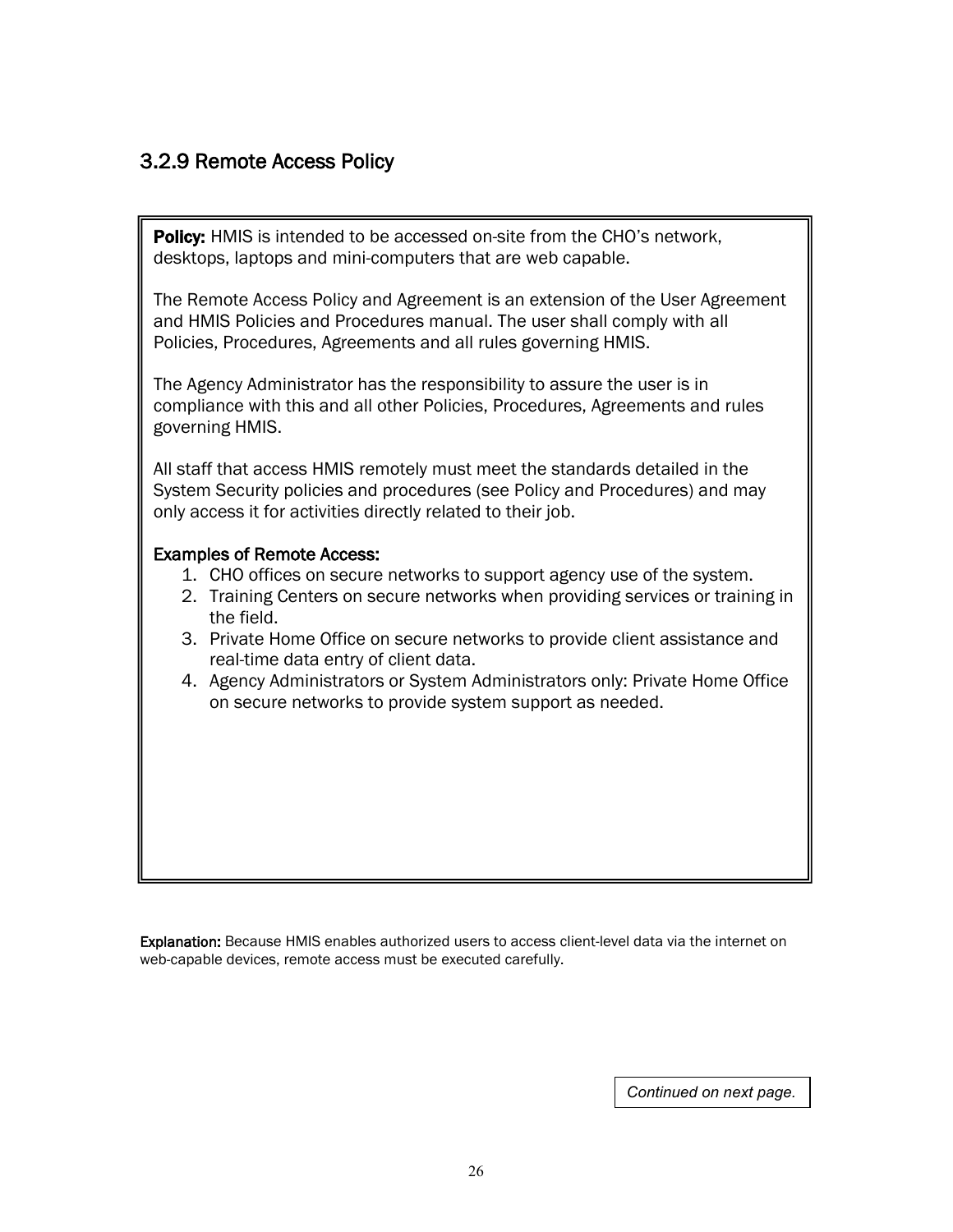**Procedure:** Requirements for Remote Access of HMIS include (This policy covers access by individuals under items 3 and 4 above.):

- Remote access will only be allowed on secure networks. (User will not access HMIS on any non-protected, free, or other network or Wi-Fi).
- Remote access is allowed only through a Virtual Private Network (VPN)
- Data from HMIS will not be downloaded to any remote access site at any time for any reason.
- All HMIS data (hardcopy) will be securely stored and/or disposed of in such a manner as to protect the information.
- Monitors need to be equipped with security screens at all times.
- System security provisions will apply to all systems where HMIS is accessed and the CHO employing the User will certify such systems for compliance.
- User must certify compliance with all HMIS Policies, Procedures and Agreements.
- User must follow all confidentiality and privacy rules.
- User must assure access only for activities directly related to their job.
- User must allow for direct inspection of the remote access location by the Agency Administrator and compliance will be certified by the CHO.
- User must access HMIS remotely from a private home office area.
- User must access HMIS remotely from a dedicated computer station, used for work purposes only and certified as such by the CHO.

#### Remote Access Authorization

Agreement to these remote access policies is included in the HMIS User Agreement, which must be signed in order to access HMIS.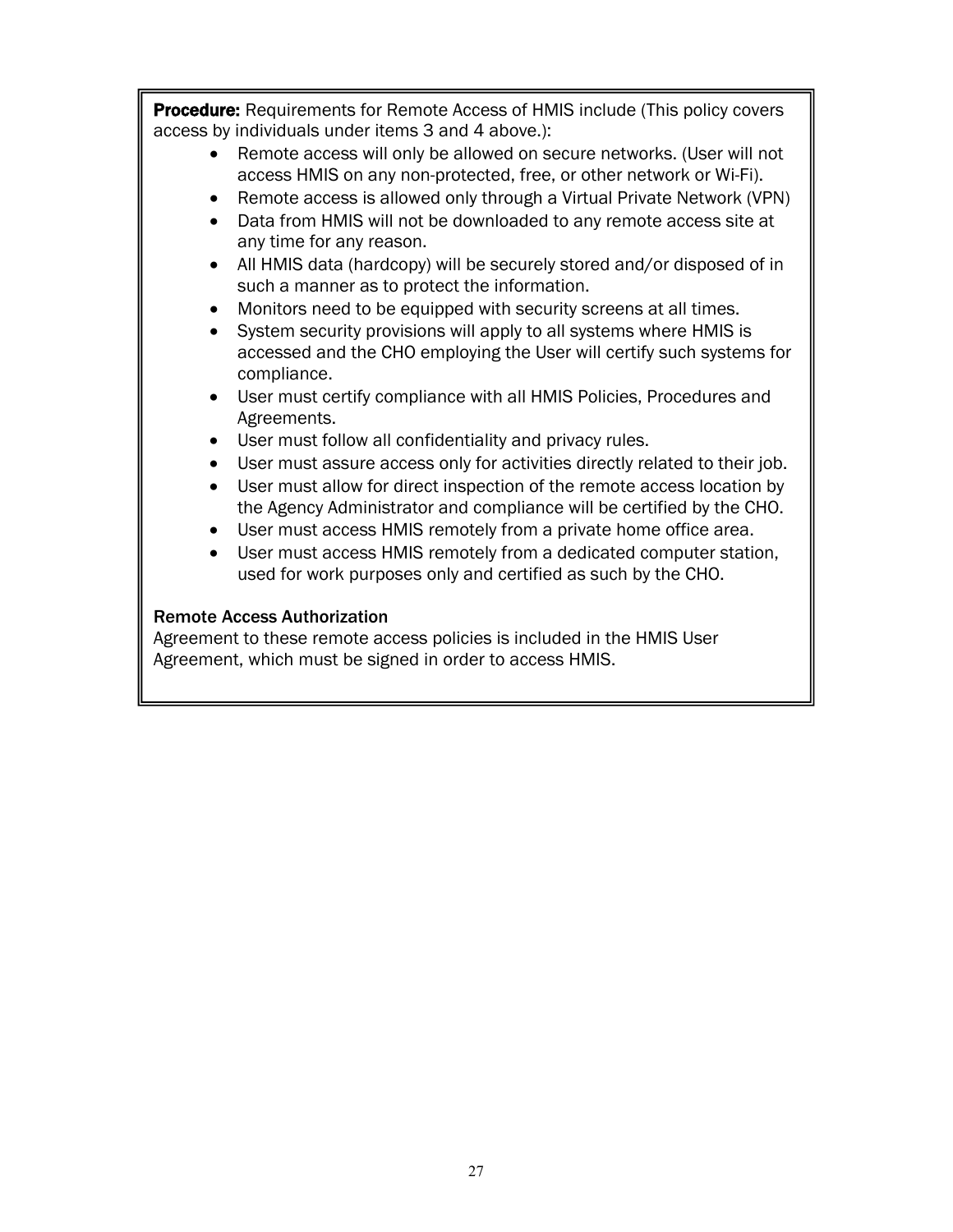#### 3.3.0 Digital Data Retention Policy

Policy: Client PPI stored on any digital medium is purged, if no longer in use, 7 years after the data was created or last changed (unless a statutory, regulatory, contractual or other requirement mandates longer retention). Also, when digital medium where client PPI has been stored is to be decommissioned, it is reformatted more than once before reusing or disposing of the medium.

Explanation: PPI that is no longer needed must be removed in such a way as to reliably ensure the data cannot be retrieved by unauthorized persons. Because digital medium cannot be reliably erased via single reformatting, multiple (at least twice) reformatting is necessary to ensure the data cannot be retrieved.

**Procedure:** Every three years digital files where PPI is stored are reviewed and client PPI that is no longer needed is deleted or otherwise removed in such a way as to reliably ensure the data cannot be restored.

At any time digital medium (computers, servers, data storage devices, etc.) where PPI has been stored is to be decommissioned, IT is instructed to reformat the medium at least twice prior to repurposing or disposing of said medium.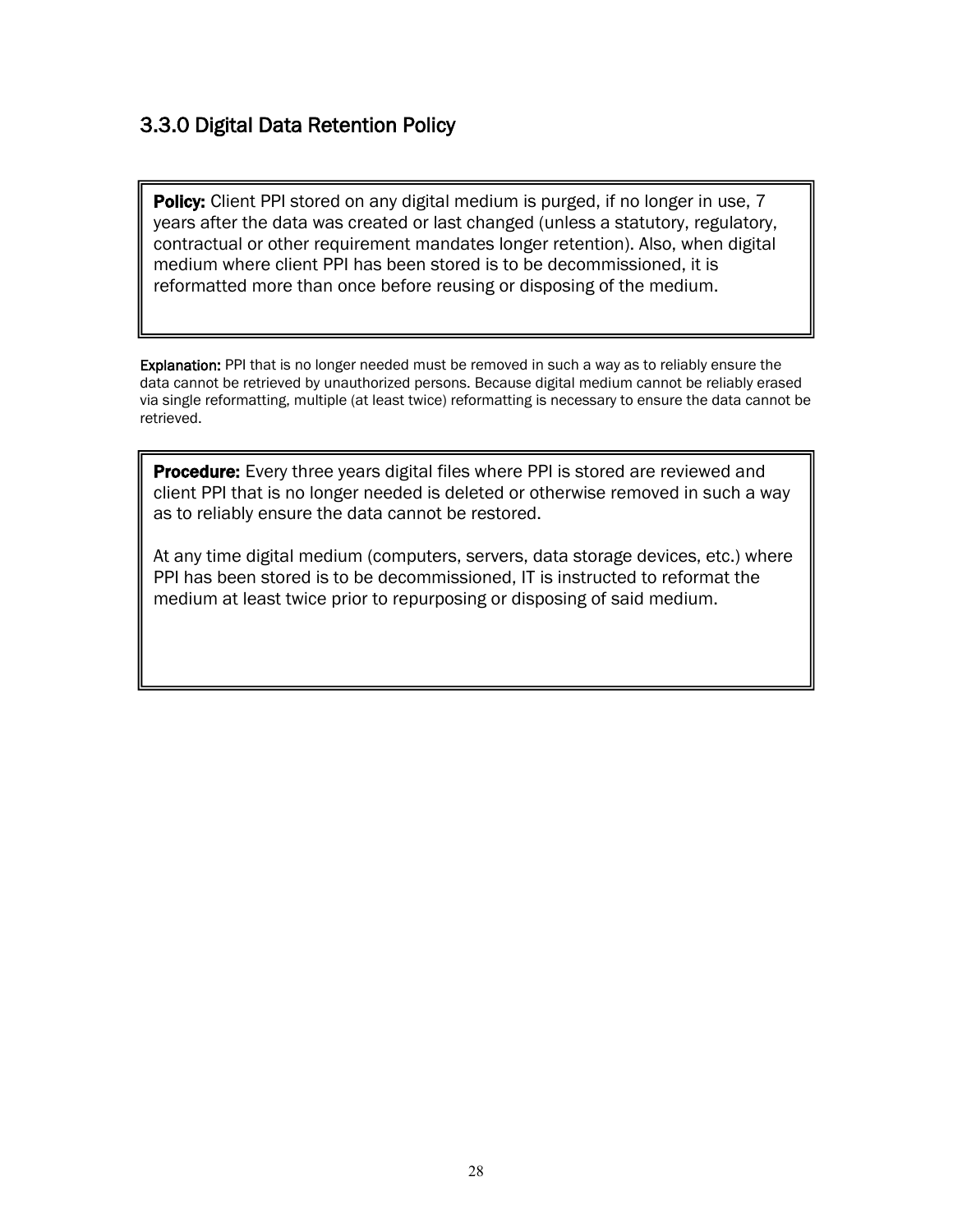# <span id="page-31-0"></span>4. Standard Operations

# <span id="page-31-1"></span>4.1 Access to HMIS

#### <span id="page-31-2"></span>4.1.1 Agreements

**Policy:** The Executive Director (or other empowered officer) of any agency wishing to connect to HMIS signs an Agreement with CSB before any member of that agency is granted access.

Explanation: Only agencies that have agreed to the terms set out in the Agreement are allowed access to the HMIS. The Agreement includes terms and duration of access, an acknowledgement of receipt of the Policies and Procedures Manual, and an agreement to abide by all provisions contained therein.

**Procedure:** CHOs are given a copy of the Agreement, the location of the Policies and Procedures Manual, and any other relevant paperwork in time for adequate review and signature. Once that paperwork has been reviewed and signed, agency users are trained to use HMIS. Once training has been completed, each user is issued a username and password. Signing of the Agreement is a precursor to training and user access.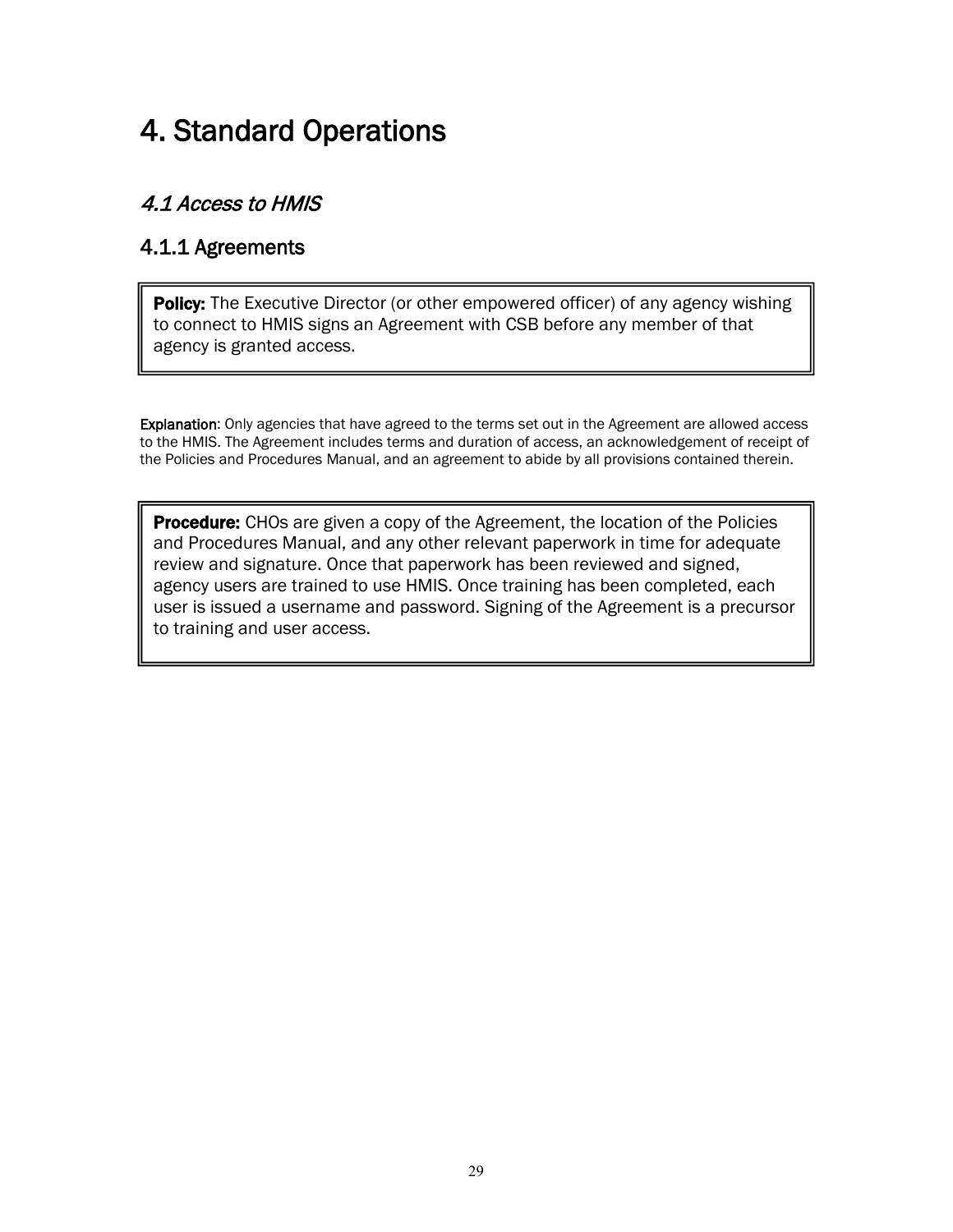#### <span id="page-32-0"></span>4.1.2 New User Licenses

Policy: If necessary, CHOs purchase additional User Licenses from BitFocus through the Community Shelter Board. The cost for User Licenses is determined by BitFocus, and is not be changed by the Community Shelter Board.

Explanation: As CHOs grow and the number of HMIS users increases, CHOs may need to purchase additional User licenses. This purchase can be made at any time. Licenses are purchased online, through the HMIS program, by the user with System Administrator privileges – the CSB Database Administrator. BitFocus then invoices CSB for the cost of the licenses.

Procedure: CHOs wishing to purchase additional User Licenses must notify the CSB Database Administrator. The CSB Database Administrator purchases the User Licenses from BitFocus and notifies the CHO when the additional licenses are available.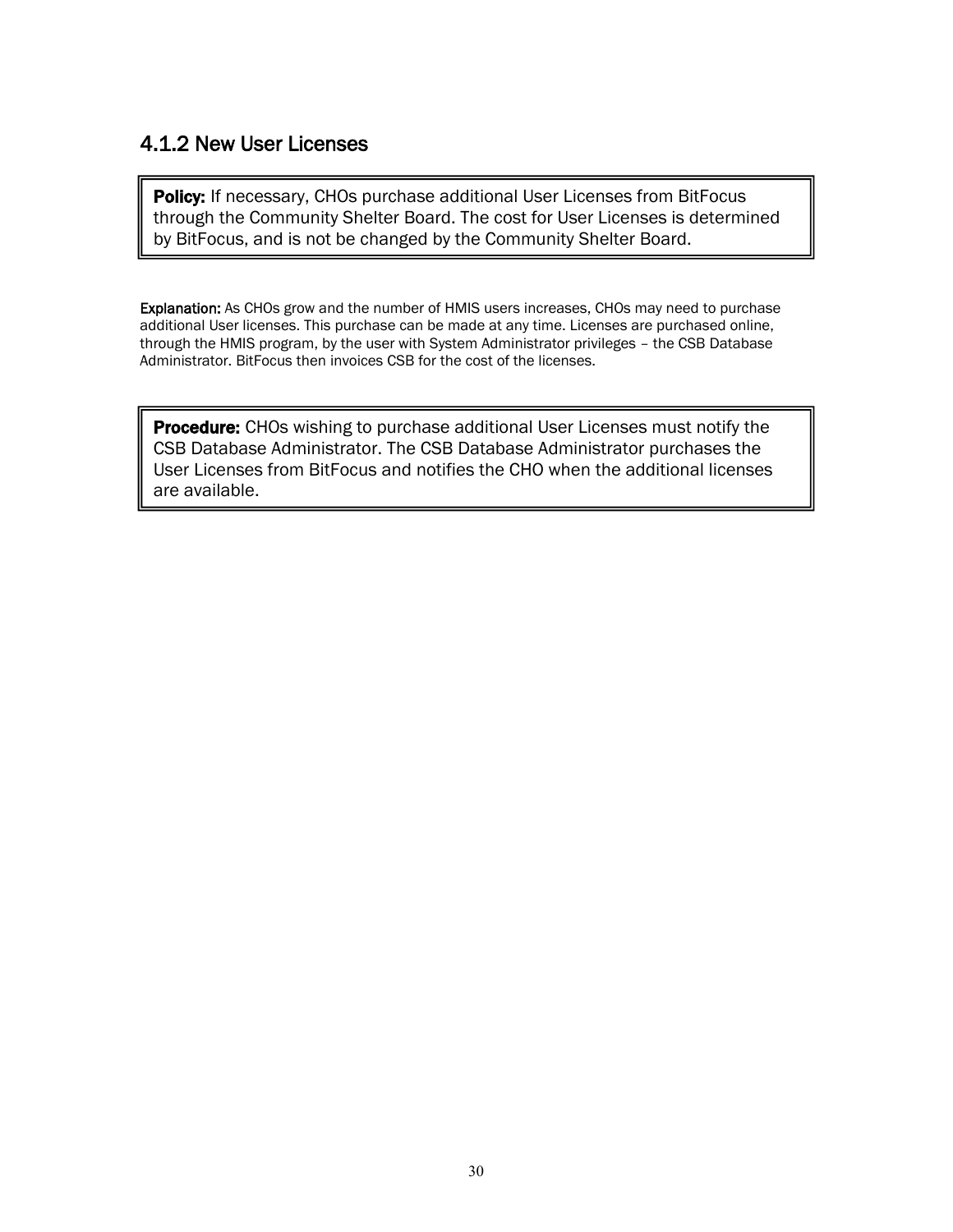#### <span id="page-33-0"></span>4.1.3 Existing Licenses Redistribution

Policy: CSB conducts an annual reallocation process of unused licenses, to start in May of each year for the next Fiscal Year.

Explanation: The annual maintenance fee for each license is \$105 (\$420 for non-CSB funded projects), while the purchase cost for a new license is \$280 (\$595 for non-CSB funded projects). Given the high cost of purchasing and maintaining the licenses, it is not feasible for the agencies and CSB to keep a large amount of unused licenses in stock and it is more cost effective to reallocate licenses if they are needed, throughout the system.

| <b>Procedure:</b> CSB has an annual reallocation process of unused licenses, to start in May<br>of each year for the next FY, per the following schedule: |                                                                                                                                                                                                                                                                                                                                        |  |  |
|-----------------------------------------------------------------------------------------------------------------------------------------------------------|----------------------------------------------------------------------------------------------------------------------------------------------------------------------------------------------------------------------------------------------------------------------------------------------------------------------------------------|--|--|
| Date                                                                                                                                                      | <b>Step</b>                                                                                                                                                                                                                                                                                                                            |  |  |
| Mid-May                                                                                                                                                   | Agencies receive email from CSB asking them for number of licenses that agency<br>would need for next FY.                                                                                                                                                                                                                              |  |  |
| By June 1st                                                                                                                                               | Agencies respond back to CSB with the projected number of licenses needed for the next<br>FY.                                                                                                                                                                                                                                          |  |  |
| Early June                                                                                                                                                | Agencies receive email from CSB with summary of licenses needed for next FY and<br>the available pool of unused licenses.                                                                                                                                                                                                              |  |  |
| Mid-June                                                                                                                                                  | CSB re-allocates relinquished licenses to agencies who have requested new licenses<br>for the new FY on a lottery basis, 1 license/agency, based on the available pool, until<br>the pool is exhausted. Re-allocated licenses will be made available on July 1st.                                                                      |  |  |
| Mid-June                                                                                                                                                  | If there are still licenses left in the pool, CSB will ask BitFocus to remove these<br>licenses from the HMIS contract. If more licenses are needed, the respective agencies<br>will be informed and the licenses ordered from BitFocus. Re-allocated and newly<br>purchased licenses will be made available on July 1 <sup>st</sup> . |  |  |
| July 1                                                                                                                                                    | CSB will invoice each agency for the annual maintenance cost, based on the number<br>of current licenses for the upcoming FY, plus the full price for any newly purchased<br>licenses.                                                                                                                                                 |  |  |
| At any point in the FY, or if there are no available "reallocation" licenses agencies can purchase new                                                    |                                                                                                                                                                                                                                                                                                                                        |  |  |

At any point in the FY, or if there are no available "reallocation" licenses agencies can purchase new licenses for \$280/license (\$595 for non-CSB funded projects). In addition to the "new license fee" the agencies have to contribute the agreed upon annual maintenance fee/license, based on the current number of licenses, starting with the next FY.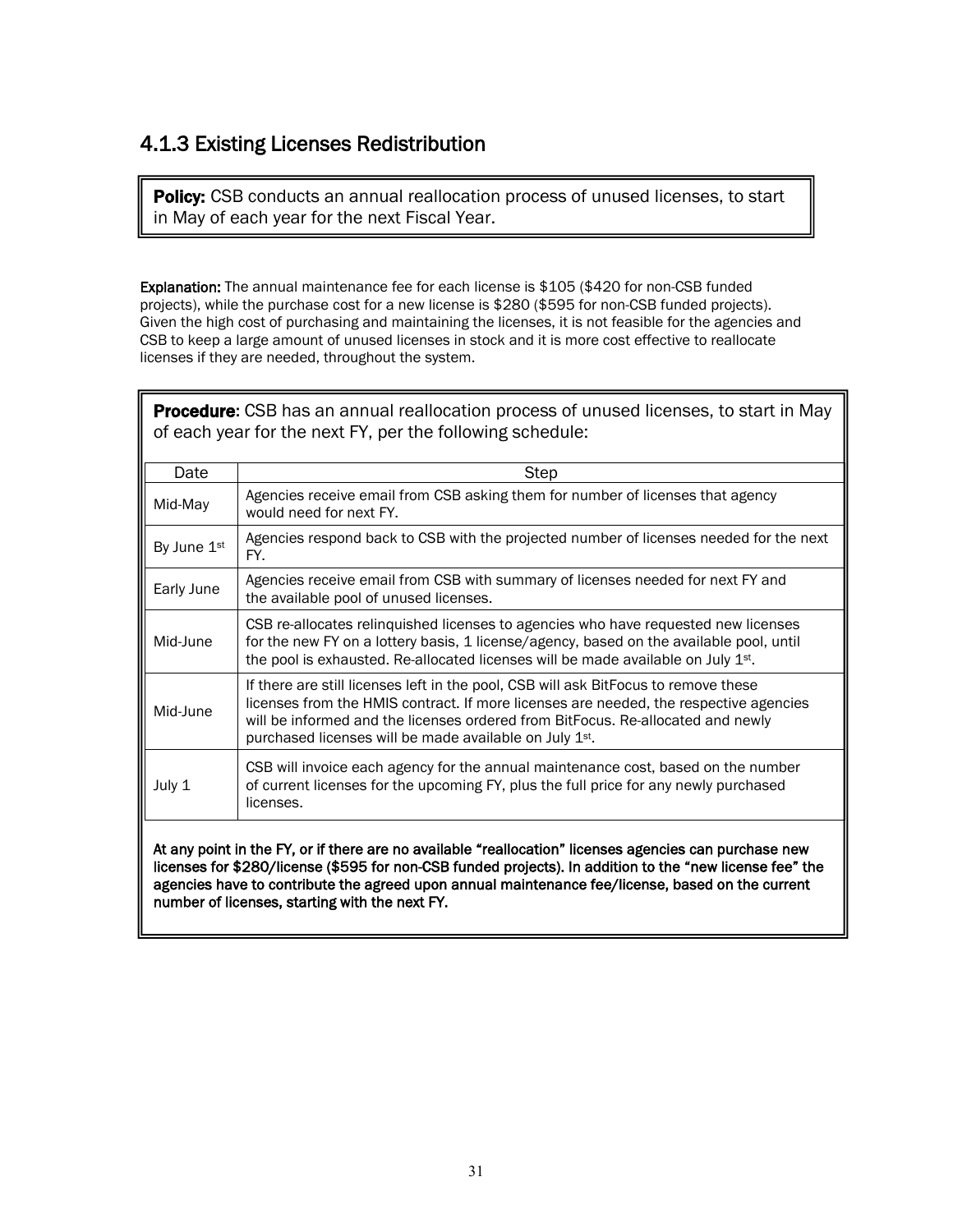#### <span id="page-34-0"></span>4.1.4 HMIS License Invoicing

**Policy:** CSB invoices each agency for each new license at the time of purchase and CSB invoices the applicable annual HMIS license support fees at the start of each fiscal year.

Explanation: BitFocus charges a one-time purchase fee for each license due at time of purchase and an annual support fee for each license purchased which they bill on a monthly basis to CSB .

**Procedure:** The CSB Database Administrator calculates and submits to the CSB Finance Department the total amount to be invoiced to each agency for applicable license support fees at the beginning of each fiscal year. The applicable fees are re-examined in May of each year per CSB's license redistribution policy. When an agency purchases a new license, CSB Database Administrator submits to the CSB Finance Department the total of the one-time purchase price to be invoiced to the agency immediately. CSB Database Administrator issues the new license upon receipt of payment from the agency.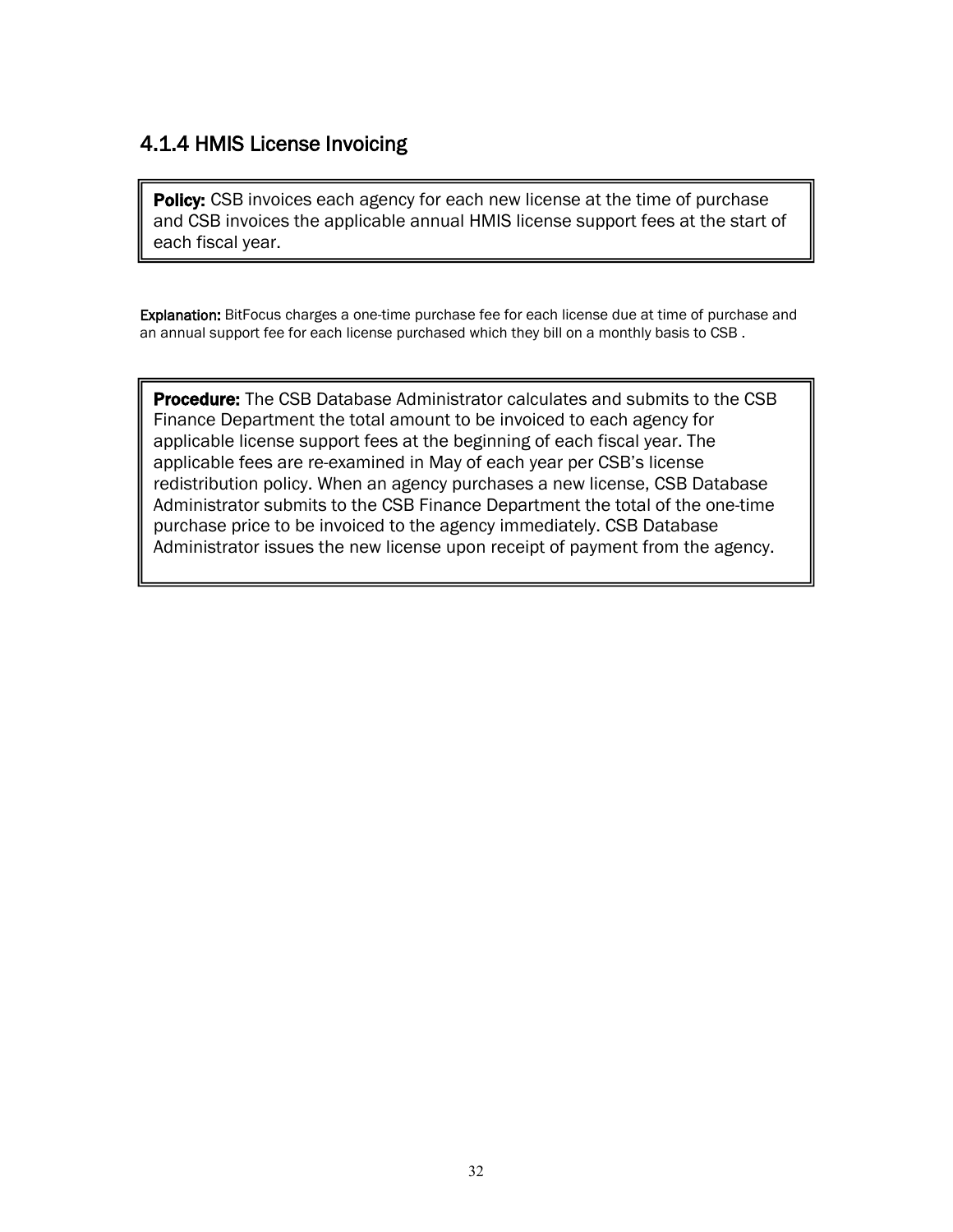#### <span id="page-35-0"></span>4.1.5 User Activation

**Policy:** Each new user is issued a username and password to access HMIS upon approval by the CHO and completion of training directed by the CHO and signing of the HMIS User Agreement.

Explanation: CHOs determine which of their employees have access to HMIS. Every user must receive appropriate HMIS training before being issued a username and password.

**Procedure:** The CSB Database Administrator and the Agency Administrators are responsible for training new users. The CSB Database Administrator provides training to Agency Administrators and users and will supplement this training as necessary. The initial username and password are only provided after completion of training and an HMIS certification test.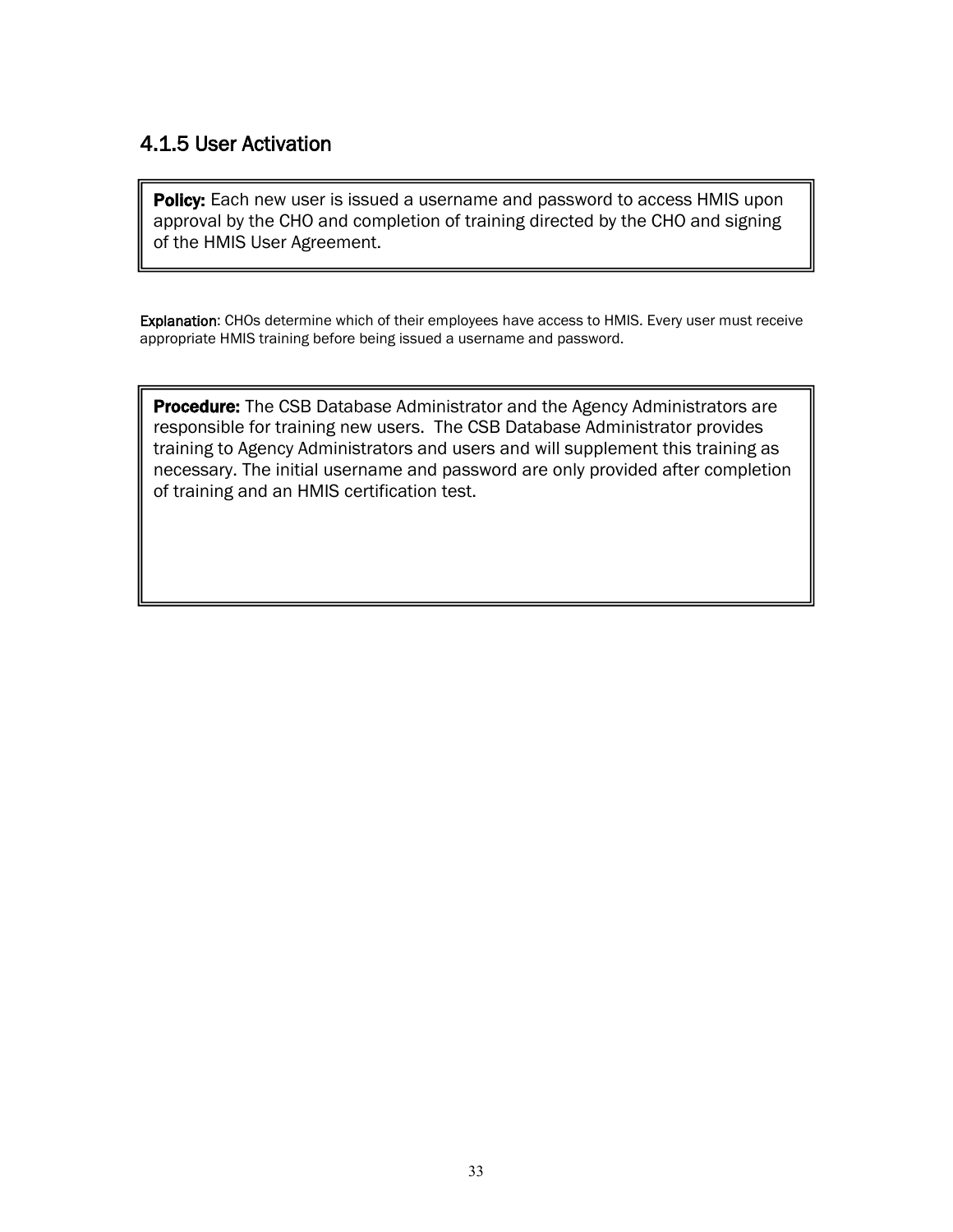#### <span id="page-36-0"></span>4.1.6 HMIS User License Ownership

**Policy:** CSB maintains ownership of user licenses when a program terminates or discontinues use of HMIS or when CHOs decide to reduce their number of HMIS licenses. Licenses are redistributed yearly, through a CSB directed process.

Explanation: CSB retains ownership rights of all HMIS user licenses in the event that a program terminates or is otherwise discontinued from HMIS participation or when CHOs decide to reduce their number of HMIS licenses.

**Procedure:** When a program discontinues HMIS participation or wishes to reduce their number of HMIS users/licenses the CSB Database Administrator deletes all user accounts affected and reallocates the licenses back to CSB for termination or redistribution. The CSB Database Administrator is responsible for managing the allocation of all user licenses within HMIS.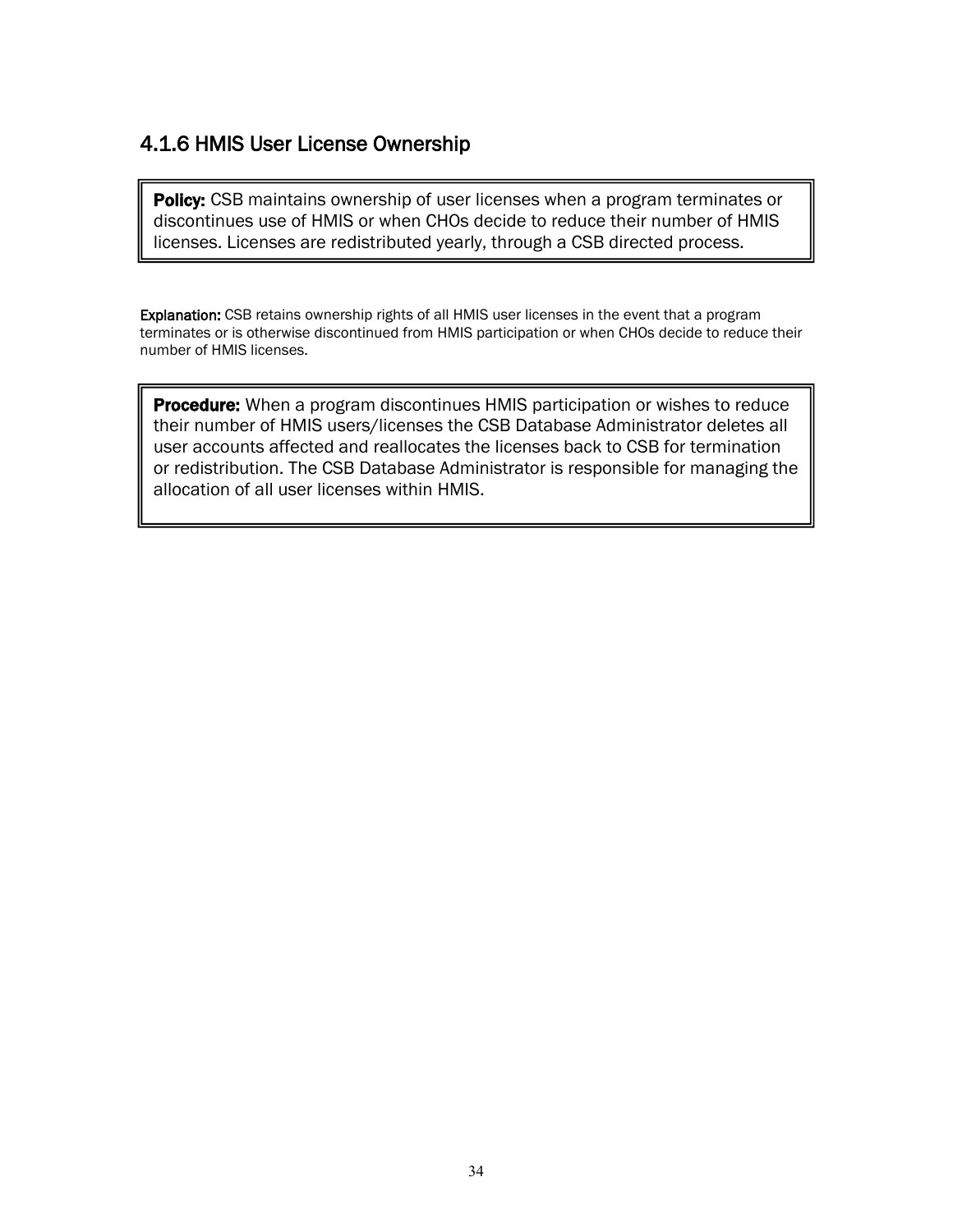#### <span id="page-37-0"></span>4.1.7 HMIS User Agreements

Policy: Each CHO User signs a HMIS User Agreement before being granted access to HMIS.

Explanation: Before being granted access to HMIS, each user must sign a HMIS User Agreement, stating that he or she has received training, will abide by the HMIS Policies and Procedures Manual, will appropriately maintain the confidentiality of client data, and will only collect, enter and retrieve data in HMIS relevant to the delivery of services to people in housing crisis in Columbus and Franklin County.

Procedure: The HMIS system prompts new HMIS users with the HMIS User Agreement upon initial sign in. Electronic signature is required before full system access is granted. In the event a User Agreement is deleted or updated, a new agreement will need to be signed at next system login.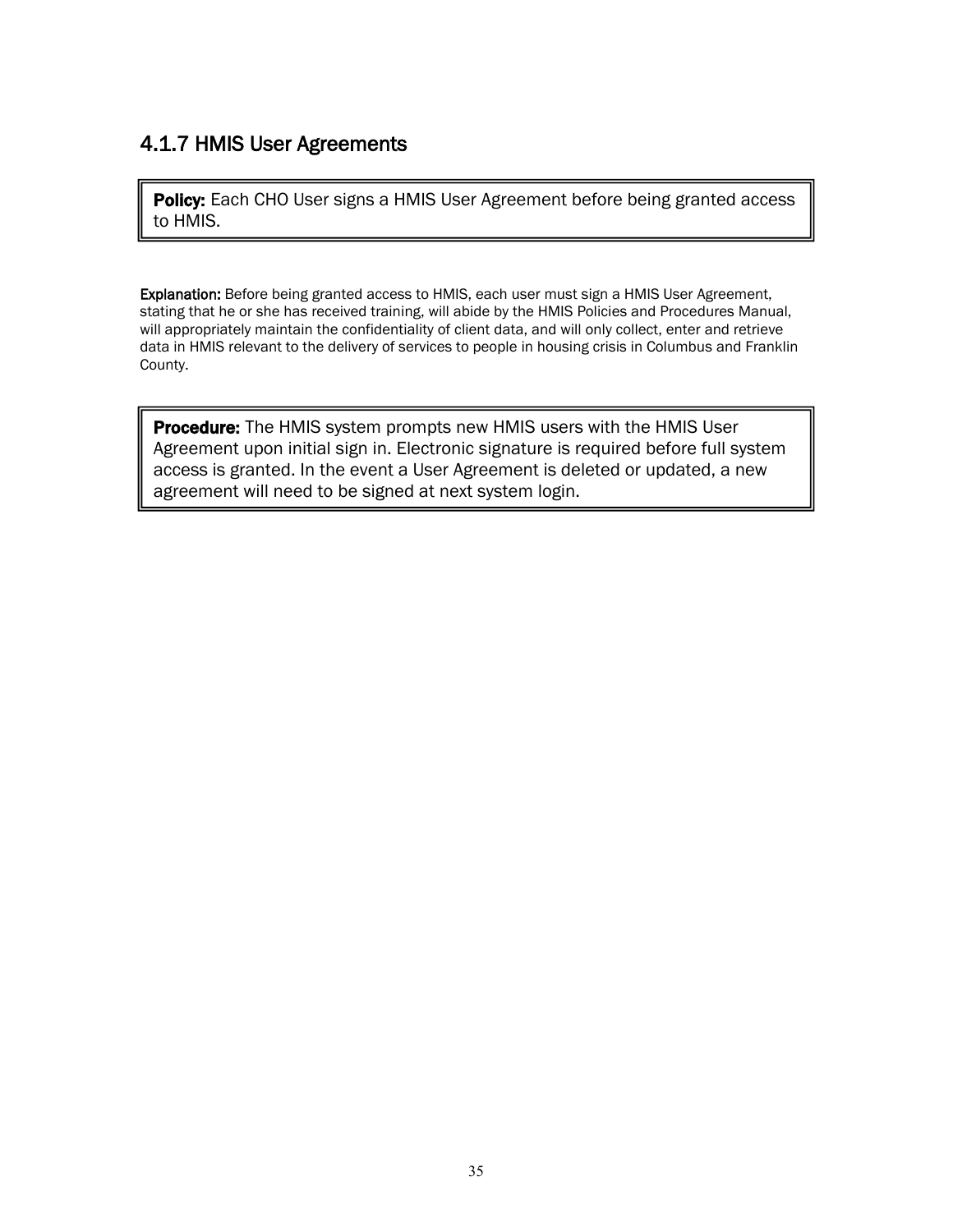#### <span id="page-38-0"></span>4.1.8 HMIS User Agreement Breach

Policy: CSB takes corrective action when a breach of the HMIS User Agreement is discovered.

 Explanation: CSB enforces the Agreements signed by CHO Executive Directors, Agency Administrators, and End Users.

**Procedure:** When a breach is detected the user account of the person or persons involved is immediately deactivated by the CSB Database Administrator and notification sent to the Agency Administrator and/or the Agency Executive Director if necessary. All agency users may be deactivated for a serious breach. The CSB Database Administrator is responsible for notifying the CSB Associate Director and the CSB Executive Director of the agency breach.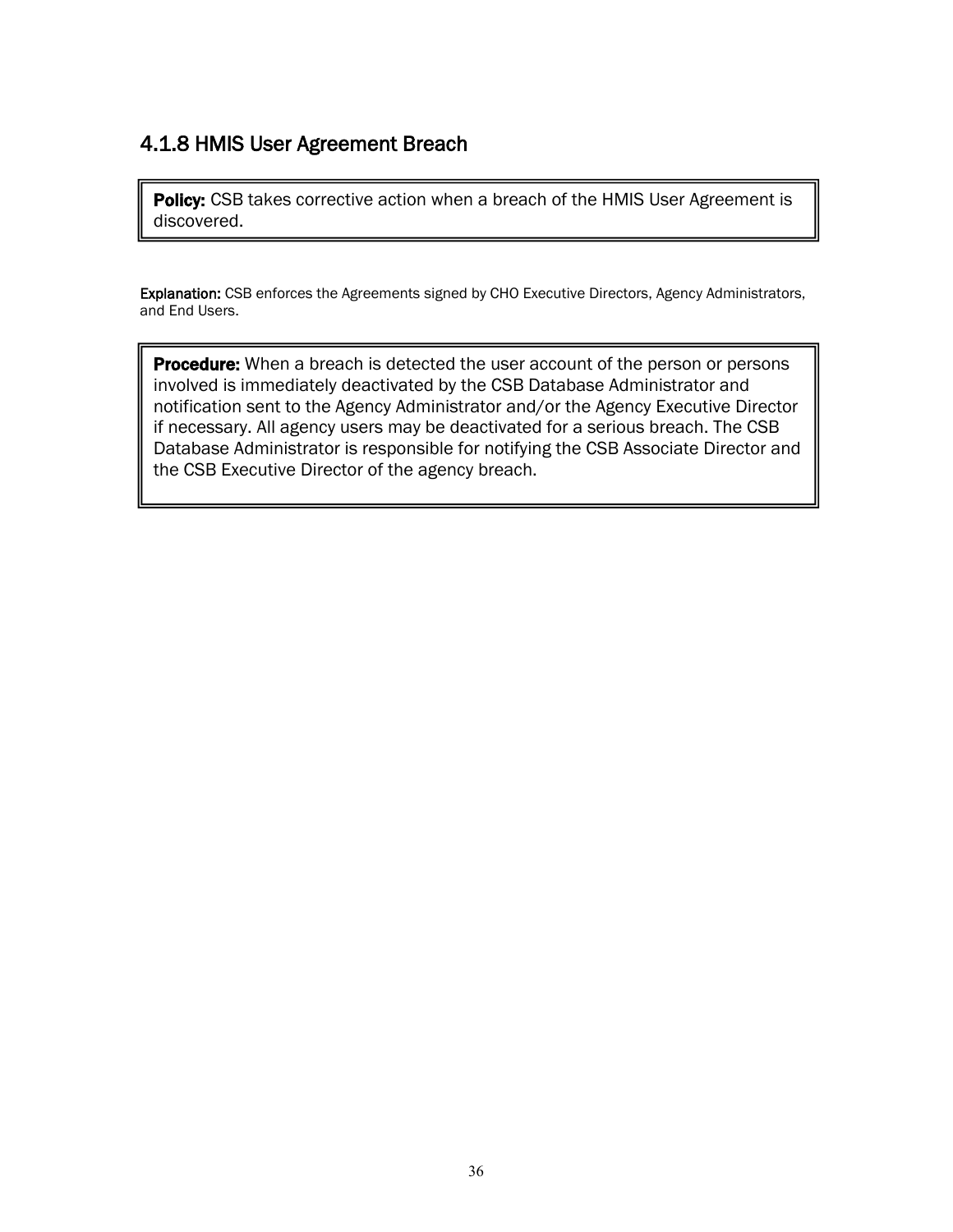# <span id="page-39-0"></span>4.1.9 Training

Policy: CSB provides adequate and timely HMIS training.

Explanation: CSB provides training in the HMIS software.

**Procedure:** The CSB Database Administrator provides training to all new users via series of training videos that can be viewed on-demand. Agency Administrators are given additional training relevant to their position. Agency Administrators are expected to train new agency staff with the assistance of the HMIS training videos. The CSB Database Administrator provides periodic training updates and refreshers for all users, based on need.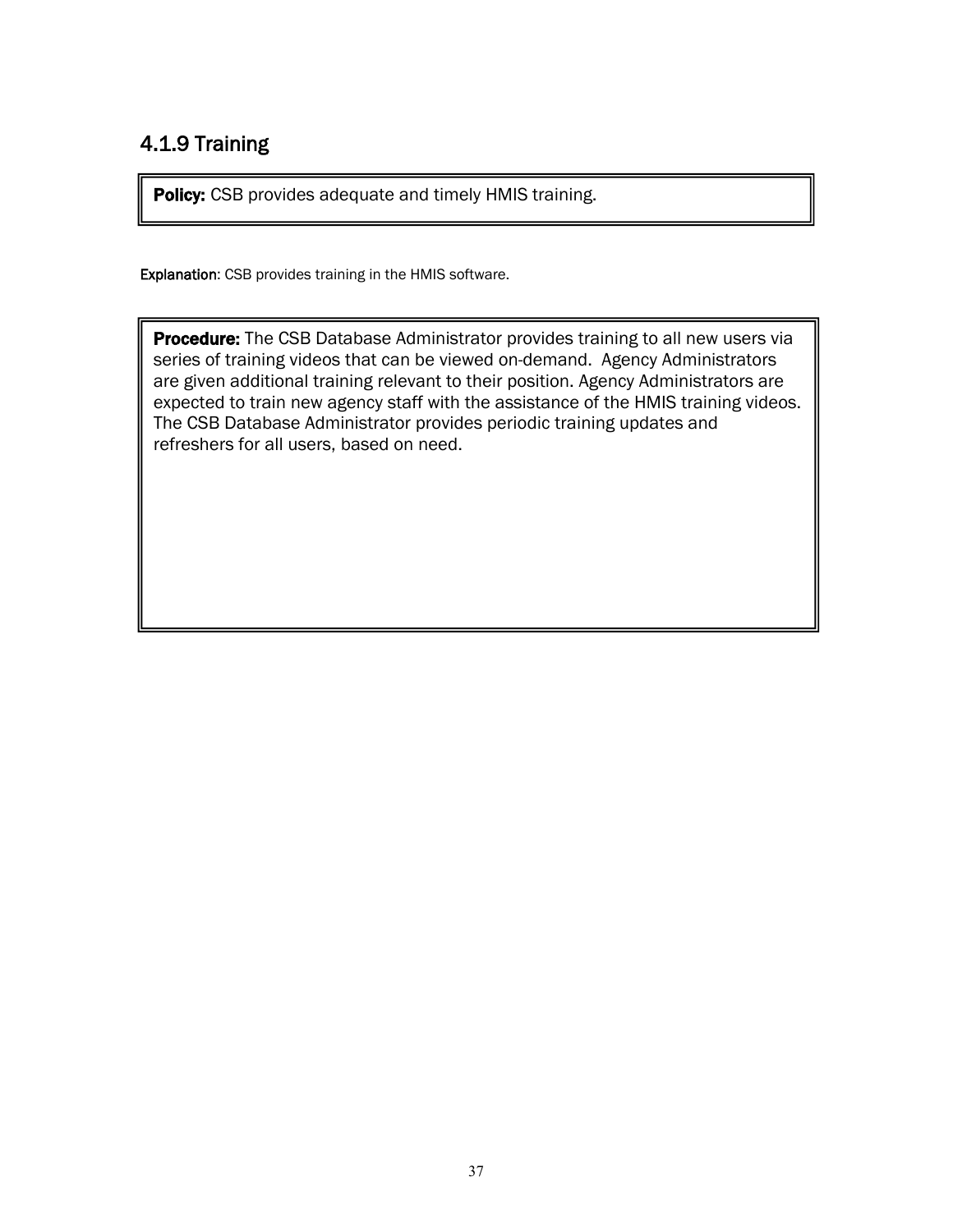#### <span id="page-40-0"></span>4.2 Data Collection

#### <span id="page-40-1"></span>4.2.1 Required Data Collection/Fields

Policy: CHOs collect and enter into HMIS a required set of data variables for each client which is specified in the Agreement.

Explanation: Each Agreement will specify the data elements which must be collected for each client contact. CHOs may choose to collect and enter more client information for their own case management and planning purposes as is permissible under applicable law.

**Procedure:** The Agreement contains a reference to a listing of data elements to be collected and entered in HMIS for each client contact.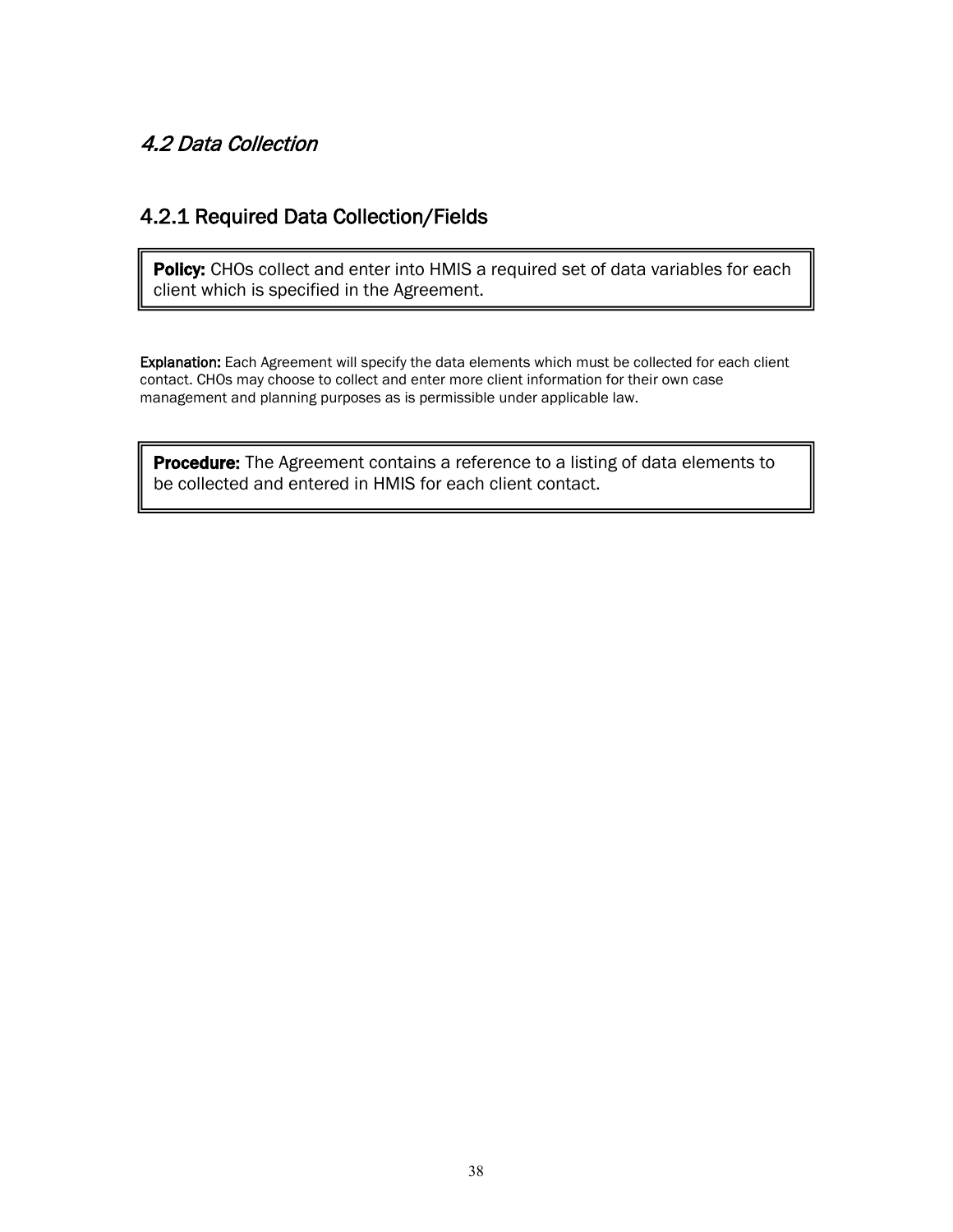# <span id="page-41-0"></span>4.2.2 Appropriate Data Collection

Policy: HMIS users only collect client data relevant to the delivery of services to people in housing crises in Columbus and Franklin County.

Explanation: The purpose of HMIS is to support the delivery of homeless and housing services in Columbus and Franklin County. The database should not be used to collect or track information not related to serving people in a housing crisis or planning for the elimination of homelessness.

Procedure: HMIS users ask the CSB Database Administrator for any necessary clarification of appropriate data collection. CSB periodically audits pick-lists and agency specific fields to ensure the database is being used appropriately.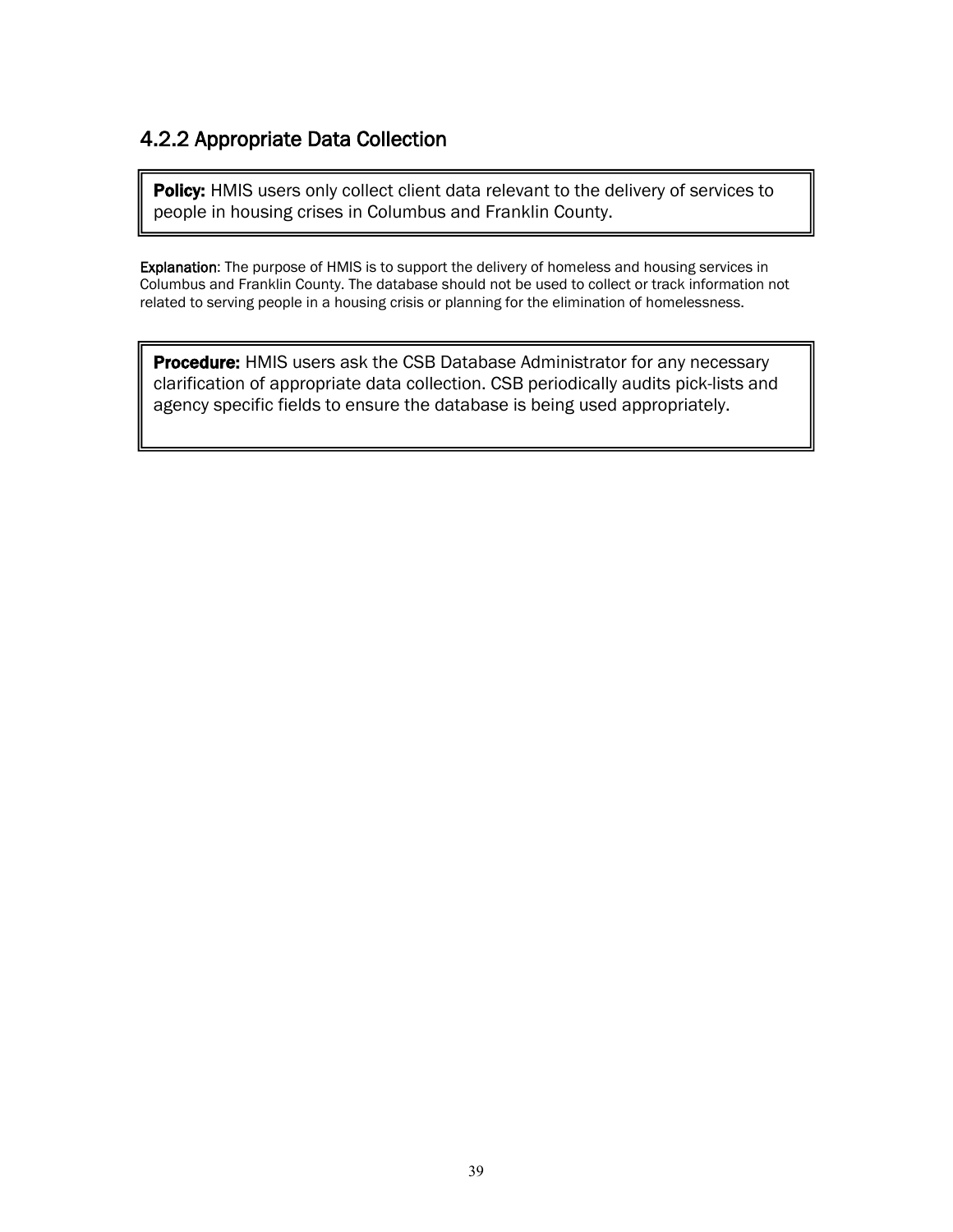#### <span id="page-42-0"></span>4.2.3 HMIS Protected Personal Data Collection and Privacy Protection

**Policy:** CSB and CHO ensure that all required client data will be captured in HMIS while maintaining the confidentiality and security of the data in conformity with all current regulations related to the client's rights for privacy and data confidentiality.

Explanation: Clients have the right to expect provider agencies to collect and manage their protected personal data in a manner that is secure and maintains their privacy. Clients have the right to know why agencies are electronically collecting their information and how it will be used.

#### Procedures:

I ļ

I I I I I I I I I I I I I I I I I I I I I I I

 $\overline{\phantom{a}}$ 

 $\overline{\phantom{a}}$ 

 $\overline{\phantom{a}}$ 

- 1. The CHO has a privacy notice sign posted at each intake desk, minimally the one provided by CSB. The sign is posted in an area accessible and easily viewed by clients.
- 2. The CHO has a written privacy policy, minimally the one provided by CSB, to cover the electronic data collection, use and maintenance of the client's protected personal information. Clients are made aware of the privacy policy. The policy is posted on the agency's website and shared with the client upon request. The policy is reviewed at least annually and updated as needed.
- 3. The CHO presents each client with a Client Acknowledgement for Electronic Data Collection form and informs the client about the provisions of the form. The CHO attempts to obtain a signed Client Acknowledgement for Electronic Data Collection form from each client before data is entered into the database and maintains this form on file in HMIS.
- 4. In case the acknowledgment form is not signed, the CHO still has to electronically collect in HMIS any and all HMIS required data elements provided by the client to the agency. Based on current HUD regulations, CSB does not require client consent for the electronic data collection. The agency may also elect to implement a more restrictive client privacy policy than the one provided by CSB with respect to other data that is not HMIS required.
- client refuses to provide written consent, the agency must enter the data by creating 5. If the CHO has a more restrictive privacy policy than the one provided by CSB that disallows the collection and/or entry of the protected personal information (name, birth date and social security number) in HMIS without written client consent and the an Unnamed record for tracking purposes. This is a function within HMIS which involves entering the client's protected personal information (name, birth date and social security number) which the system then uses to create a unique record identifier. The system then strips PPI out of the record. If the client consents with the electronic data collection, the agency must electronically collect in HMIS any and all HMIS required data elements provided by the client to the agency. Generally, the more restrictive HMIS related privacy policy should be implemented only by agencies that by law are required to have privacy
- 6. The agency must provide CSB with its client privacy policy at the beginning of each CSB program year, with any updates made throughout the previous program year.

standards more restrictive than the HUD standards (i.e. HIPAA, etc).

 $\overline{a}$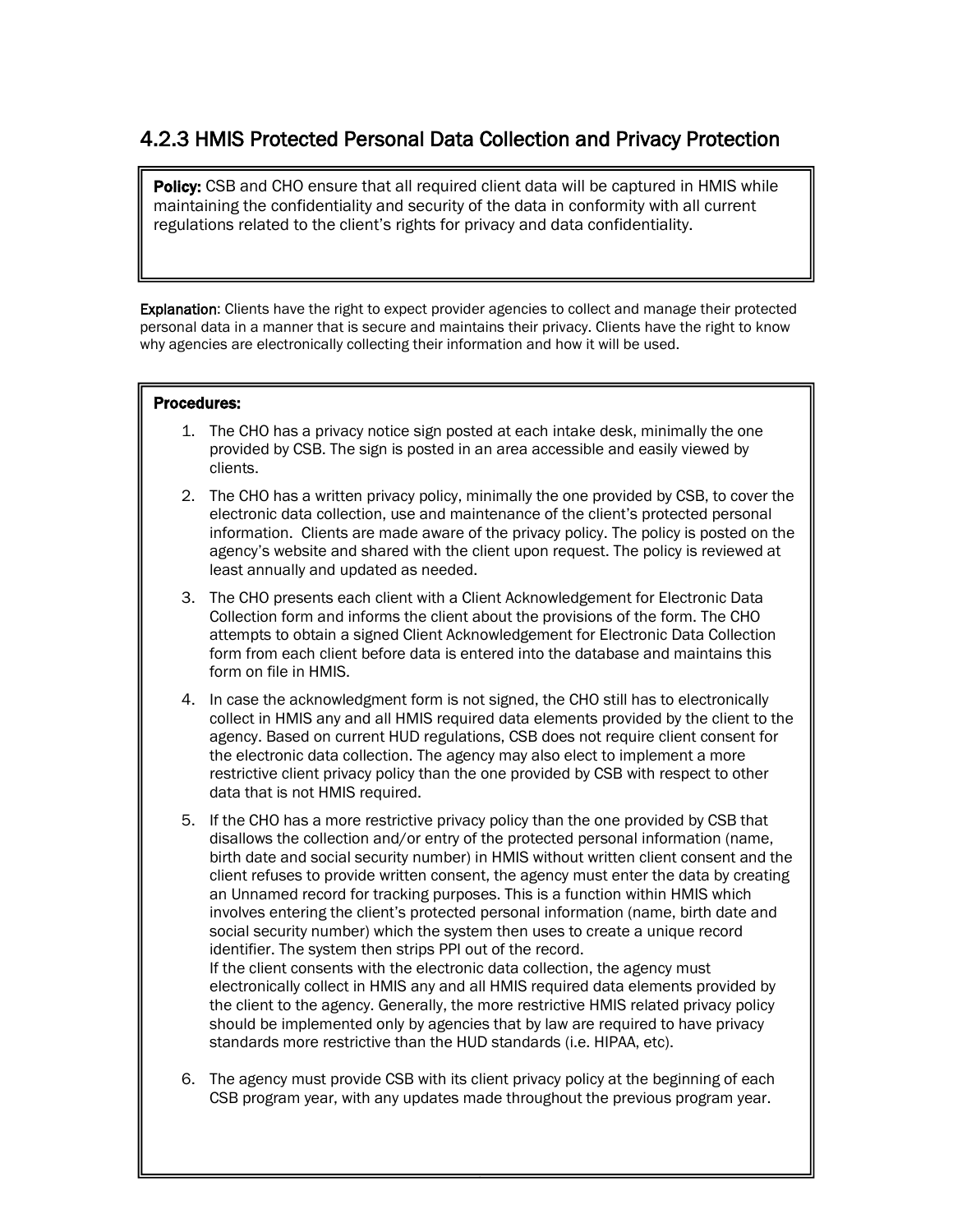# <span id="page-43-0"></span>4.2.4 Educating Clients of Privacy Rights

**Policy:** The Agency Administrator maintains a current privacy policy and a privacy notice which includes the uses and disclosures of information.

Explanation: Clients have a right to expect service agencies to collect and manage their protected personal data in a manner that is secure and maintains their privacy.

Procedure: The Agency Administrator ensures that a written privacy policy and a privacy notice is in place and up to date. The Agency Administrator also ensures that the privacy notice is posted in an area accessible and easily viewed by clients. The clients are informed of their rights under the privacy policy and receive the policy if requested. This policy is reviewed at least annually and updated as needed. CSB provides, as part of the Policies and Procedure Manual, the most current Privacy Policy and Privacy Notice. The CHOs should minimally adopt the documents provided by CSB.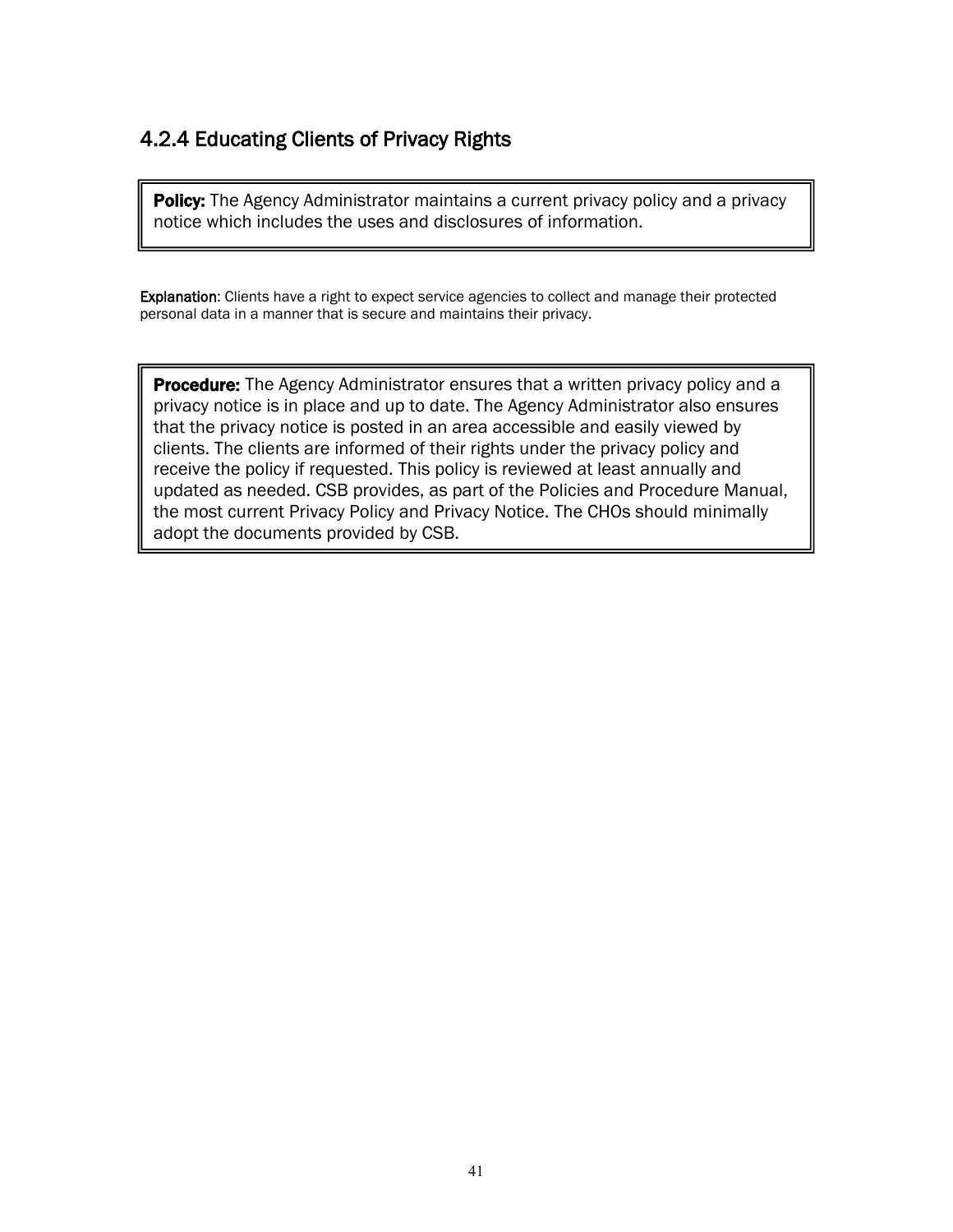### <span id="page-44-0"></span>4.2.5 Scanned Document Management

**Policy:** CSB is responsible for organization and management of the HMIS. It is necessary to standardize the way the document upload feature is utilized in order to ensure the information uploaded is usable system-wide.

Explanation: CSB desires that essential client documentation be scanned and uploaded to HMIS. HMIS, as a client document repository is a useful tool to case managers helping clients exit quickly from emergency shelters into stable housing. Client documentation is available quickly, avoiding delays in client services.

<span id="page-44-1"></span>**Procedure:** CSB seeks to provide a uniform HMIS which yields the most consistent data for client management, agency reporting, and service planning. To this end, CSB is providing the following standards as guidelines for the utilization of the document upload feature.

Classification of Uploaded Documents:

- Permanent Documents (Birth Certificate, Social Security Card, Photo ID, Certification of Disability, etc.)
- Temporary Documents (DCA Applications, Point-In-Time Eligibility Determination Documentation, etc.)

Security on Uploaded Documents:

- Permanent Documents OPEN
- Temporary Documents CLOSED

Documents to be uploaded:

• Only documents relevant to achieving a goal plan and needed for accessing housing and services should be uploaded, for example DCA Applications.

• Avoid duplication; if the document is already uploaded don't upload again.

Naming Standards for uploading documents:

- Format: Client ID#. Document Title. Date Saved
- Example: 77045. DCA Application Rent and Deposit. 120409 Uploaded Document retention:
	- Permanent Documents: In perpetuity or until client profile is inactive for 7 years or more as per the current data archiving standard.
	- Temporary Documents
		- **DCA Applications will be deleted by CSB DCA Program Manager once** downloaded.
		- Other: deleted by provider when client exits the program.
	- Older documents should not be deleted when an updated version is uploaded.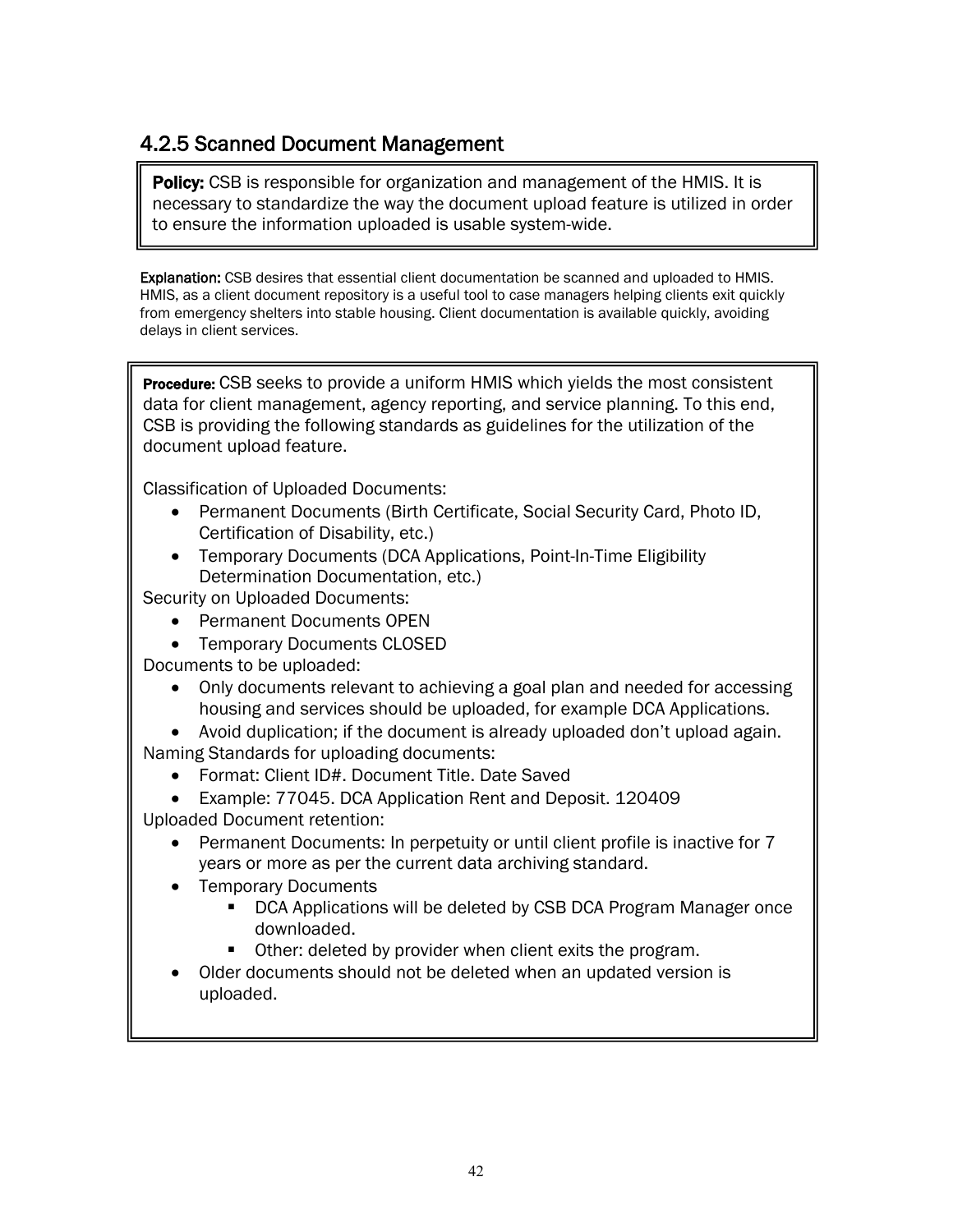# 4.3 Data Entry

# <span id="page-45-0"></span>4.3.1 Timeliness of Data Entry

Policy: Clients must be enrolled into the appropriate HMIS program in a timely manner.

Explanation: To ensure consistency in how data is reported, all data must be entered by 9am the following day for shelters, and by the 4<sup>th</sup> working day of the following month for other program types.

**Procedure:** All clients served by an emergency shelter must be entered into HMIS by 9am the following morning in order to accurately report on daily shelter capacity. All other project types must enter client data within 48 hours. All data corrections should be made by the 4<sup>th</sup> working day of the following month in order for accurately monthly reporting of program capacities and other key metrics.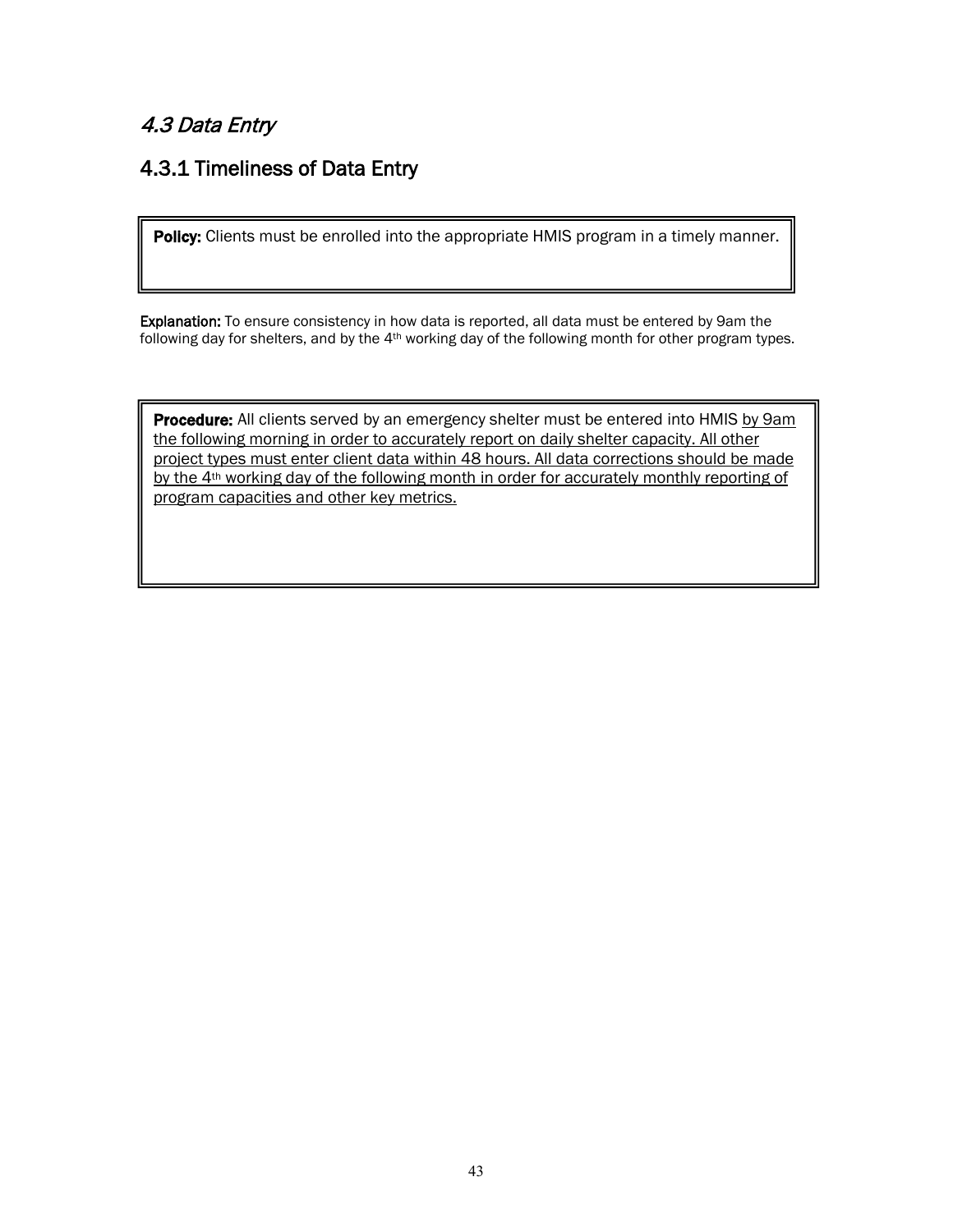# <span id="page-46-0"></span>4.3.2 Customizations

Policy: CHOs have the option of collecting additional data elements in HMIS.

Explanation: Custom, additional assessments may be created by the CSB Database Administrator at the request of CHO. Custom assessments contain questions that will be used to collect the additional data elements.

Procedure: CSB Database Administrator, at the request and in collaboration with the Agency Administrators will create custom assessments for CHOs.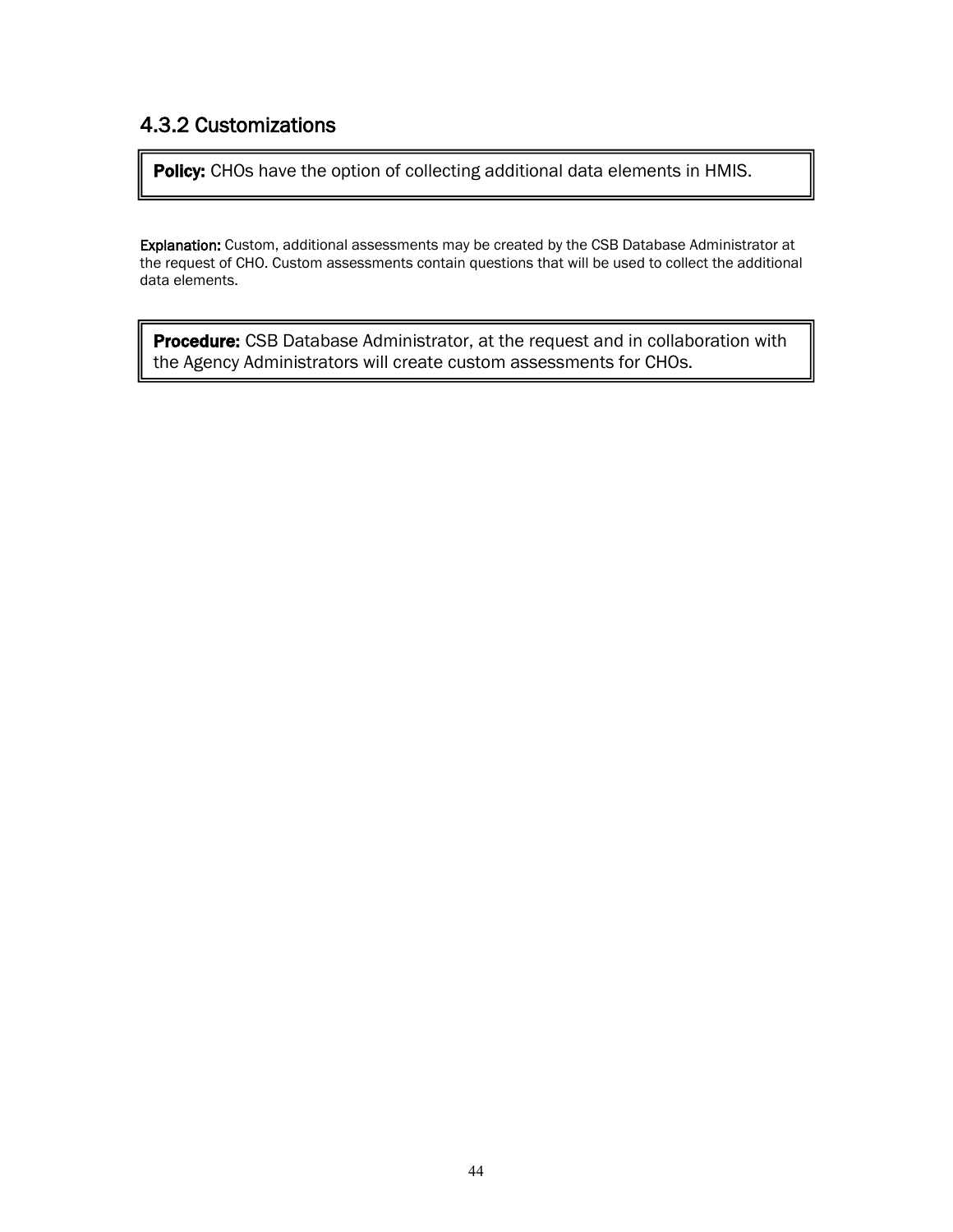#### <span id="page-47-0"></span>4.3.3 Additional Customization

Policy: CHOs purchase any additional database customization directly from BitFocus. CSB does not provide additional customizations. However any proposed customizations must be approved by CSB.

Explanation: It is the responsibility of individual agencies to determine the best way to use HMIS for internal data collection, tracking, and reporting. This may include purchasing additional customization directly from BitFocus. CSB must review and approve any proposed customizations to ensure the integrity of the overall system.

<span id="page-47-1"></span>Procedure: CHOs provide a proposal to CSB and contact BitFocus directly with additional customization needs.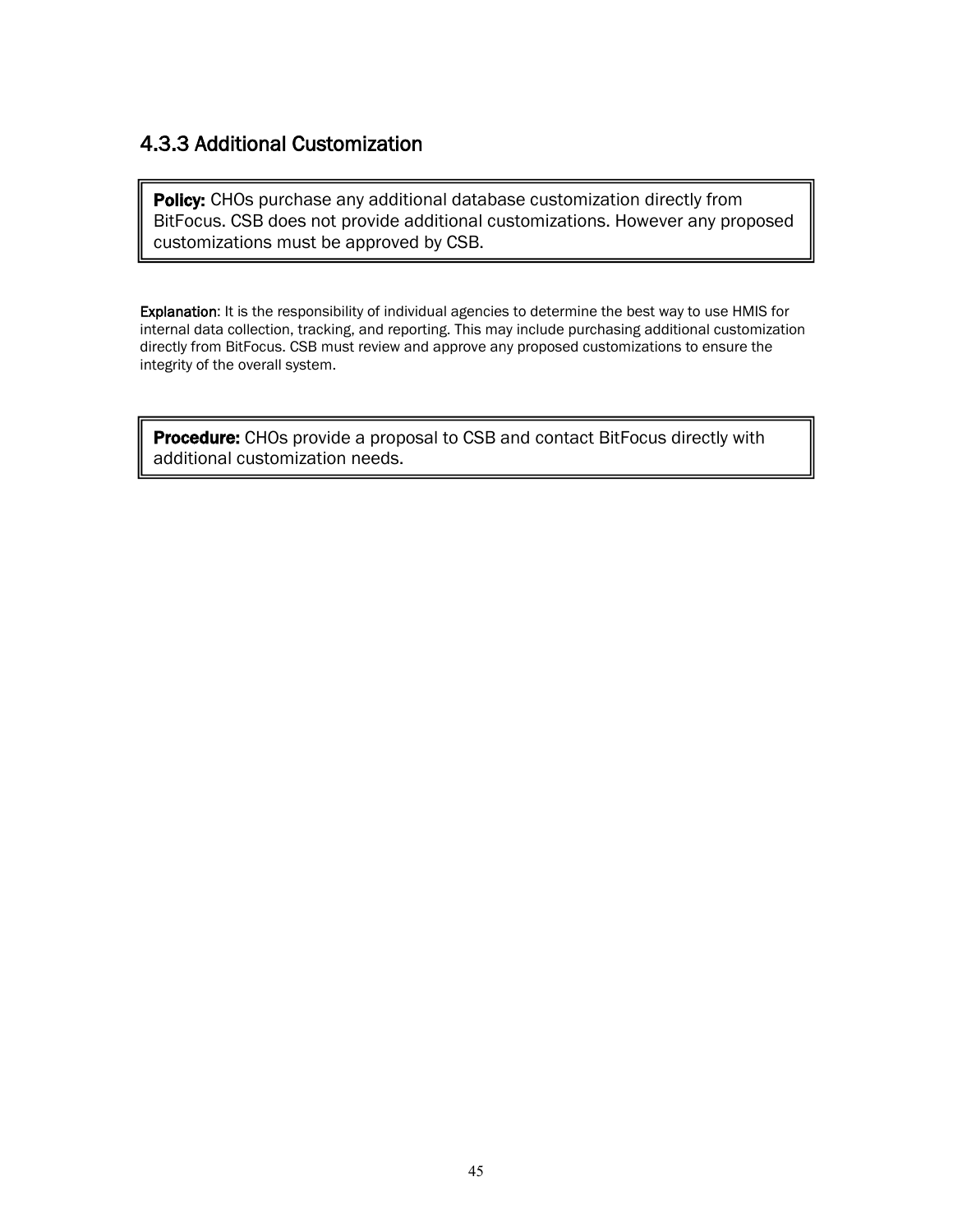#### 4.3.4 Data Corrections

Policy: Data should not be changed once the System and Program Indicator Report (SPIR) has been published.

**Explanation:** Once data has been found compliant through the quarterly Quality Assurance review process the data is then utilized for funder, Continuum of Care, Board and Community Reporting. To maintain the integrity of this reporting it is necessary to be able to provide numbers and statistics consistently over time.

CSB data entry standards require that all data is completely and accurately entered in HMIS by the  $4<sup>th</sup>$ working day of the month after which there is a period of Quality Assurance reviews. It is the Agency Administrator's responsibility that data is entered completely and accurately on an ongoing basis through agency-level QA policies and procedures.

If data is found to be incomplete or incorrect during the QA period it is permissible to make changes up through the last day of the designated cure period. After compliance has been achieved no changes or corrections to the data which has been reviewed should be necessary.

**Procedure:** Agency Administrators facilitate efficient and accurate data entry through training and monitoring of data entry personnel. Agency Administrators ensure data is accurately entered in a timely manner through rigorous quality assurance practices. If an agency discovers data inconsistencies after the quarterly QA period, the Agency Administrator should contact CSB's Database Administrator. In agreement with CSB's Database Administrator, changes may be allowed to data.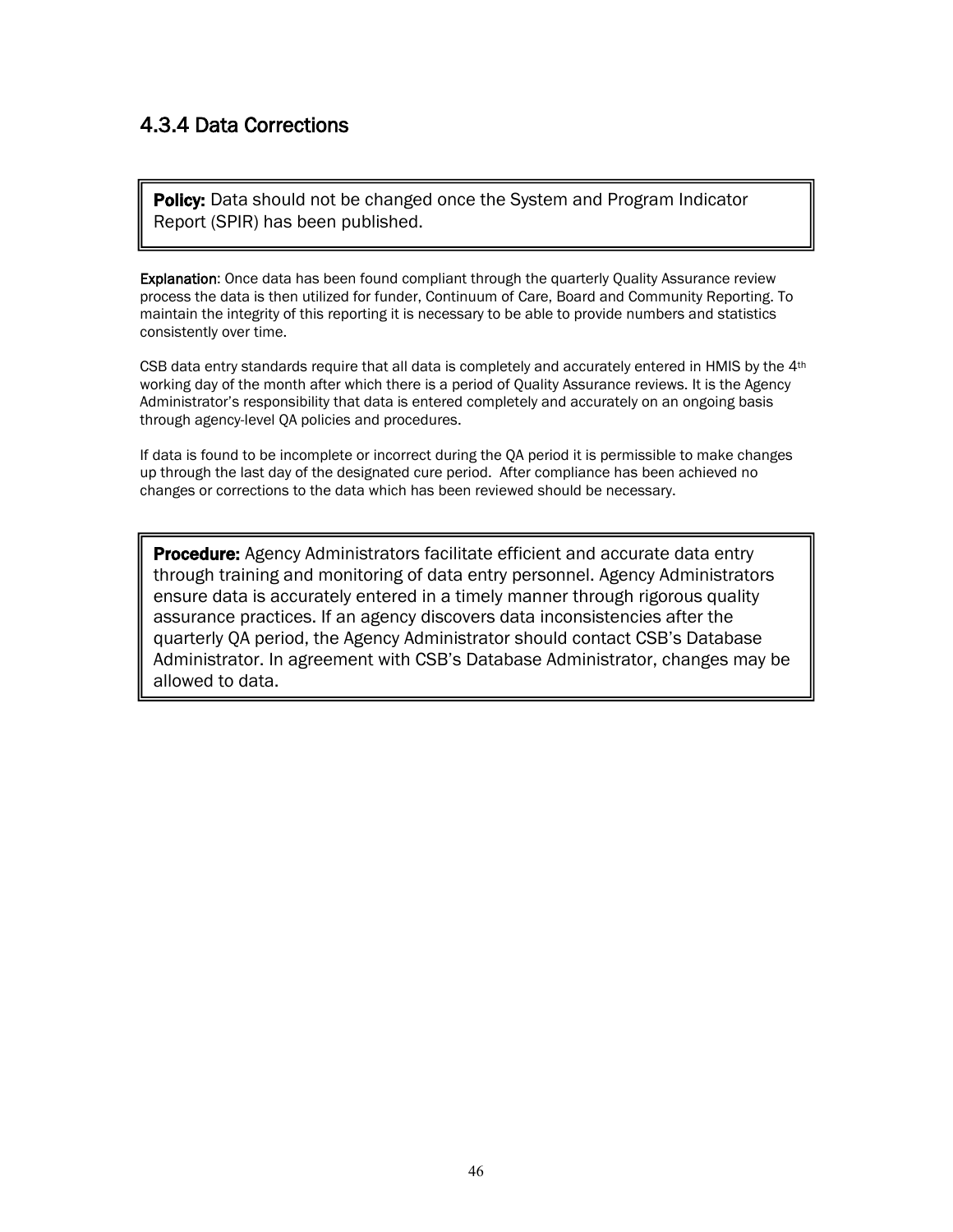#### <span id="page-49-0"></span>4.3.5 Annual Data Freeze

**Policy:** Annually, as of October  $1^{st}$  no changes are allowed to data records which have an exit date on or before the last day of the previous fiscal year. The fiscal year data is effectively "frozen" on an annual basis.

**Explanation:** Once data has been found compliant through the quarterly and annual Quality Assurance review process the data is then utilized for funder, Continuum of Care, Board and Community Reporting. To maintain the integrity of this reporting it is necessary to provide consistent historical numbers and statistics over time.

CSB data entry standards require that all data is completely and accurately entered in HMIS by the  $4<sup>th</sup>$ working day of the month after which there is a period of Quality Assurance reviews. At the end of a fiscal year, data for the entire year as well as the final quarter is reviewed for QA. It is the Agency Administrator's responsibility that data is entered completely and accurately on an ongoing basis through agency-level QA policies and procedures.

If CSB and/or agencies discover a major inconsistency in previous fiscal year's data after October 1<sup>st</sup> the anomaly will be reviewed by CSB and action decided on a case by case basis.

**Procedure:** Agency Administrators ensure through staff training and communication that changes will not be made to previous fiscal year data as of October 1<sup>st</sup>. Agency Administrators facilitate efficient and accurate data entry through training and monitoring of data entry personnel. Agency Administrators ensure data is accurately entered in a timely manner through rigorous quality assurance practices. If an agency discovers data inconsistencies in the previous fiscal year's data after the October 1st cutoff date, the Agency Administrator should contact CSB's Database Administrator. The anomaly will be reviewed by CSB and action decided on a case by case basis.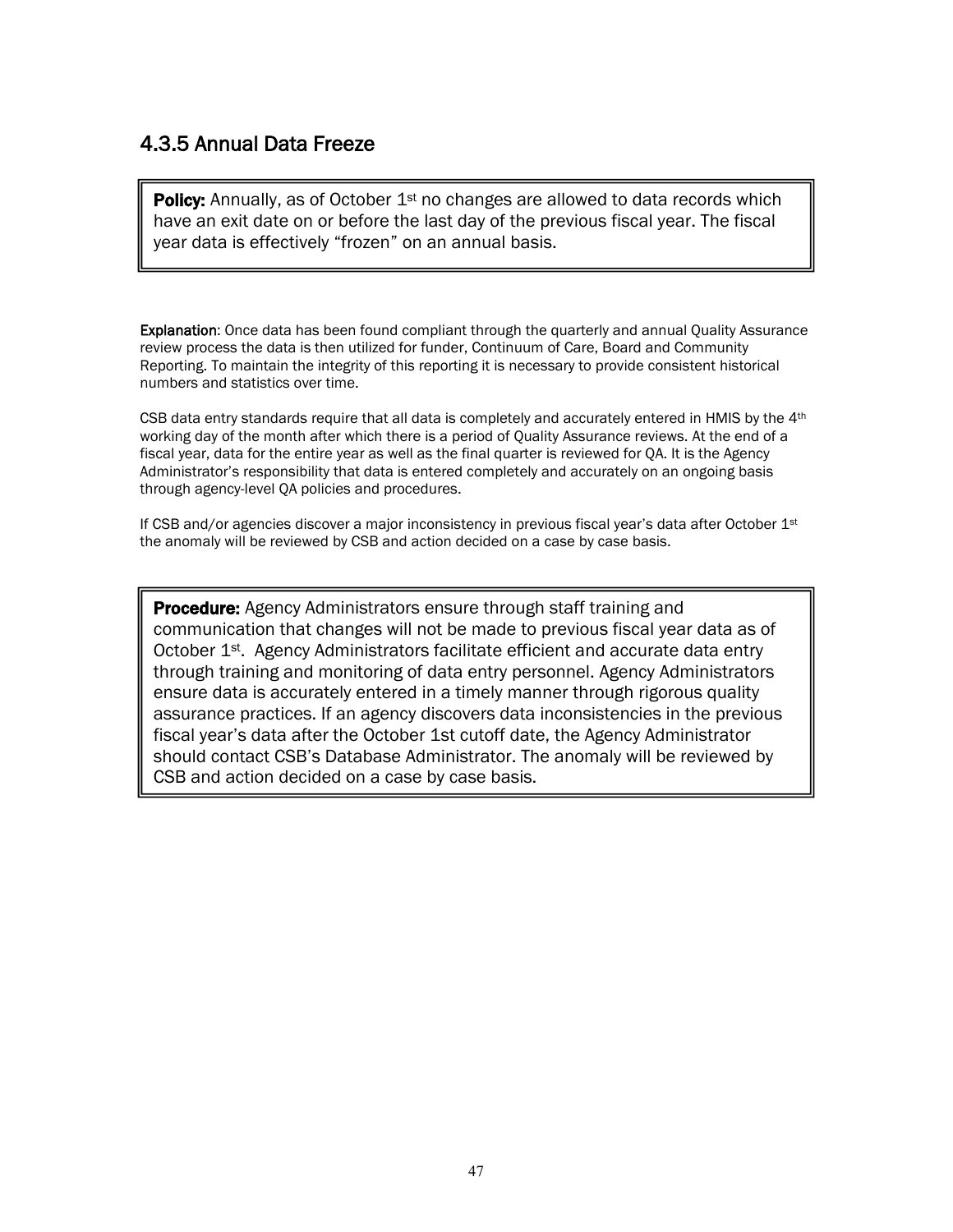#### <span id="page-50-2"></span><span id="page-50-0"></span>4.3.6 Data Entry for Couples in Supportive Housing Programs

**Policy:** Data entry practices correspond with the target population of Supportive Housing programs/units.

<span id="page-50-1"></span> Explanation: *Couples present a challenge in data entry and reporting. The Columbus community encourages programs to serve couples, wherever possible, in the supportive housing programs.*

**Procedure:** For Permanent Supportive Housing units, an eligible client may share a unit with a non-eligible client. Because only the homeless, eligible clients must be accounted for, the couples are entered in HMIS as a household with the eligible client as the head of household. By the same token, if both members of the couple are eligible clients, then both need to be entered in HMIS and reported on as individuals.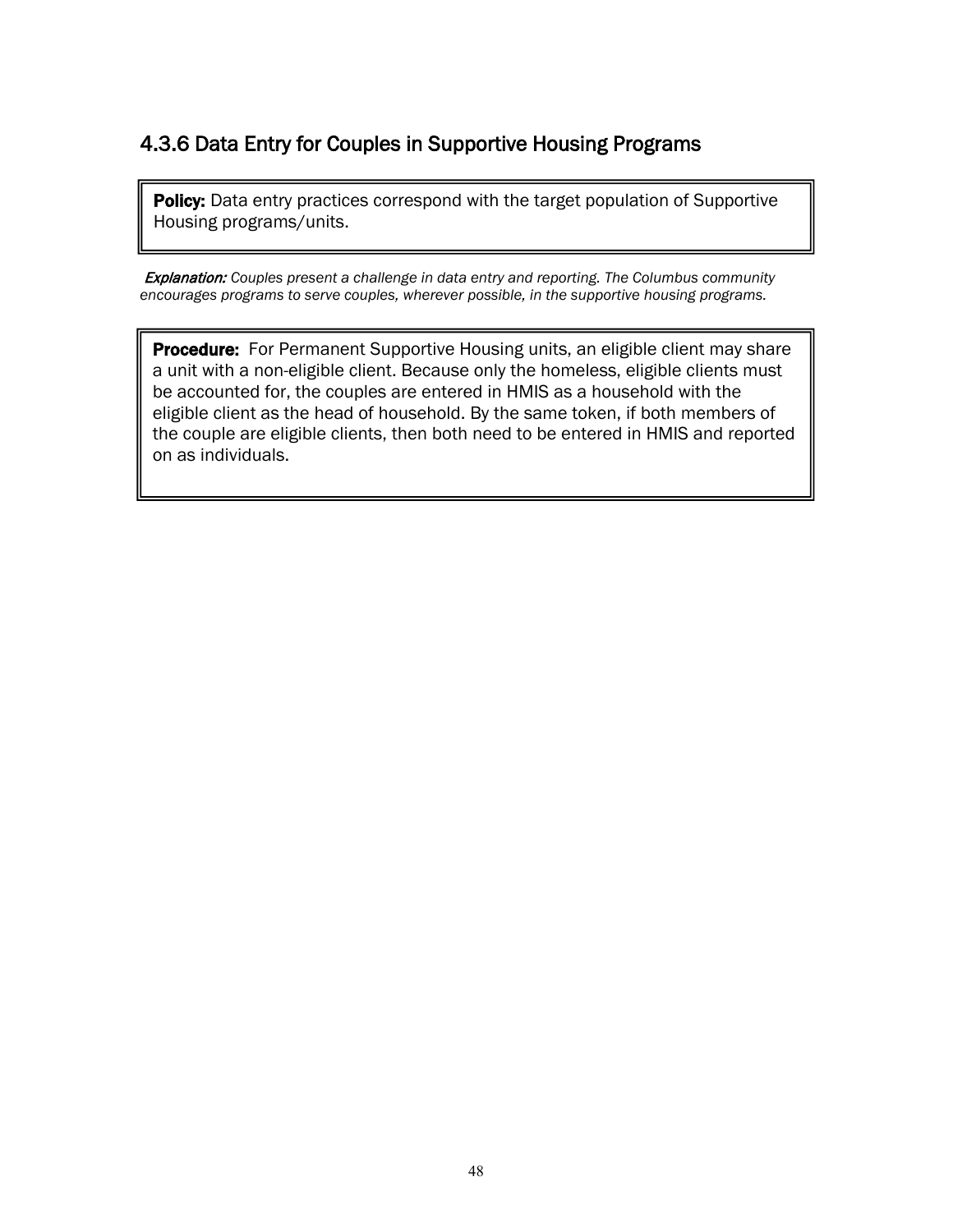# 4.4 Quality Control

# <span id="page-51-0"></span>4.4.1 Data Integrity

Policy: HMIS users are responsible for the accuracy of their data entry.

Explanation: Individual users are responsible for the accuracy and quality of their own data entry.

Procedure: In order to test the integrity of the data contained in HMIS, the CSB Database Administrator performs regular data integrity checks in HMIS. Any patterns of error are reported to the Agency Administrator. When patterns of error have been discovered, users are required to correct data entry techniques and will be monitored for compliance.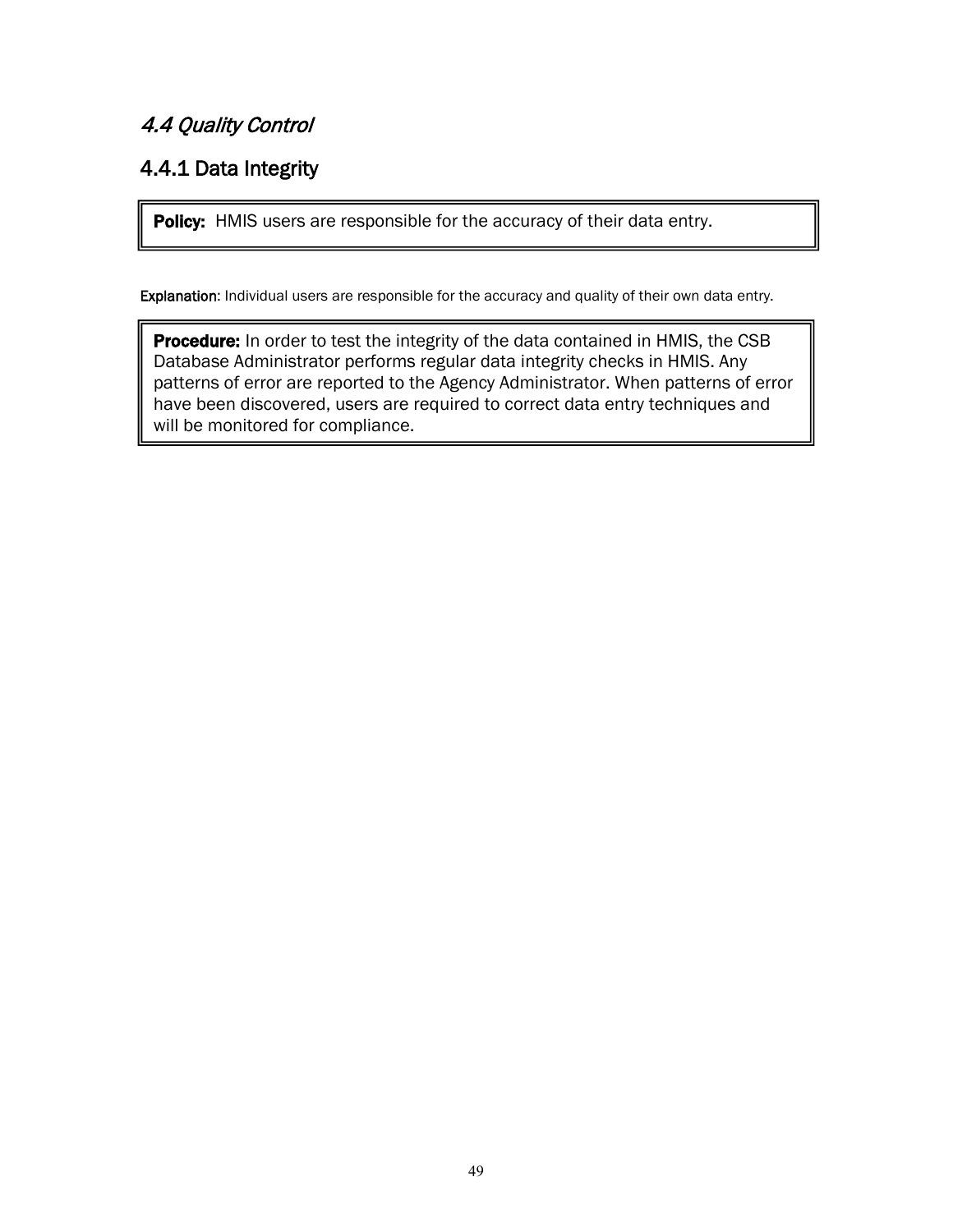#### <span id="page-52-0"></span>4.4.2 Data Integrity Expectations

**Policy:** CHOs provide the following levels of data accuracy and timeliness:

- All data entered is accurate.
- Entry Dates and Exit Dates must match intake and exit forms within the client file and must be completed for each individual served.
- Blank, "Client Doesn't Know", "Client Refused", and "Data Not Collected" entries do not exceed, collectively, 5% per data field, per month.
- Data entry is completed in HMIS as real-time as possible. Data entry for shelter stays is completed by 9am each day for the previous night. Data entry for all other services provided is entered within 48 hours. Allowing for quality checks and corrections for any given calendar month-end, these must be completed within HMIS by the fourth working day of the following calendar month.

Explanation: Users enter client data as provided by the client and, preferably, confirmed by documentation. Of the fields required in the Agreement, less than 5% of fields will be left blank or marked as "Client Doesn't Know", "Client Refused", or "Data Not Collected" in one month. For example, if the last zip code field is left blank for 2% of clients, then the last zip code field should not have more than 3% of "Client Doesn't Know", "Client Refused", or "Data Not Collected" responses for clients entered during one month. When service records are added, no services are entered by programs that do not provide that type of service. For example, rental assistance should not be entered by a program that only provides emergency shelter. When service records for shelter stays are added, the client must meet the most basic requirements of the program listed as providing shelter. For example, no clients listed as women should have shelter stays in shelters restricted to men. Agencies strive to complete entry data as real-time as possible. Data entry for shelter stays is completed by 9am each day for the previous night. Other services and items are entered within 48 hours of provision. Data entry for all services provided in one month must be accurately entered into HMIS by the fourth working day of the following month. For example, if April 30th falls on a Friday, data for April must be completed by close of business Thursday, May 6.

**Procedure:** The CSB Database Administrator performs regular data integrity checks in HMIS. Any patterns of error at a CHO are reported to the Agency Administrator. When patterns of error have been discovered, users are required to correct data entry techniques and will be monitored for compliance.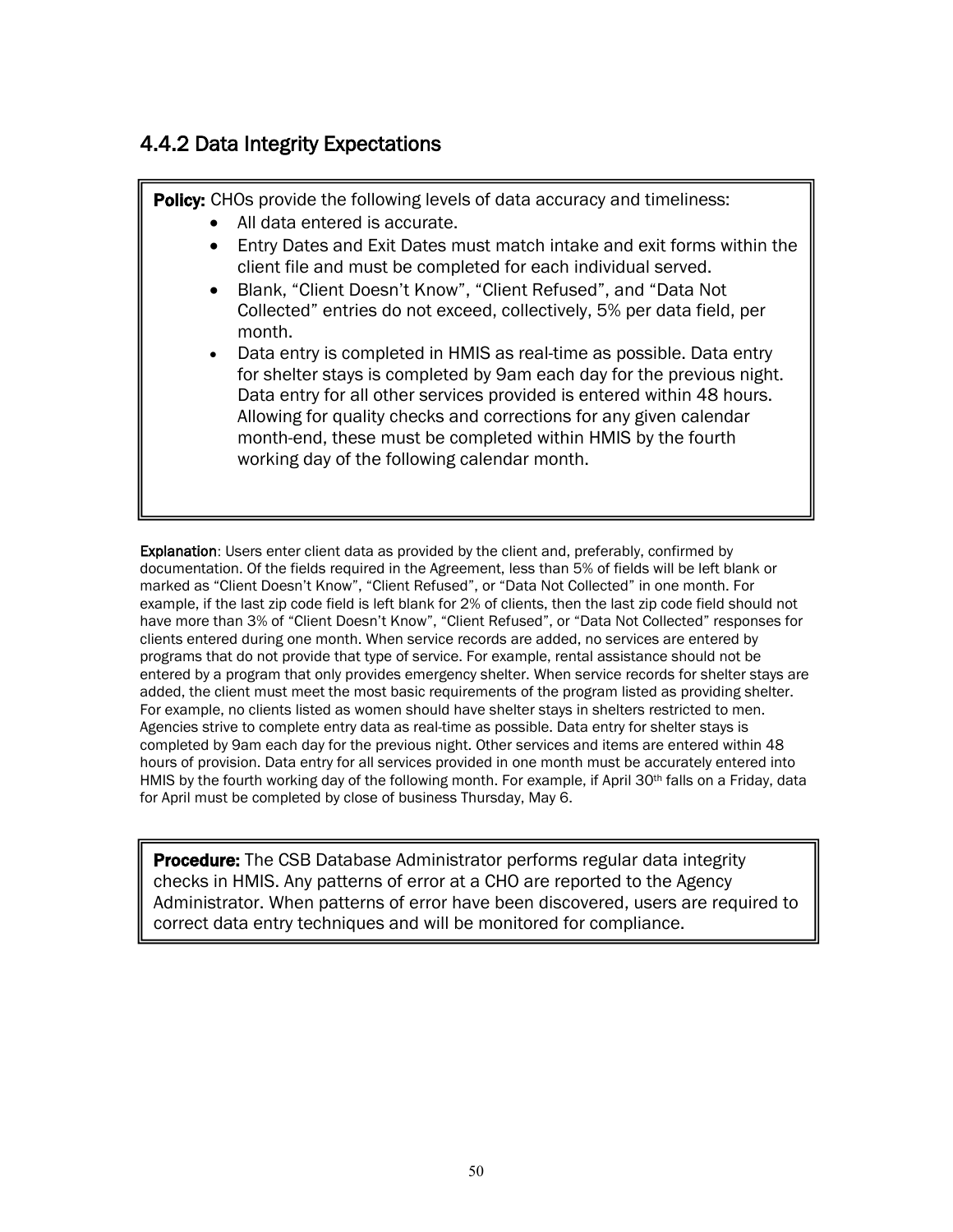# <span id="page-53-0"></span>4.4.3 Quality Assurance

**Policy:** CSB performs at least a quarterly quality assurance process for data entered by each CHO, related to HMIS.

Explanation: To keep the data integrity at the program and system level, CHOs and CSB perform a quality assurance process, at least quarterly, for data entered in HMIS.

#### Procedure:

All agencies are required to submit monthly the Client Duplicate report and inform the CSB Database Administrator of any client duplicates found, by the  $4<sup>th</sup>$  working day following the end of a month (by fax or secure email). This report becomes an integral part of the Monthly/Quarterly quality assurance process.

The Monthly QA review roster is based on the results of the initial run of the preceding Quarterly QA run. If an agency receives a noncompliant rating on the initial run of a quarterly QA review that agency will receive monthly reviews for the next two months.

- The purpose of the Monthly QA is to encourage Agency Administrators to monitor their compliance status and catch problems early. We are also looking to focus an agency's attention on the QA problems.
- Review for the previous month is run by the Agency Administrator by the 5th working day of the month.
- Results are distributed (or emailed) to CSB Database Administrator by the 6th working day of the month.
- Administrators are expected to set their own schedule to review and effect a cure prior to the end of the third month of the quarter.
- Agencies will not have to do a monthly report for the third month of each quarter as this is when the Quarterly QA is run.

#### The Quarterly QA review schedule is 2-tiered:

- For the initial run, the Agency Administrator receive compliance results.
	- The purpose of this step is to help Agency Administrators in determining the data integrity problems from the previous quarter and allow them sufficient time to correct the errors prior to inclusion in community reports.
	- Review is run by the Agency Administrator based on the schedule distributed by the CSB Database Administrator.
	- QA Reports and details are distributed (secure email) to the CSB Database Administrator by the scheduled due date.
	- Non-compliance will result in the Agency Administrator receiving a Non-Compliance email and a list of data corrections.
	- Non-compliant agencies are given up to a week to cure.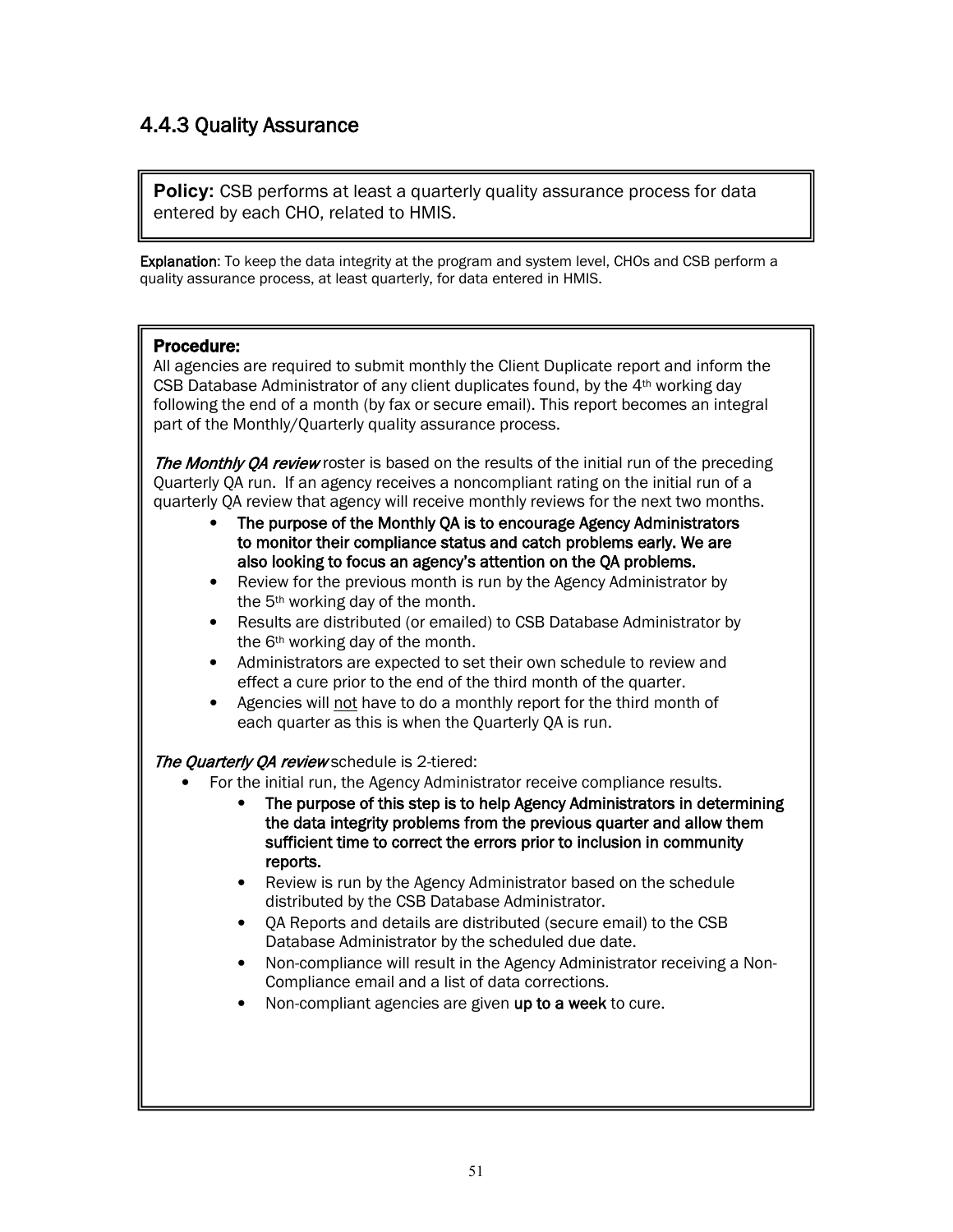- All noncompliant agencies on this run will be added to the Monthly QA Roster.
- The 2nd run is only for those agencies found non-compliant in the 1st run; Agency HMIS Administrator and Executive Director receive the results.
	- The purpose of the 2<sup>nd</sup> run is to make sure that all agencies are compliant with the minimal CSB data quality standards which in turn allow us to present the agency and system data in community reports and help the planning process to cover the ongoing homelessness related needs of our community.
	- Agency Administrators will make corrections identified during the first run and then re-run and submit QA Repors and details to the CSB Database Administrator according to the QA Schedule.
	- Results are distributed within 7 working days.
	- Non-compliance results in a hard-breach letter being issued and signed by CSB's Executive Director.

Any agencies receiving a hard-breach letter may have funding suspended until a cure has been achieved. CSB will not include that agency's data in the Quarterly and/or Semi-Annual System and Program Indicator Report (SPIR) and the program will be issued a "program of concern". The System Results in the SPIR will be revised after the agency becomes compliant. Agency results will NOT be changed.

CSB will not include the agency data in the SPIR or any other reports if CSB staff is not confident in the reliability of that particular agency's data in HMIS, independent of the QA results.

#### CPOA and Quality Assurance Accountability

The Coordinated Point of Access (CPOA) staff collects and enters the majority of the required data elements for each emergency shelter client, however all serving agencies remain accountable for the accurate representation of the client's data within HMIS. Programs receiving clients directed to their shelters via CPOA must review all required data elements and ensure all are entered and accurate as of the client's entry. When shelter staff discover an omission or mistake it should be promptly reported to CPOA for entry or correction as needed. Proof of this report should be included in the client's file.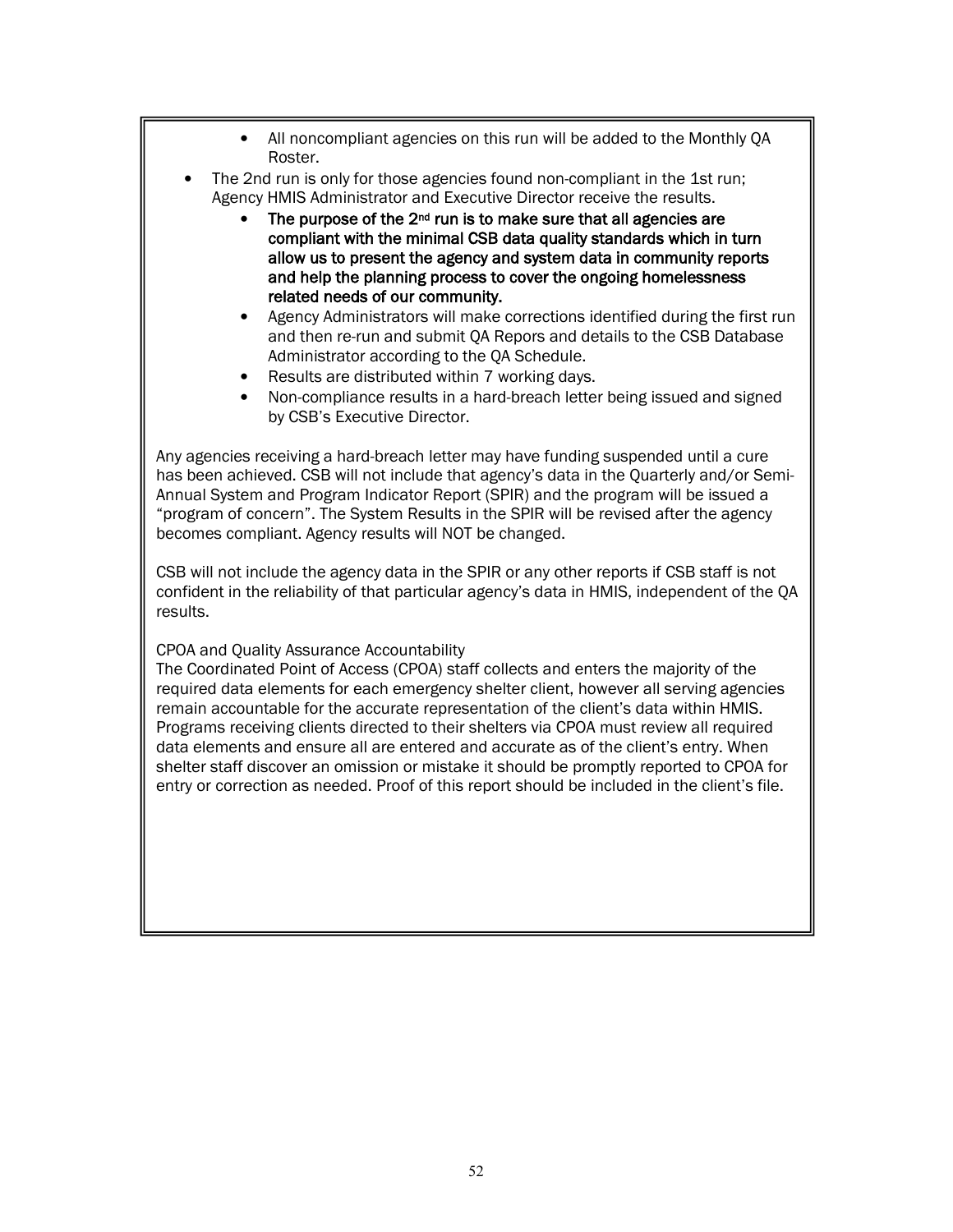#### 4.4.4 On-Site Review

Policy: CSB performs annual on-site reviews at each CHO of data processes related to HMIS.

Explanation: On-site reviews enable CSB to monitor compliance with the Policies and Procedures Manual and Agreements.

Procedure: This review is part of the Annual Program Review and Certification process. The Monitoring Guide for Sub-recipients Program Review & Certification details the annual on-site review.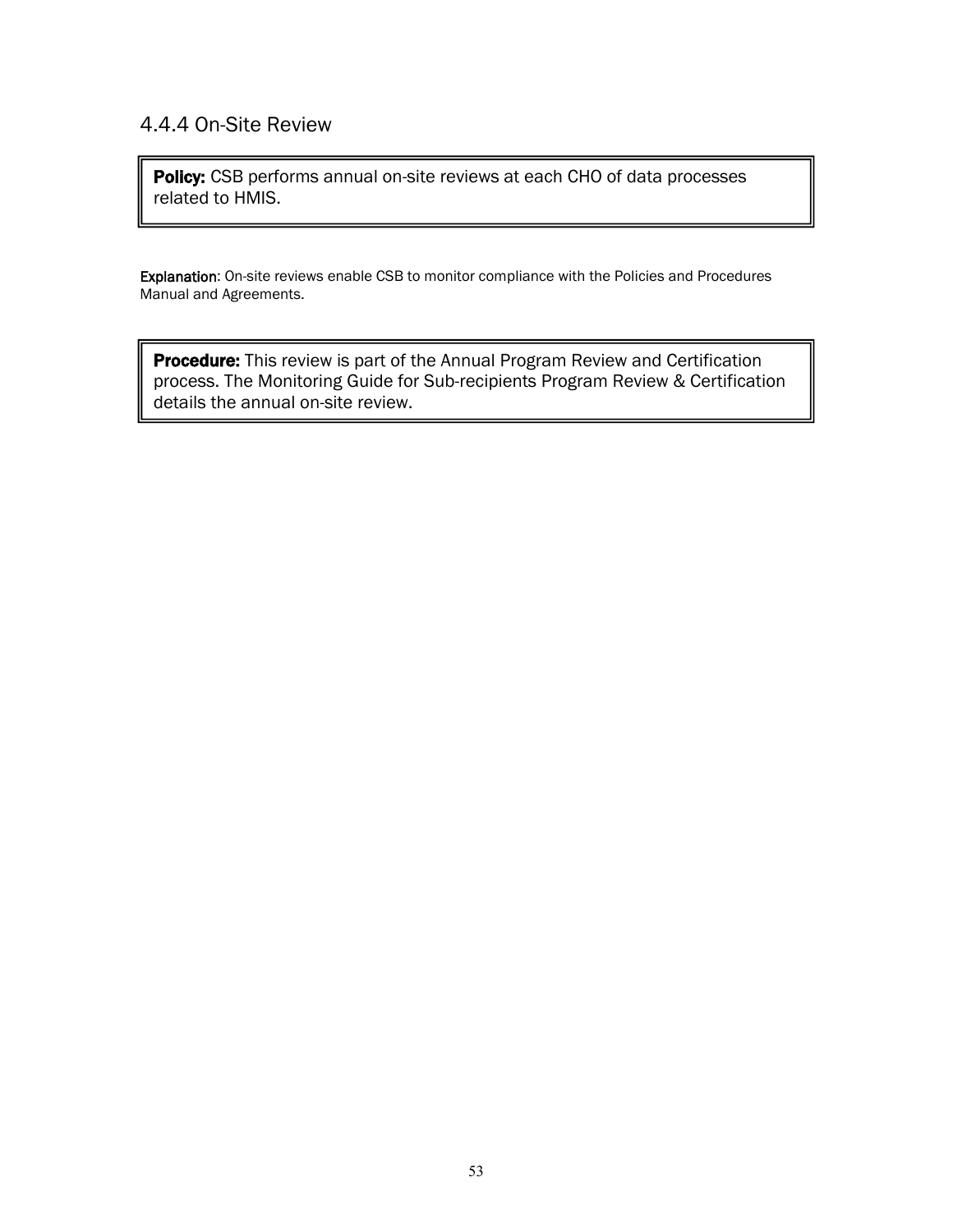### <span id="page-56-0"></span>4.5 Data Retrieval

#### <span id="page-56-1"></span>4.5.1 Contributing HMIS Organizations (CHOs)

Policy: CHOs have access to retrieve any individual and aggregate data entered by their own programs. CHOs do not have access to retrieve aggregate data for other agencies or system-wide.

Explanation: Any data entered within an agency is available for reporting. Data entered by other agencies is not available, unless there are explicit data-sharing agreements in place.

**Procedure:** When using the report writer or Looker report tool, users are only able to extract data from those records to which they have access. These modules will limit user access and only report data from records to which the individual user has access.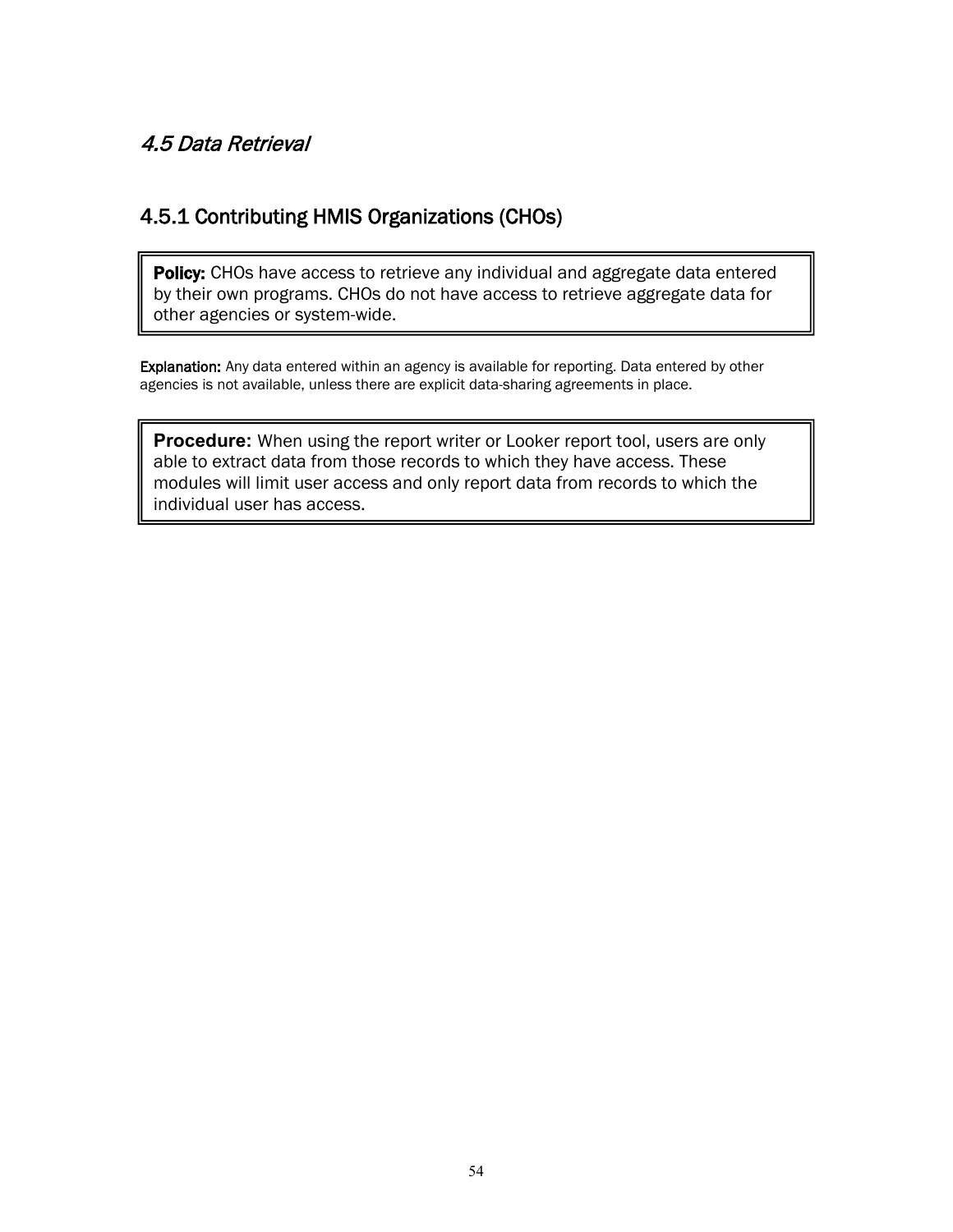### <span id="page-57-0"></span>4.5.2 CSB Access

Policy: The Community Shelter Board has access to retrieve all data in HMIS. CSB does not access individual client data for purposes other than direct client service-related activities, reporting, maintenance, and checking for data integrity, with the exception of compliance with local or federal law enforcement warrants.

Explanation: CSB Data & Evaluation, Grants, Programs and Planning, and Housing departments have access to all data in the database. No other staff member of CSB has access to client-level data. CSB protects client confidentiality in all reporting.

**Procedure:** CSB's Associate Director is responsible for ensuring that no individual client data is retrieved for purposes other than direct client service, reporting, maintenance, and performing data integrity checks. CSB's Associate Director will oversee all reporting for the CSB.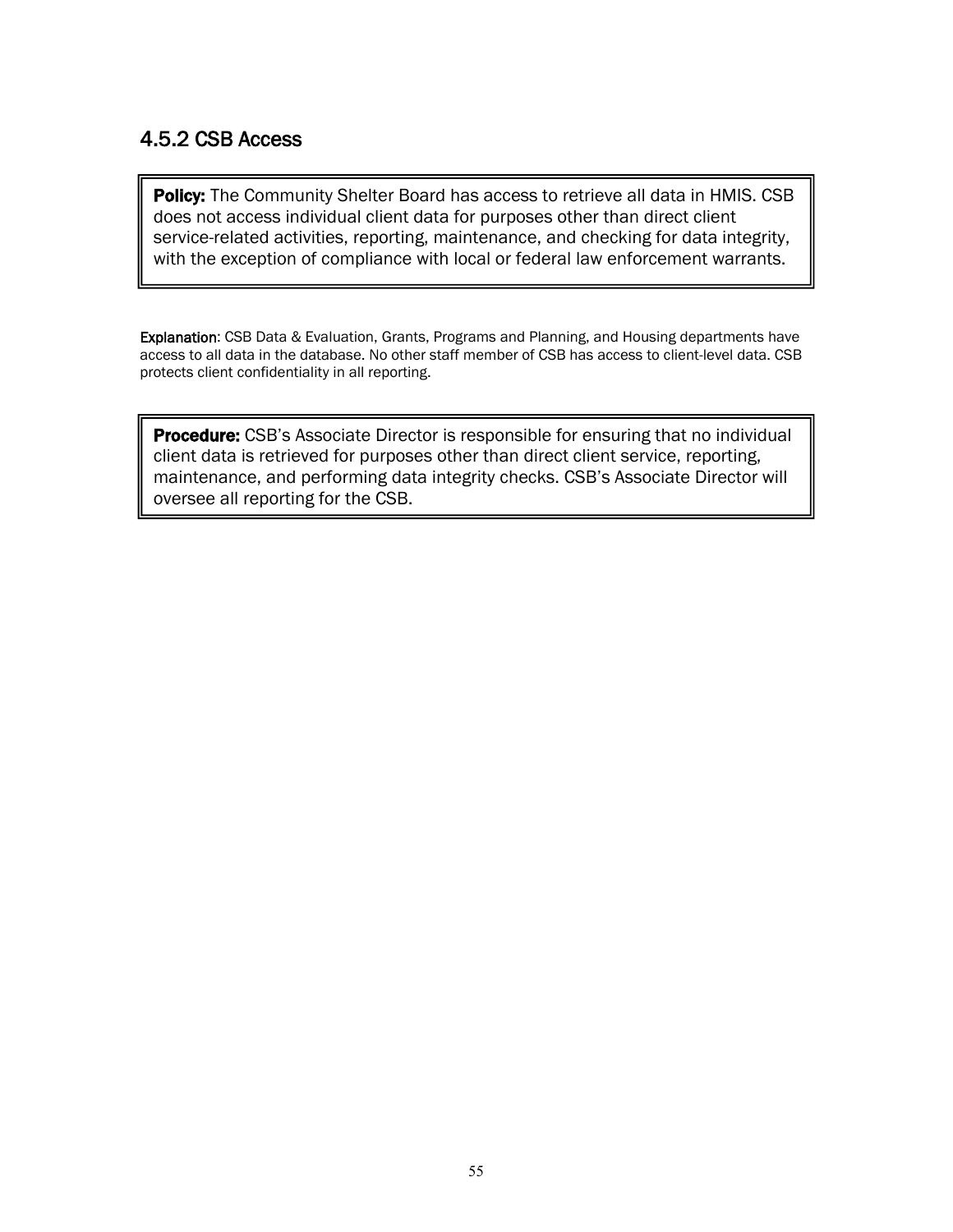#### <span id="page-58-0"></span>4.5.3 Public Access

**Policy:** CSB addresses all requests for data from entities other than CHOs or clients. Individual client data is provided, upon request, to the CHO which entered the data, CSB's funder for the specific program for which individual client data is requested, outside organizations under contract with CSB or CHOs for research, data matching, and evaluation purposes, or the client him or herself. Proper authorization is required for all requests.

**Explanation:** Any requests for reports or information from an individual or group who has not been explicitly granted access to HMIS will be directed to CSB. No individual client data is provided to meet these requests without proper authorization.

**Procedure:** All requests for data from anyone other than a CHO or a client are directed to the CSB Database Administrator. It is CSB's policy to provide aggregate data on homelessness and housing issues in Columbus and Franklin County. CSB also issues periodic public reports about homelessness and housing issues in Columbus and Franklin County. No individual client data is reported in any of these reports. CSB may share or allow client level data sharing with contracted entities as follows: CSB's or CHO's funder for the specific program for which individual client data is requested, outside organizations under contract with CSB or CHO for research, data matching, and evaluation purposes. The results of this analysis are always reported in aggregate form, client level data is not publicly shared under any circumstance.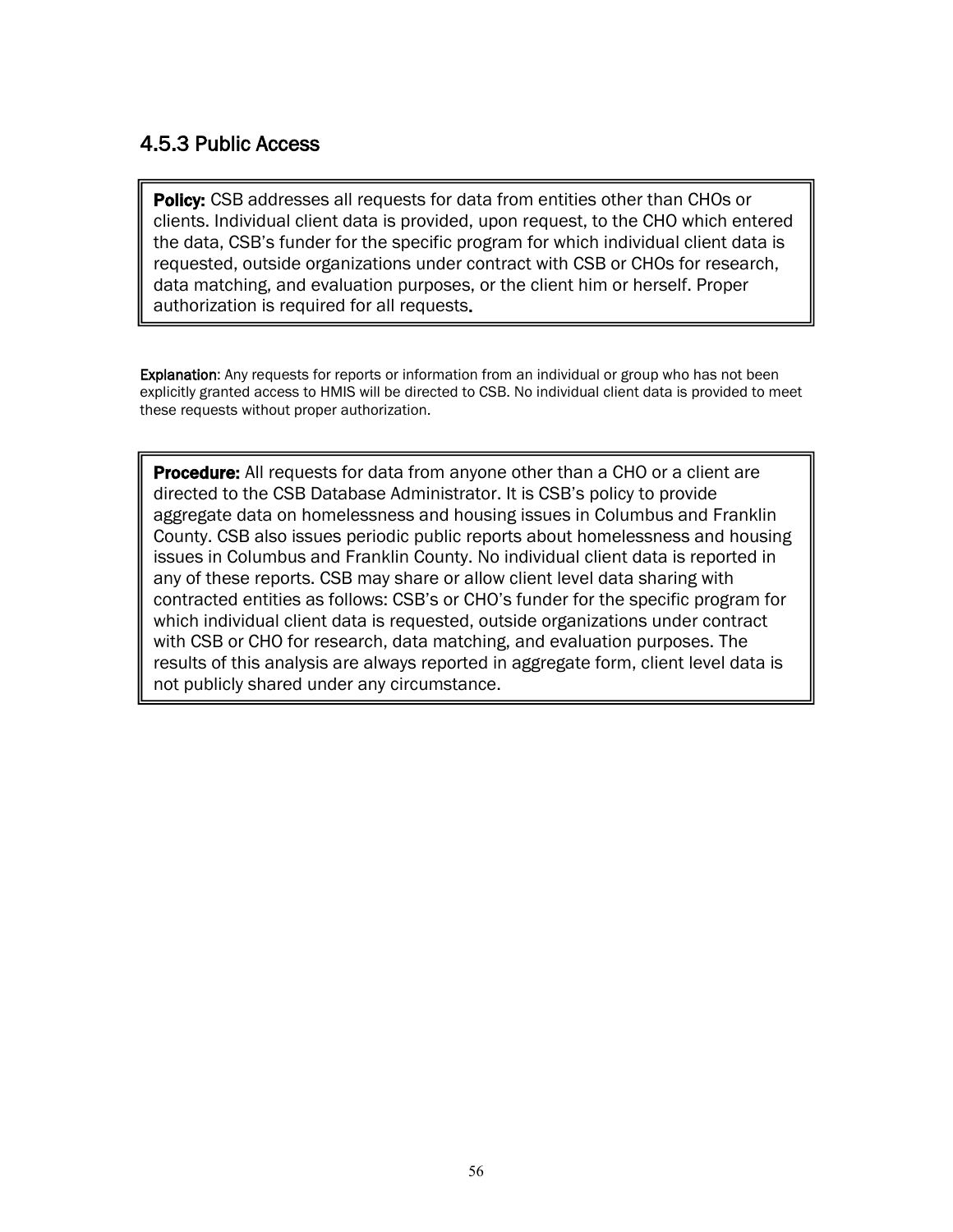# <span id="page-59-0"></span>4.5.4 Data Retrieval Support

Policy: Agencies create and run agency-level reports. CSB provides its own reports to agencies for their own use.

Explanation: The Agency Administrator has the ability to create and execute reports on agency-wide data. This allows agencies to customize reports and use them to support agency-level goals.

**Procedure:** The Agency Administrator is trained in reporting by CSB. CSB's Database Administrator provides the template for reports specifically required by the Community Shelter Board. CSB's Data and Evaluation Team is a resource for report creation.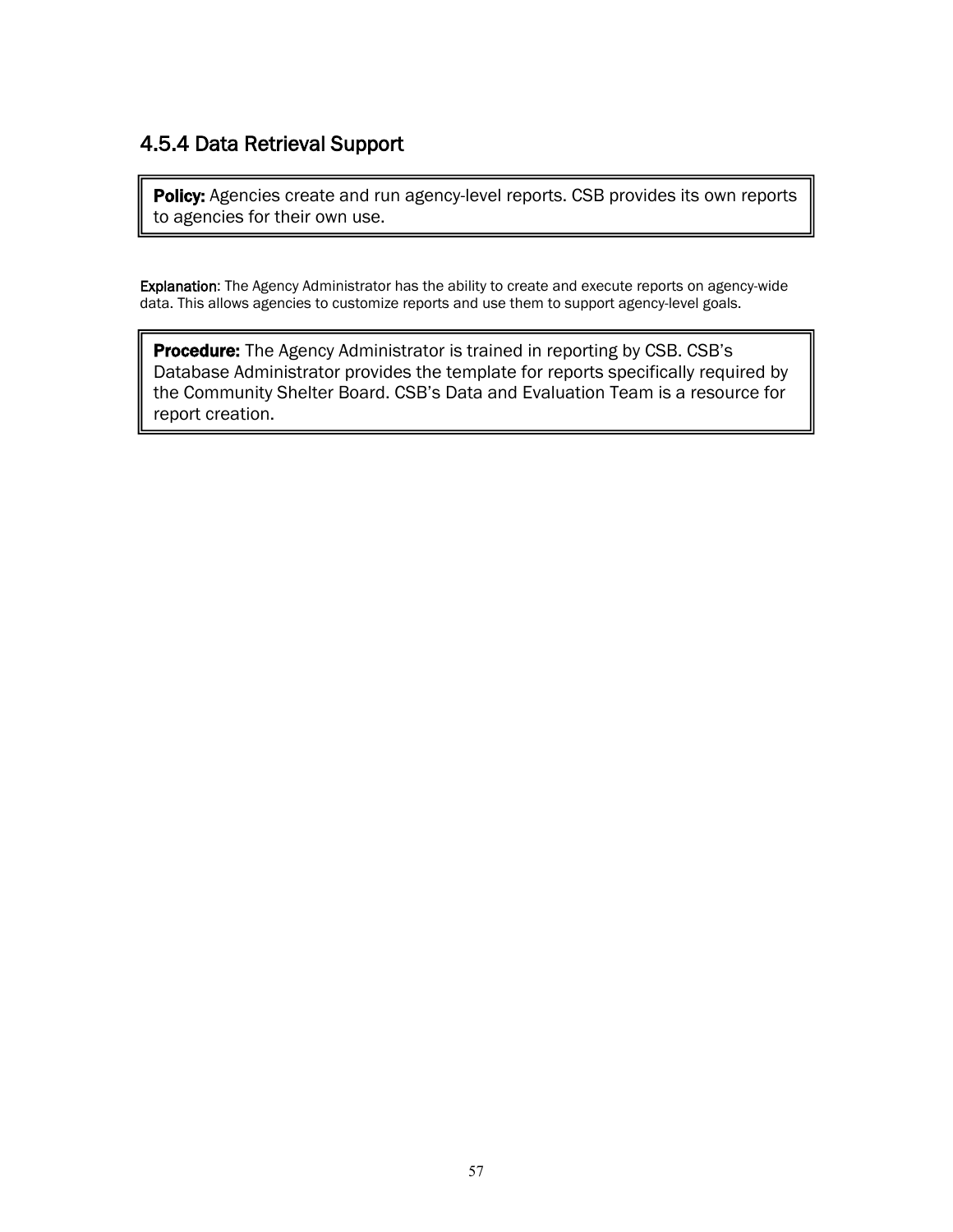#### <span id="page-60-0"></span>4.5.5 Appropriate Data Retrieval

Policy: HMIS users only retrieve client data relevant to the delivery of services to people in housing crises in Columbus and Franklin County.

Explanation: The purpose of HMIS is to support the delivery of homeless and housing services in Columbus and Franklin County. The database should not be used to retrieve or report information not related to serving people in a housing crisis.

<span id="page-60-1"></span>Procedure: Agency Administrators ask the CSB Database Administrator for any necessary clarification of appropriate data retrieval.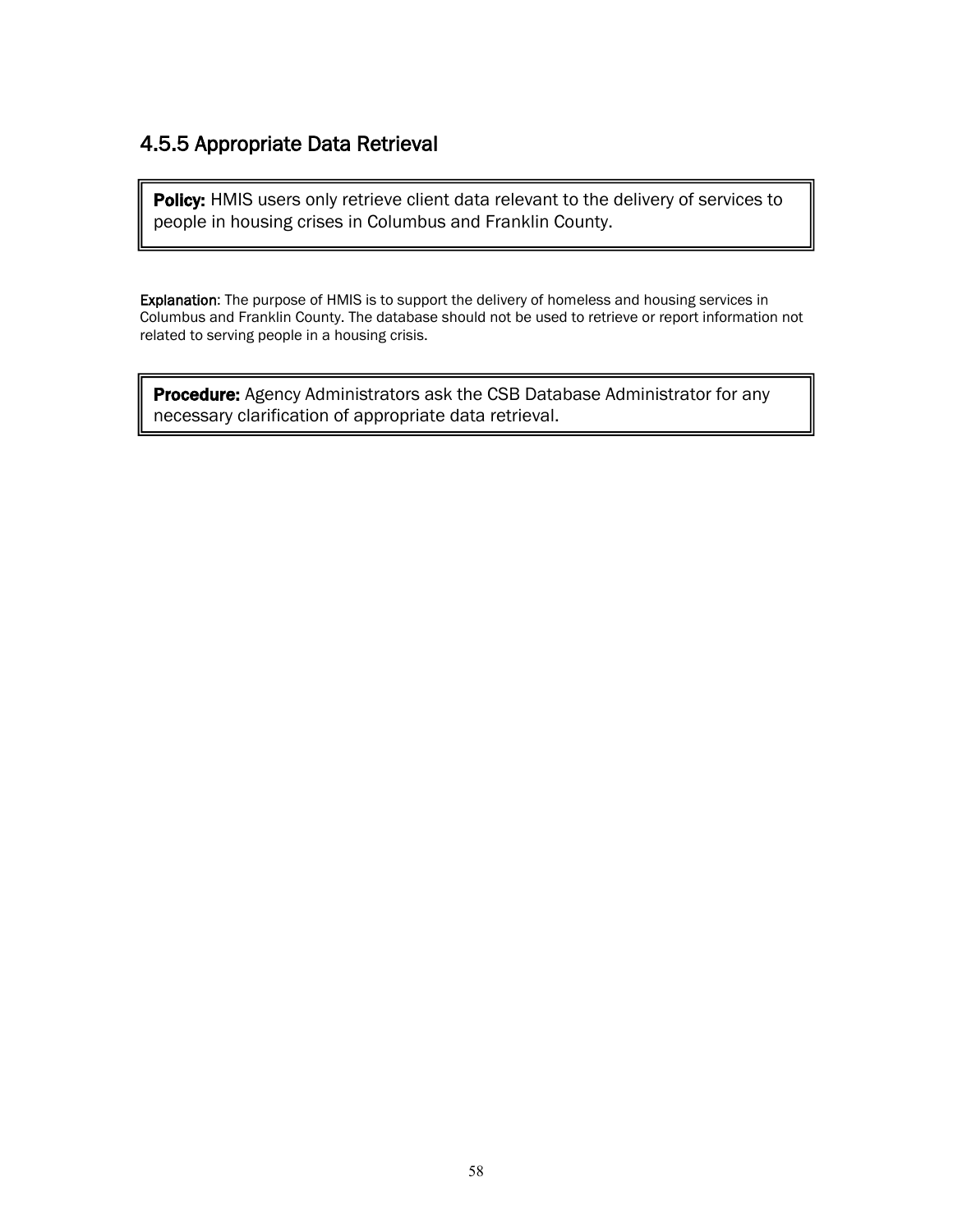# 4.5.6 Inter-Agency Data Sharing

Policy: Data included in the Profile, Program Enrollments, and Services section of a client record is viewed by all users with the exceptions below. CHOs determine the security settings of the additional information entered in HMIS.

**Explanation:** When new clients and new service records are entered into HMIS, the information, by default is open to be viewed by users from other CHOs. Open sections of the record can be seen and changed by users from another CHO. There are a few agencies that are regulated by HIPAA Standards and those Agencies' records, by default, are closed. Closed sections of the record can neither be seen nor changed by users from another CHO. Regardless of status, all sections of each record will appear in aggregate reports

| <b>Community Housing Network</b> | Huckleberry House                         | The Salvation Army                   |
|----------------------------------|-------------------------------------------|--------------------------------------|
| Equitas Health                   | Lutheran Social<br>Services/Faith Mission | U.S. Department of Veteran's Affairs |
| <b>Gladden Community House</b>   | Maryhaven                                 | <b>Volunteers of America</b>         |
| Homefull                         | <b>National Church Residences</b>         | <b>YMCA</b>                          |
| Home For Families                | Netcare Access                            | <b>YWCA</b>                          |
|                                  | Southeast, Inc.                           |                                      |

Currently, the following are the agencies that are entering and sharing information in HMIS:

<span id="page-61-0"></span>**Procedure:** It is the intent of CSB to allow as much data sharing as appropriate and necessitated by the clients' needs and the services provided to meet those needs. Client profiles are set as "Open", as are service records and program enrollment records. HIPAA regulations, as followed by some of the CHOs take precedence over the above Policy and Procedure.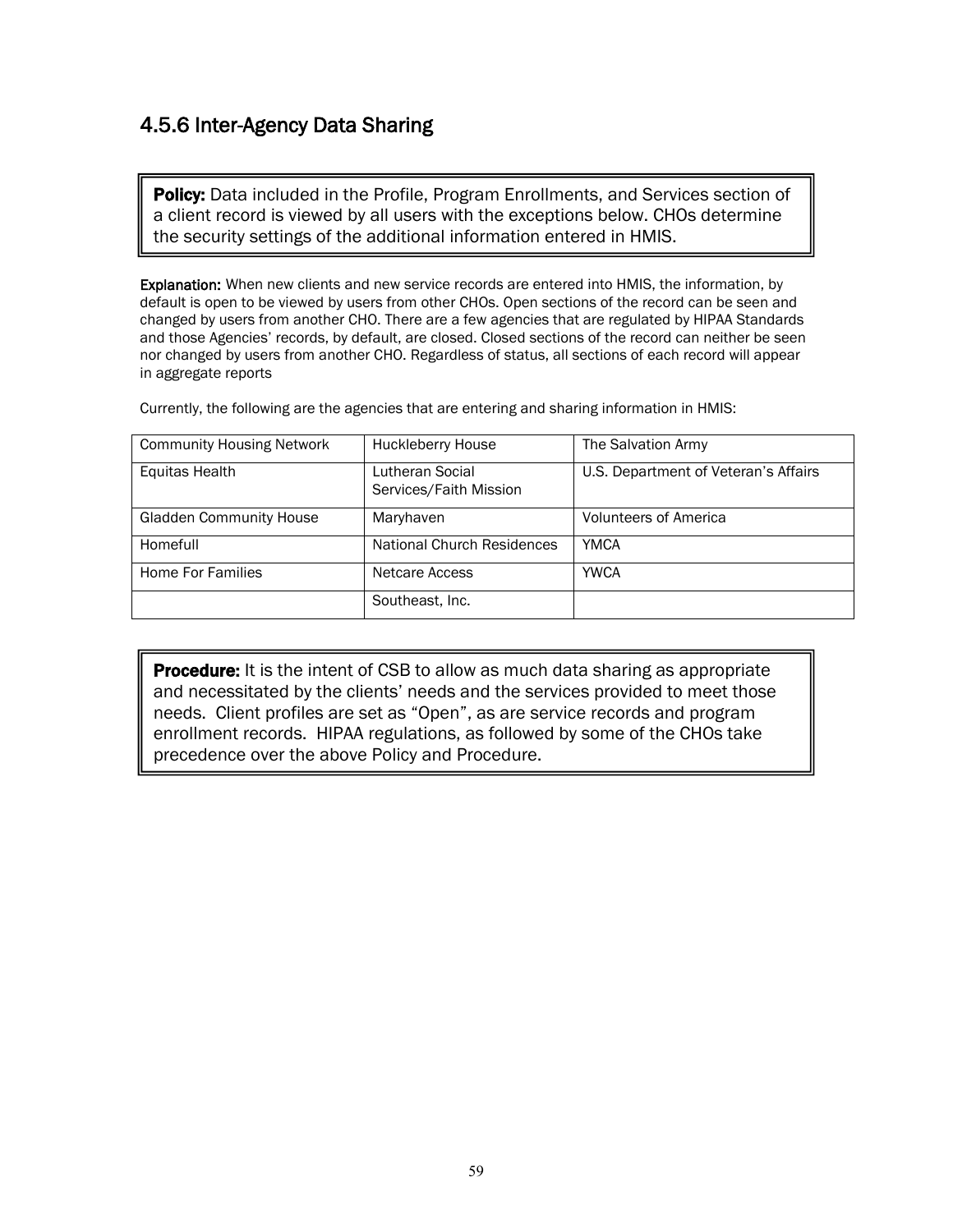# 4.5.7 Agency Data Sharing

Policy: CHOs can share their data for research and data analyses purposes with prior approval by CSB.

Explanation: HMIS provides the ability to run reports and download client-level data by all CHOs. CHOs are encouraged to analyze their data and make programmatic decisions based on the information contained in HMIS. Data sharing must be done in conjunction with careful consideration of data confidentiality and privacy protocols.

<span id="page-62-0"></span>**Procedure:** The following steps are required by each CHO that wishes to share its data with an external contractor or vendor for research and data analysis purposes:

- 1. Data sharing will have to be approved by CSB
- 2. The provider will have to submit to CSB the data sharing agreement that will need to contain, at the minimum:
	- a. Scope of the analysis/research that must be limited to the data that pertains to the individuals served by provider
	- b. Information transmittal protocols
	- c. Data confidentiality/privacy protocols
	- d. Data handling after the analysis/research is complete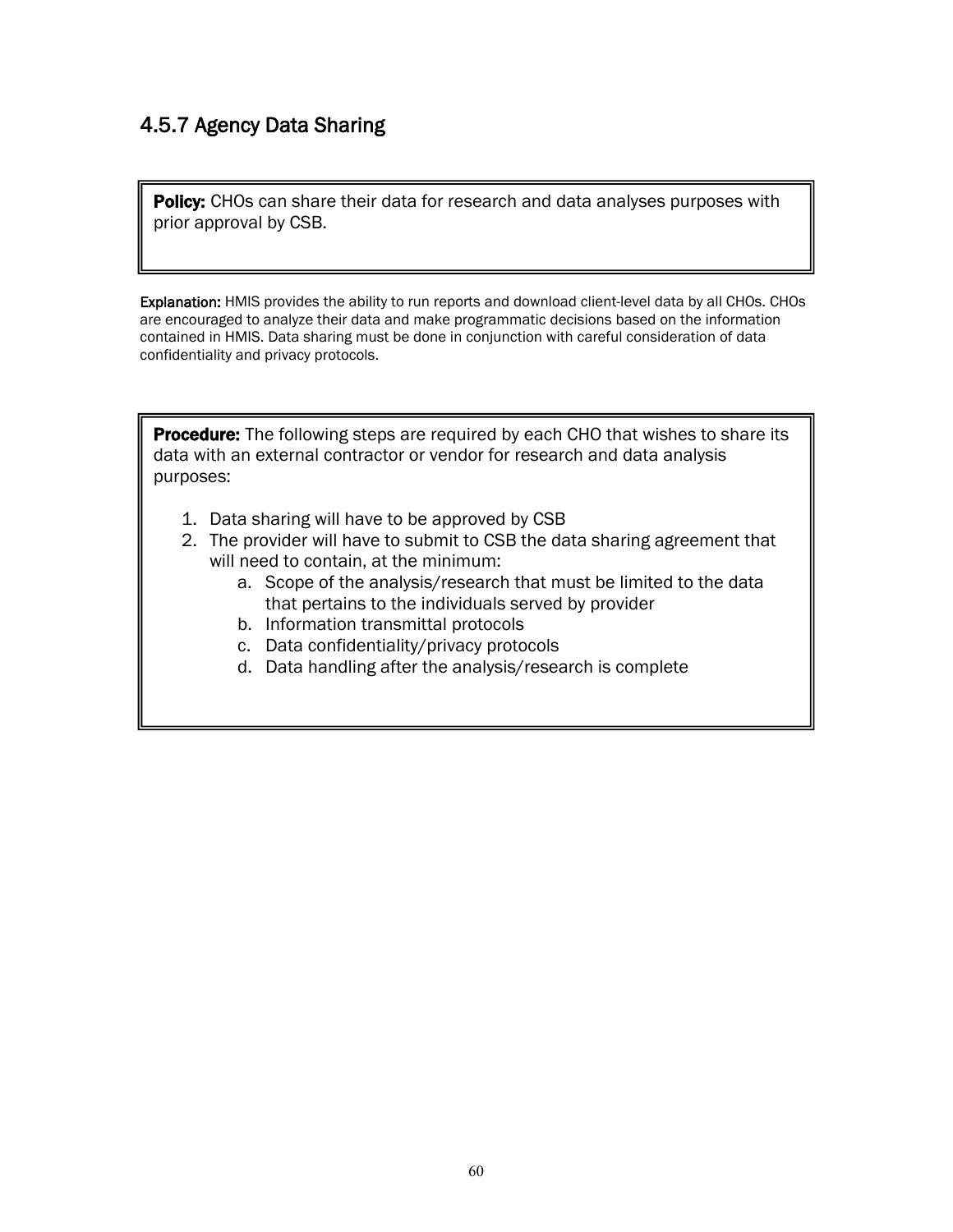#### 4.6 Contract Termination

#### <span id="page-63-0"></span>4.6.1 Initiated by CHO

**Policy:** The termination of the Agreement by the agency will affect other contractual relationships with the CSB. In the event of termination of the Agreement, all data entered into HMIS remains an active part of HMIS, and records keep their original security settings.

**Explanation:** While agencies may terminate relationships with CSB and HMIS, the data entered remains part of the database. This is necessary for the database to provide accurate information over time and information that can be used to guide planning for community services in Columbus and Franklin County. The termination of the Agreement will affect any other contractual relationships with CSB.

**Procedure:** Partner Agencies are required to participate in HMIS as a condition of their funding. For Partner Agencies, termination of the Agreement will be addressed in the context of the larger contract with CSB. For the Other CHOs terminating the Agreement, CSB will need to receive official notification with a date of termination of the Agreement. The Executive Director of CSB will notify the CSB Database Administrator. In all cases of termination of Agreements, the CSB Database Administrator will inactivate all users from that CHO on the date of termination of the Agreement.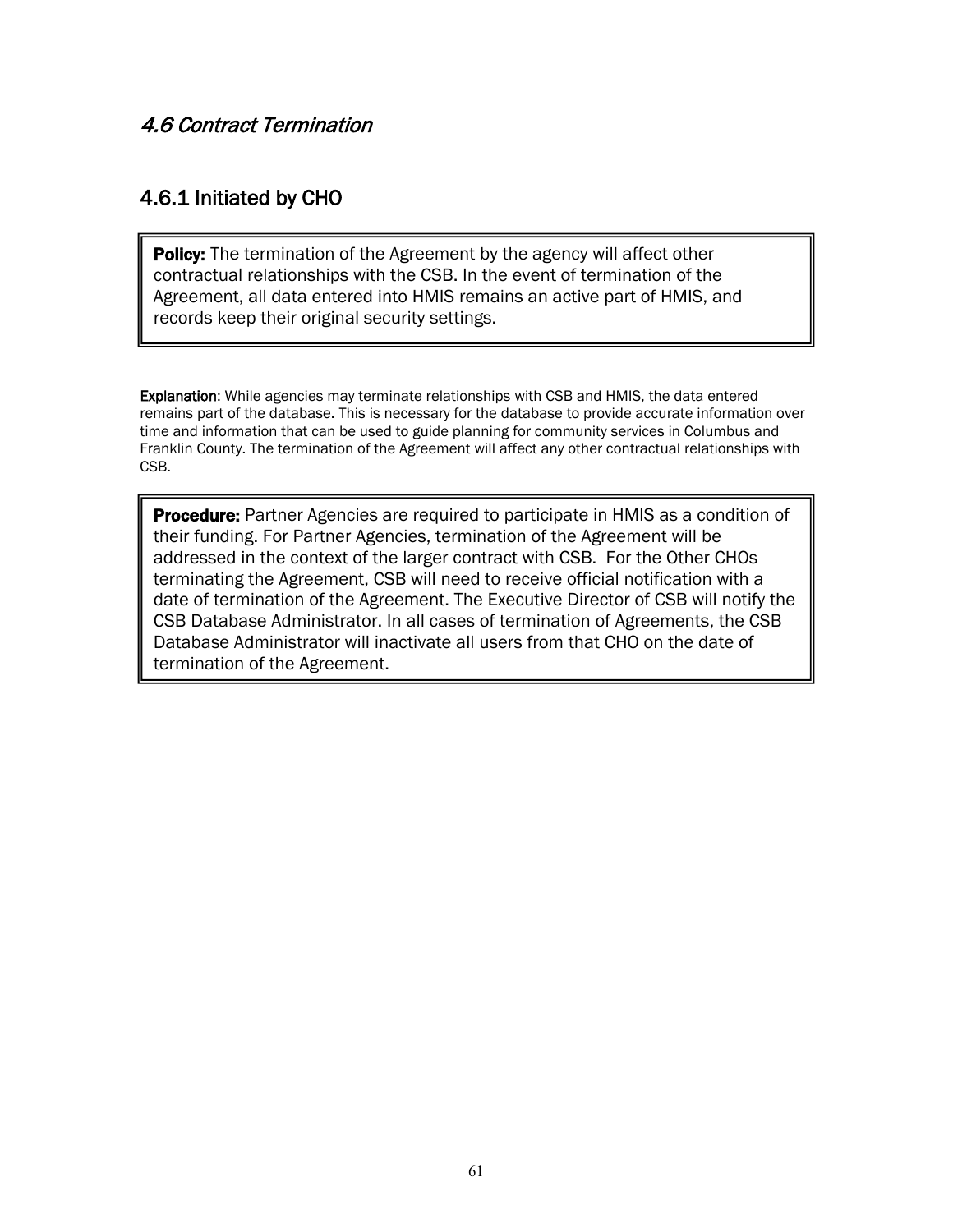#### <span id="page-64-0"></span>4.6.2 Initiated by the Community Shelter Board

**Policy:** CSB will terminate the Agreement for non-compliance with the terms of that contract upon 30 days written notice to the CHO. CSB will require any HMIS violations to be rectified before the Agreement termination is final. CSB may also terminate the Agreement with or without cause upon 30 days written notice to the CHO and according to the terms specified in the Agreement. The termination of the Agreement by CSB may affect other contractual relationships with the CSB. In the event of termination of the Agreement, all data entered into HMIS will keep their initial security settings.

Explanation: While CSB may terminate the Agreement with the CHO, the data entered by the CHO prior to termination of contract remains part of the database. This is necessary for the database to provide accurate information over time and information that can be used to guide planning for community services in Columbus and Franklin County. The termination of the Agreement may affect other contractual relationships with the Community Shelter Board.

**Procedure:** CSB Partner Agencies are required to participate in HMIS as a condition of their funding. For Partner Agencies, termination of the Agreement will be addressed in the context of the larger contract with CSB. When terminating the Agreement, the Executive Director of CSB will notify the CHO at least 30 days prior to the date of contract termination. The Executive Director of CSB will also notify the CSB Database Administrator. In all cases of termination, the CSB Database Administrator will inactivate all users from that CHO on the date of contract termination.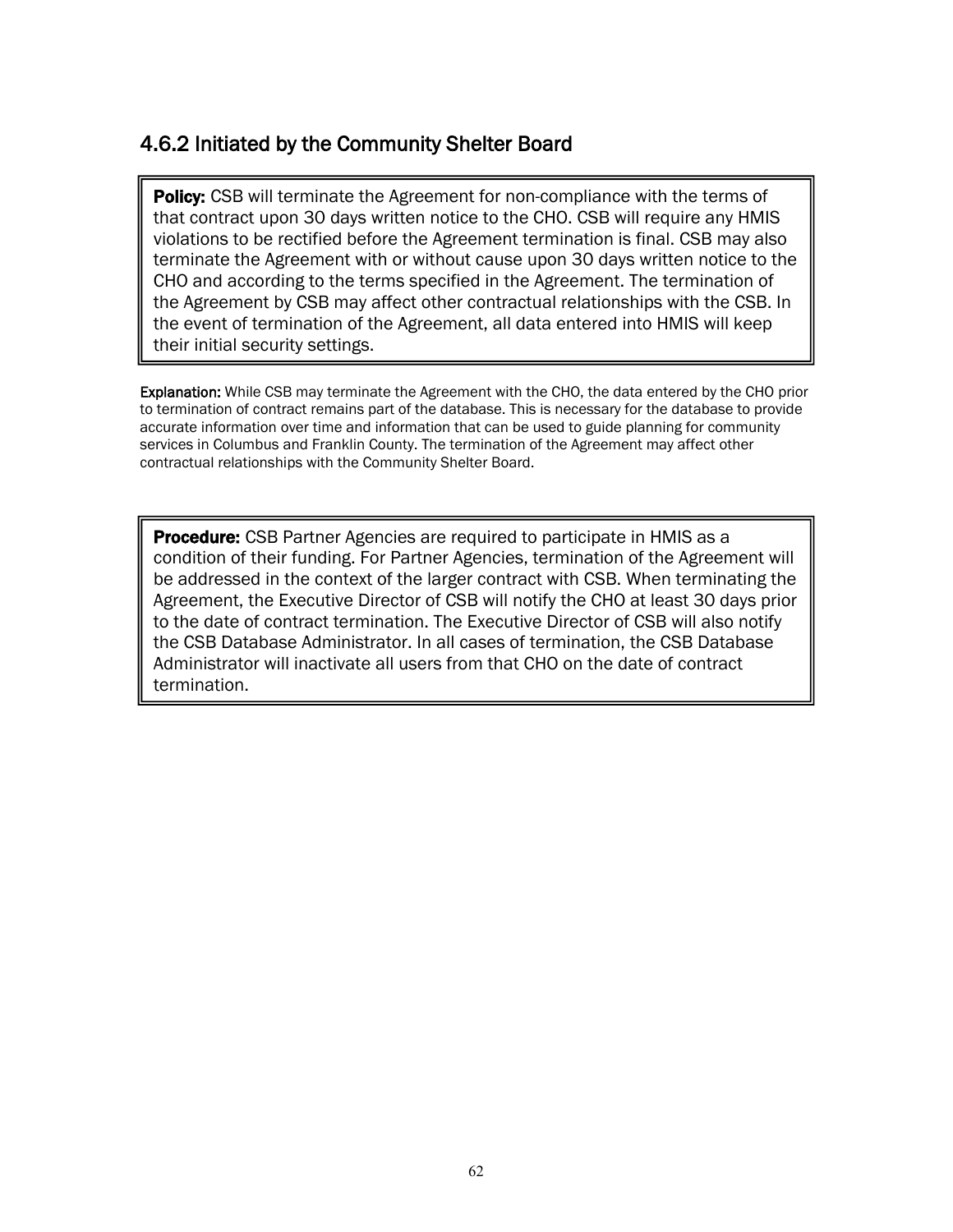### <span id="page-65-0"></span>4.7 Programs in HMIS

#### <span id="page-65-1"></span>4.7.1 Adding a New Program in HMIS

**Policy:** Agency Administrators follow the prescribed procedure to notify CSB 's Database Administrator prior to implementing a new program within HMIS. The CSB Database Administrator follows a standard formula when naming a new program within HMIS.

Explanation: When a new program is to be added or activated within HMIS the Agency Administrator is required to submit the requested information via the provided form prior to implementation. The CSB Database Administrator follows a standard pattern when creating a name for new programs being added to the HMIS and obtains approval from the Data & Evaluation department prior to implementation.

**Procedure:** When a new program is to be added or activated within the HMIS, the following steps occur:

- 1. At least 60 days prior to the anticipated implementation date, Agency Administrators complete a "HMIS Program Implementation Request Form" and submit to the CSB Database Administrator.
- 2. If being newly added in HMIS, the CSB Database Administrator ensures that the following standard formula is used when creating a name within HMIS:

Agency (Abbreviation) – CSB Contract/Program Name Program Type

- 3. Example: CSB Test Program PSHThe CSB Database Administrator present the completed request form and recommended program name to the Data & Evaluation Department for review and approval.
- 4. The CSB Database Administrator notifies the Agency Administrator of approval status at least 30 days prior to the requested HMIS implementation date.
- 5. The CSB Database Administrator assists the Agency Administrator with the HMIS implementation as needed.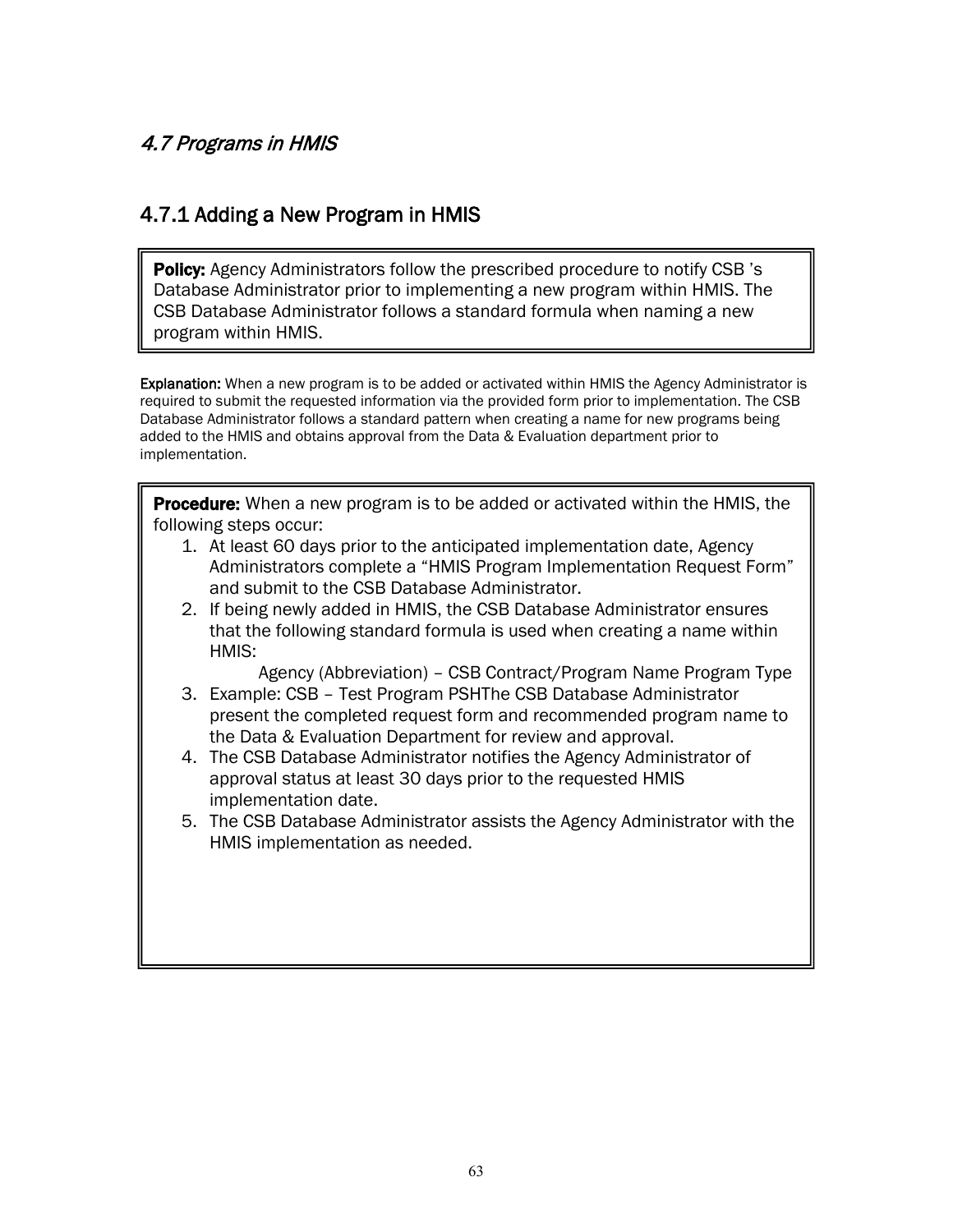# <span id="page-66-0"></span>4.7.2 Making Changes to Existing Programs

**Policy:** The Agency Administrator notifies the CSB Database Administrator of programmatic changes per the procedure below.

Explanation: Agencies must notify CSB of any program changes which affect data collection, data entry, data quality and/or data reporting. Agency Administrators accomplish this via the provided form which requests details such as (but not limited to) funding status, program type, quality assurance participation, program start and end date, capacity, etc.

#### Procedure:

- 1. The Agency Administrator notifies the CSB Database Administrator of any applicable programmatic changes to existing programs which may have an effect on data collection, data entry, data quality or data reporting (i.e. program expansion of capacity or scope; termination; deactivation; discontinuance of HMIS participation, etc.) Notification is made in writing at least 45 business days before the proposed implementation date of the change.
- 2. CSB's Database Administrator will circulate the completed form to the Data & Evaluation Department for review & comment.
- 3. Recommendations and timeline for assistance are returned to the agency no fewer than 10 business days prior to the requested implementation date.
- 4. The CSB Database Administrator assists with changes within HMIS as necessary.

While the Agency Administrators have the access to make changes to programs within the system, it is required that any changes first be reviewed with the CSB Database Administrator to determine the overall effect of the changes and to allow for documentation of changes as well as the arrangement of any necessary support.